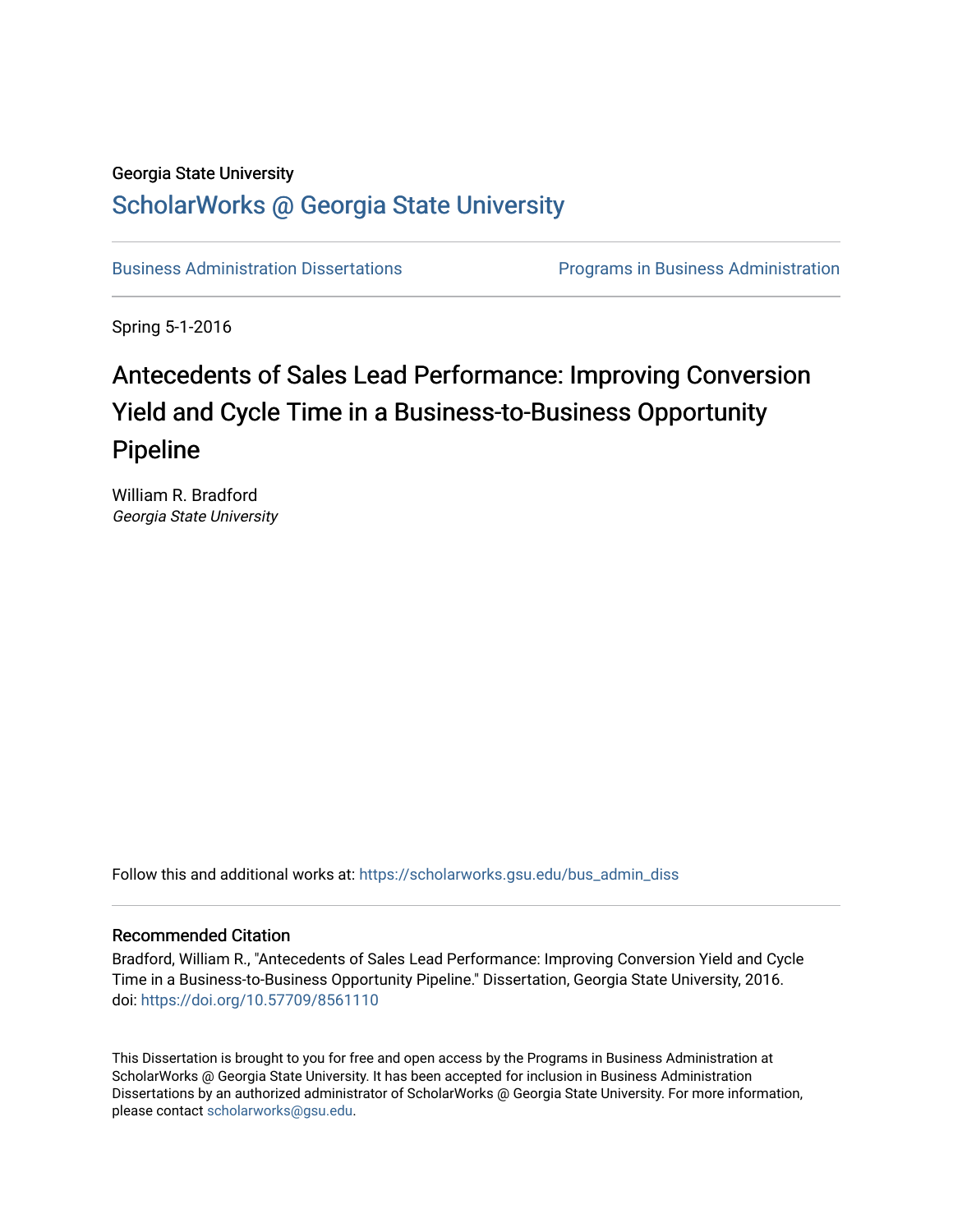# **PERMISSION TO BORROW**

In presenting this dissertation as a partial fulfillment of the requirements for an advanced degree from Georgia State University, I agree that the Library of the University shall make it available for inspection and circulation in accordance with its regulations governing materials of this type. I agree that permission to quote from, copy from, or publish this dissertation may be granted by the author or, in his absence, the professor under whose direction it was written or, in his absence, by the Dean of the Robinson College of Business. Such quoting, copying, or publishing must be solely for scholarly purposes and must not involve potential financial gain. It is understood that any copying from or publication of this dissertation that involves potential gain will not be allowed without written permission of the author.

*William R. Bradford*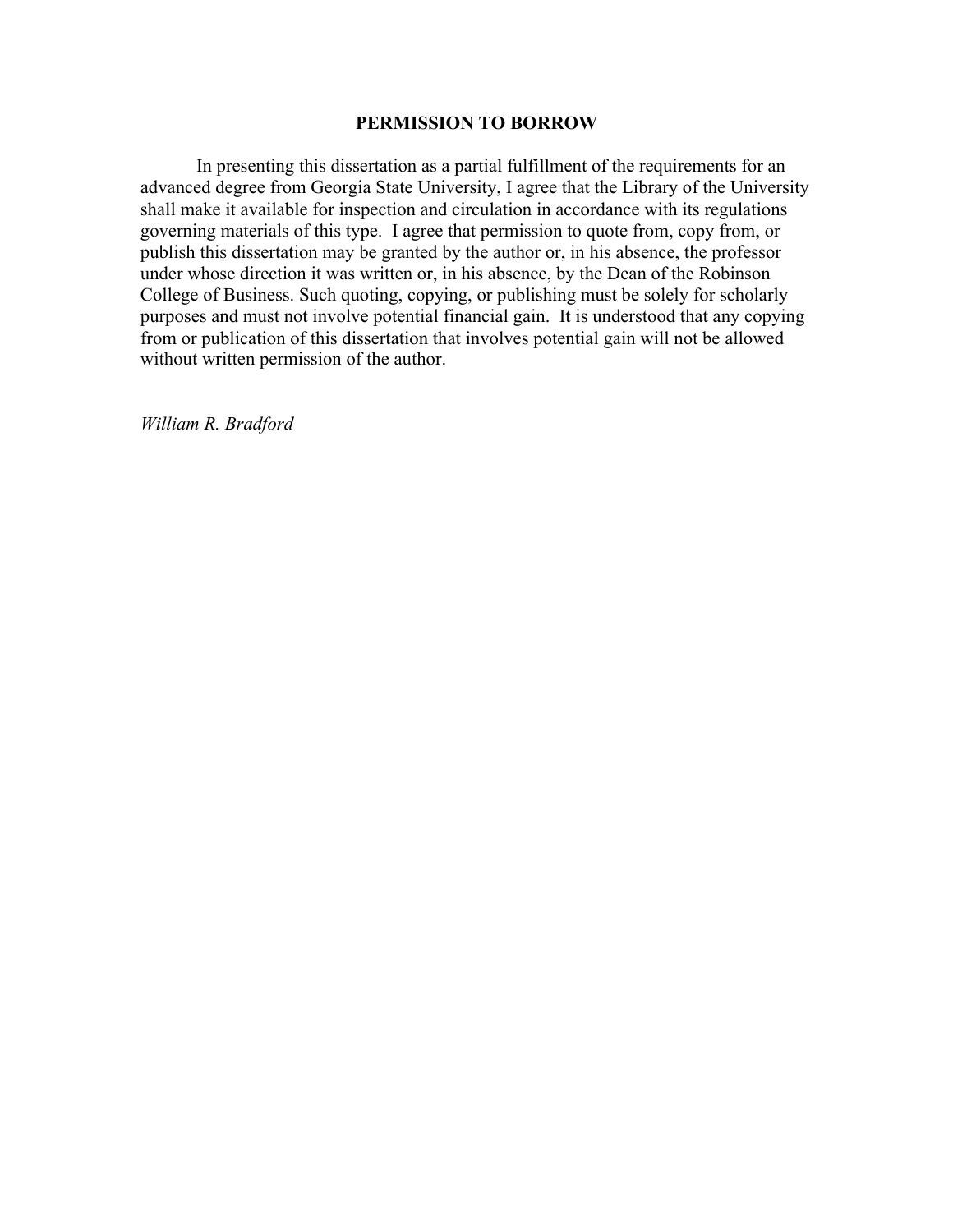# **NOTICE TO BORROWERS**

All dissertations deposited in the Georgia State University Library must be used only in accordance with the stipulations prescribed by the author in the preceding statement.

The author of this dissertation is: William R. Bradford

1060 Signal Pointe Alpharetta, GA 30005

The director of this dissertation is:

Wesley J. Johnston

Department of Marketing J. Mack Robinson College of Business Georgia State University 35 Broad Street, Suite 1306 Atlanta, GA 30303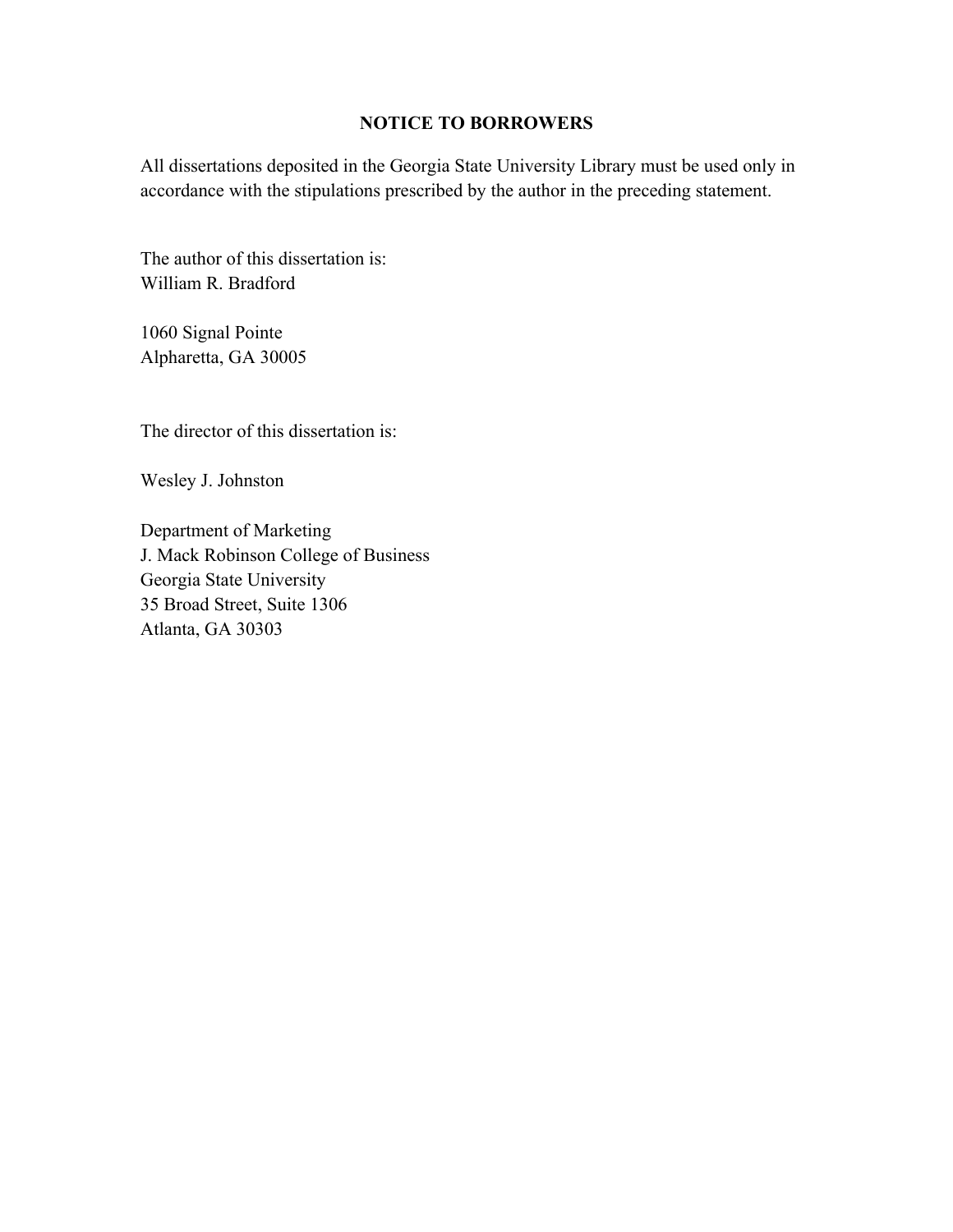Antecedents of Sales Lead Performance: Improving Conversion Yield and Cycle Time in a Business-to-Business Opportunity Pipeline

By

William R. Bradford

A Dissertation Submitted in Partial Fulfillment of the Requirements for the Degree

of

Executive Doctorate in Business

In the Robinson College of Business

Of

Georgia State University

# GEORGIA STATE UNIVERSITY

# J. MACK ROBINSON COLLEGE OF BUSINESS

2016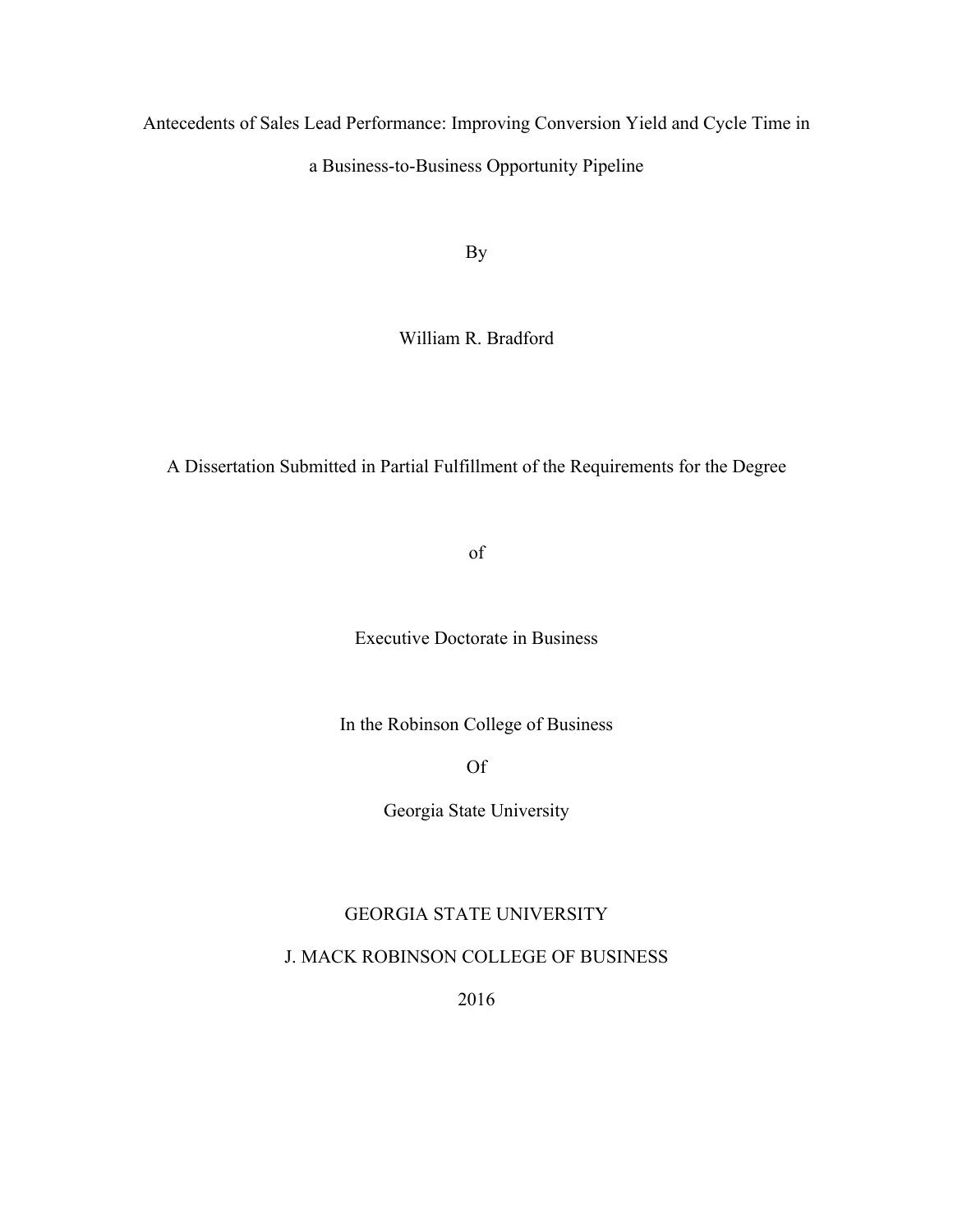Copyright by William R. Bradford 2016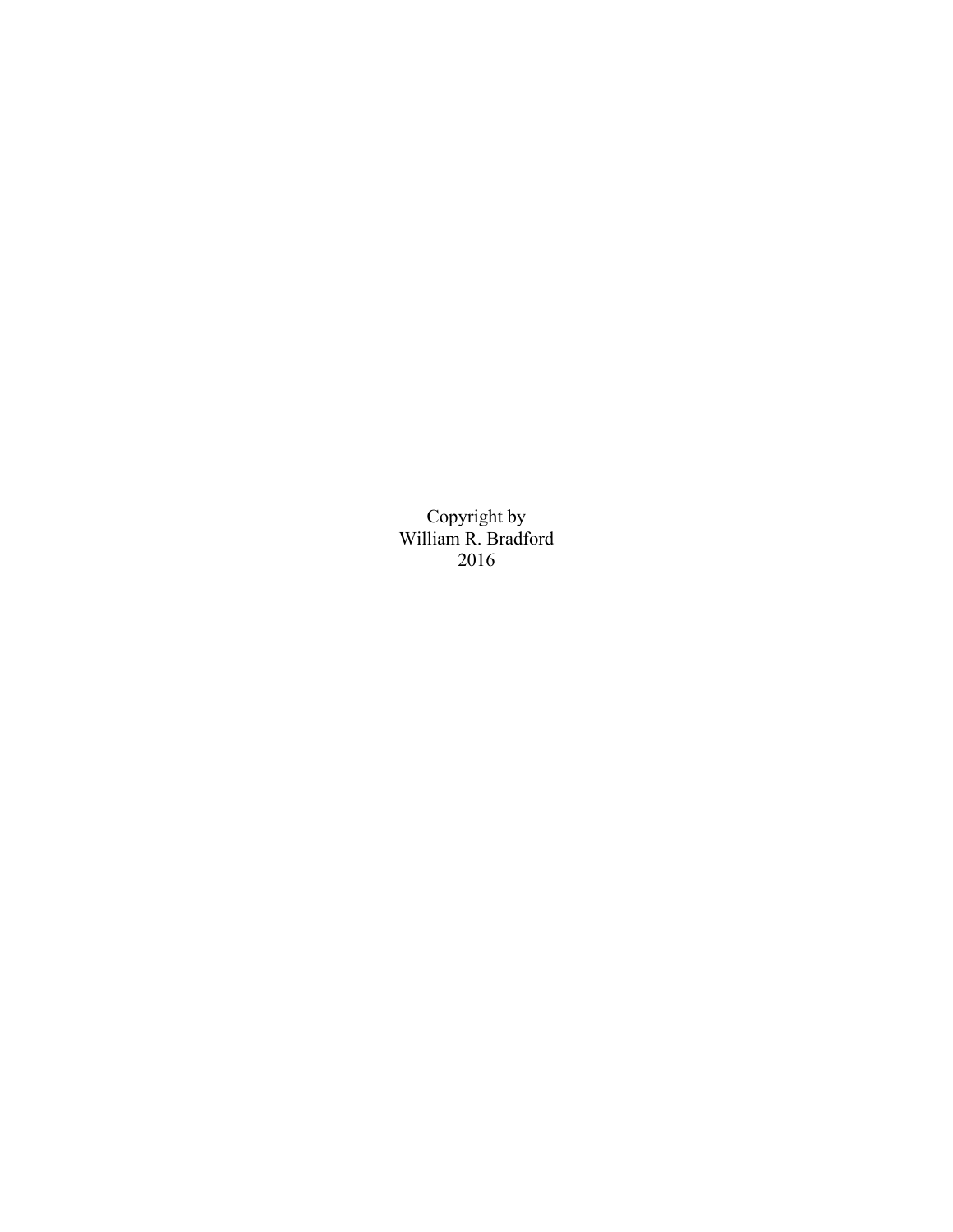# **ACCEPTANCE**

This dissertation was prepared under the direction of William Bradford's Dissertation Committee. It has been approved and accepted by all members of that committee, and is has been accepted in partial fulfillment of the requirements for the degree of Executive Doctorate in Business Administration in the J. Mack Robinson College of Business of Georgia State University.

Richard Phillips, Dean

# DISSERTATION COMMITTEE

*Dr. Wesley J. Johnston (Chair)*

*Dr. Danny N. Bellenger* 

*Dr. Denish Shah*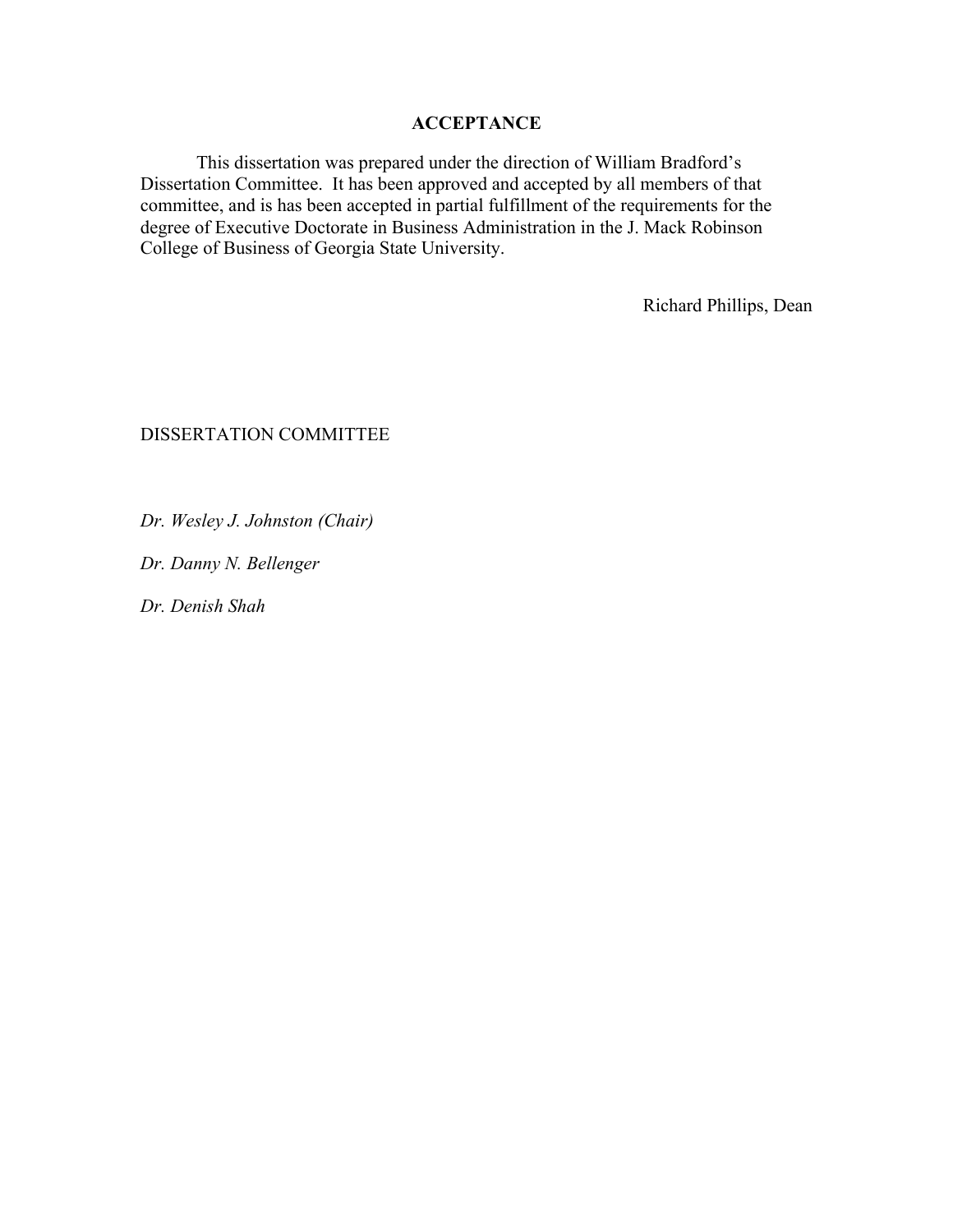#### **ACKNOWLEDGEMENTS**

I could never have completed this work without the help and support of several individuals throughout my post graduate studies. I would like to thank my dissertation advisor, Dr. Wesley Johnston for his thought leadership and motivation, as well as my committee members, Dr. Danny Bellenger and Dr. Denish Shah. I'd like to also acknowledge the outstanding staff and faculty of the Executive Doctorate in Business program, which provided an outstanding learning atmosphere, and the wonderful cohort, whose spirit and sharing made the program both stimulating and fun. A special thanks to Shalini Gopalkrishnan for her tireless support and encouragement.

 I would also like to thank Dan McCranie, a mentor who triggered the research question, Jay Kilby who worked to provide me with usable data for this research, and the late Dr. Bill Kahl who inspired me down this doctoral path. My supportive family deserves my special appreciation, including my three daughters: Katie, with her intellectual curiosity, who showed interest in my research, Meagan who motivates me to teach and to reach, and Erin who has been studying along with me and constantly perseveres. I could not have even considered this effort without the continued love, support and encouragement from my best friend and wife, Kathy, who has always been my biggest cheerleader. I dedicate this work to the memory of my dad, Robert Bradford, and his lifelong commitment to education.

*In the same way, let your light shine before others, so that they may see your good works and give glory to your Father who is in heaven. Matthew 5:16* 

*Totus Tuus*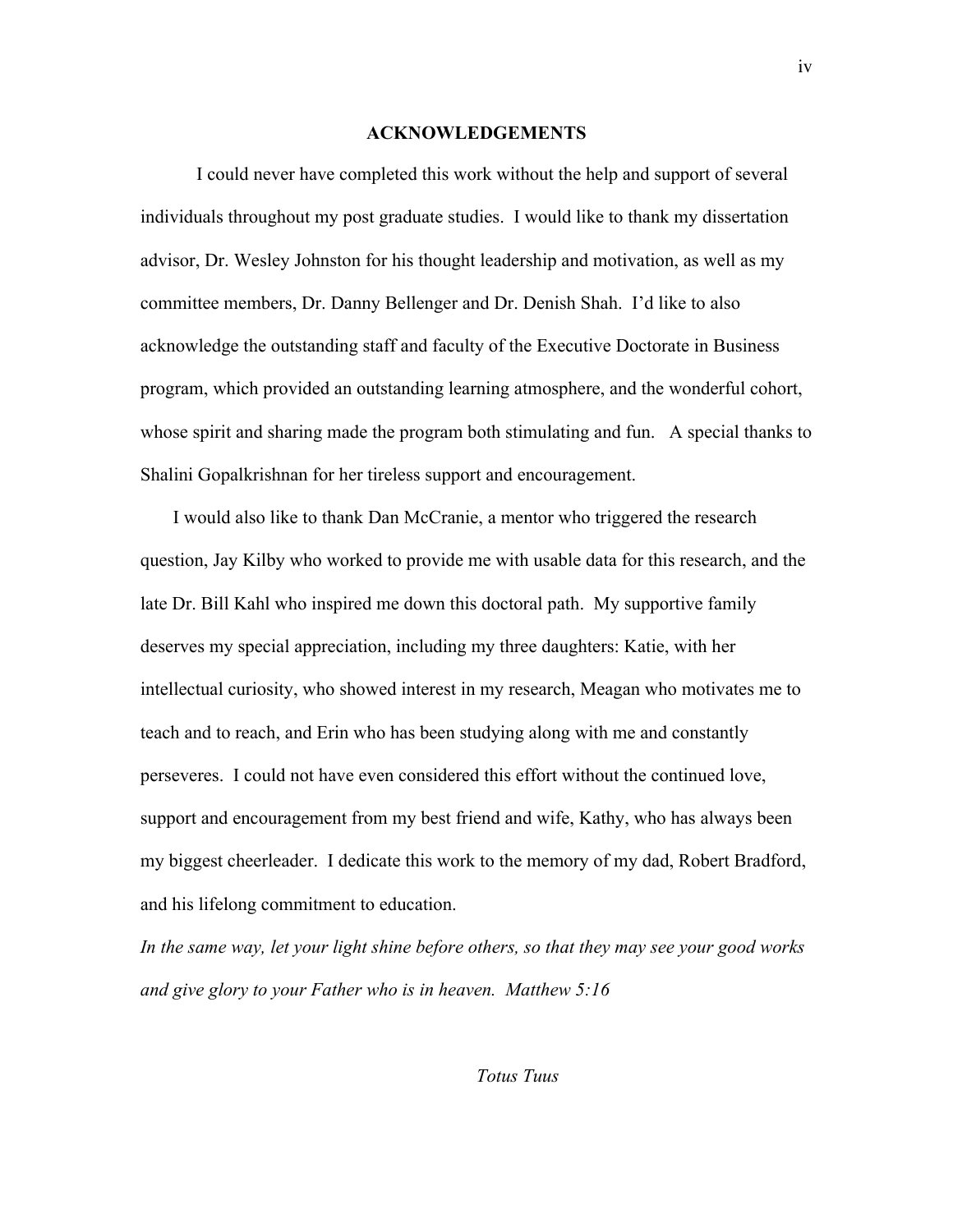# **TABLE OF CONTENTS**

| I            |                                                                 |
|--------------|-----------------------------------------------------------------|
| $\mathbf{I}$ |                                                                 |
| II.1         |                                                                 |
| II.2         |                                                                 |
| II.3         |                                                                 |
| II.4         |                                                                 |
| II.5         |                                                                 |
| II.6         |                                                                 |
| II.7         |                                                                 |
| II.8         |                                                                 |
| II.9         | The Resource Based View of the Firm and Dynamic Capabilities 14 |
| II.10        |                                                                 |
| III          |                                                                 |
| <b>III.1</b> |                                                                 |
| III.2        |                                                                 |
| <b>III.3</b> |                                                                 |
| <b>III.4</b> |                                                                 |
| <b>III.5</b> |                                                                 |
| <b>III.6</b> |                                                                 |
| <b>III.7</b> |                                                                 |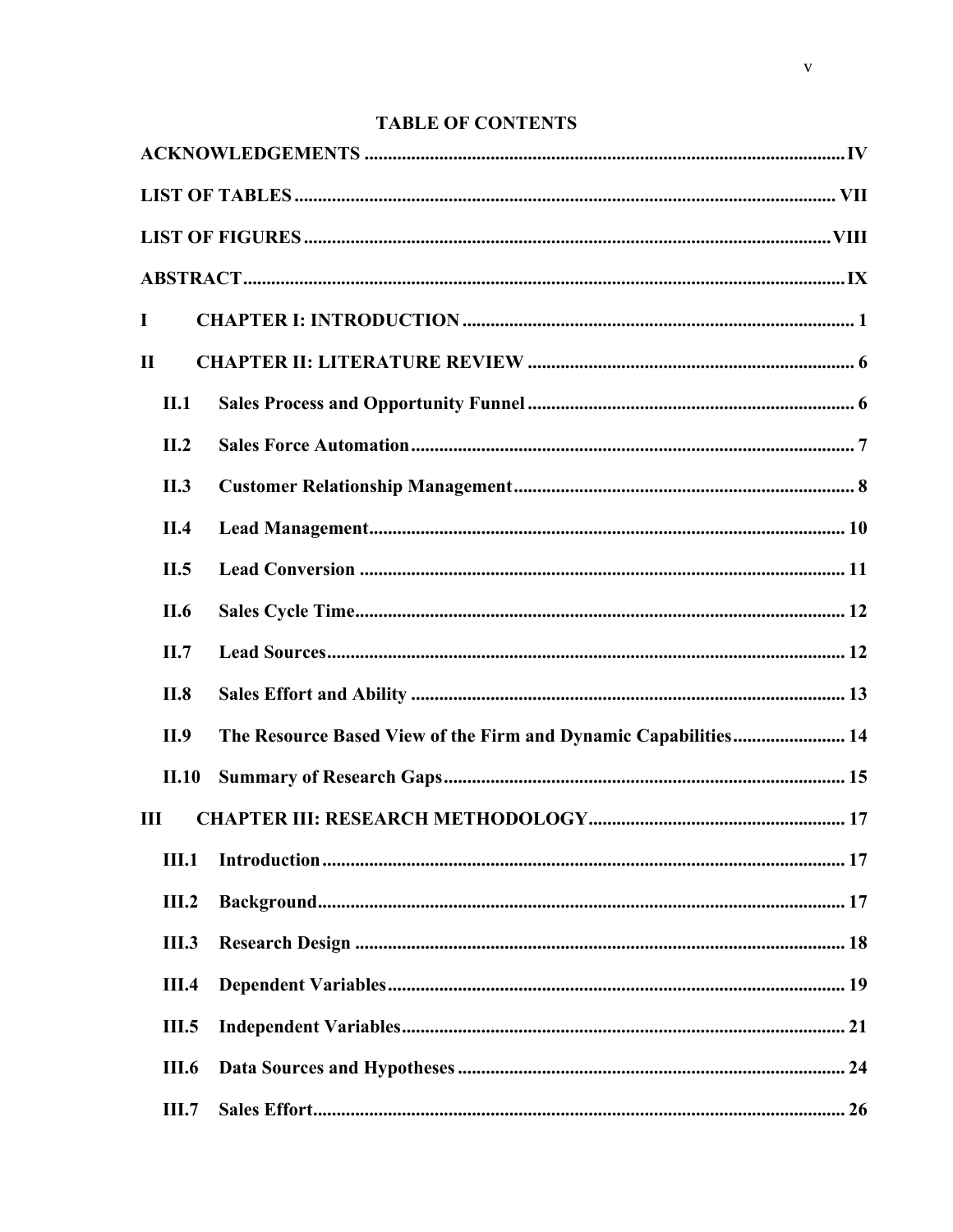| <b>III.8</b>    |                                                                  |  |
|-----------------|------------------------------------------------------------------|--|
| $\bf{IV}$       |                                                                  |  |
| <b>IV.1</b>     |                                                                  |  |
| IV.2            |                                                                  |  |
| IV.3            |                                                                  |  |
| IV.4            |                                                                  |  |
| IV.5            |                                                                  |  |
| V               | <b>CHAPTER V: DISCUSSION, IMPLICATIONS &amp; LIMITATIONS  45</b> |  |
| V.1             |                                                                  |  |
| V <sub>.2</sub> |                                                                  |  |
| V.3             |                                                                  |  |
| V.4             |                                                                  |  |
|                 |                                                                  |  |
|                 |                                                                  |  |

 $\overline{vi}$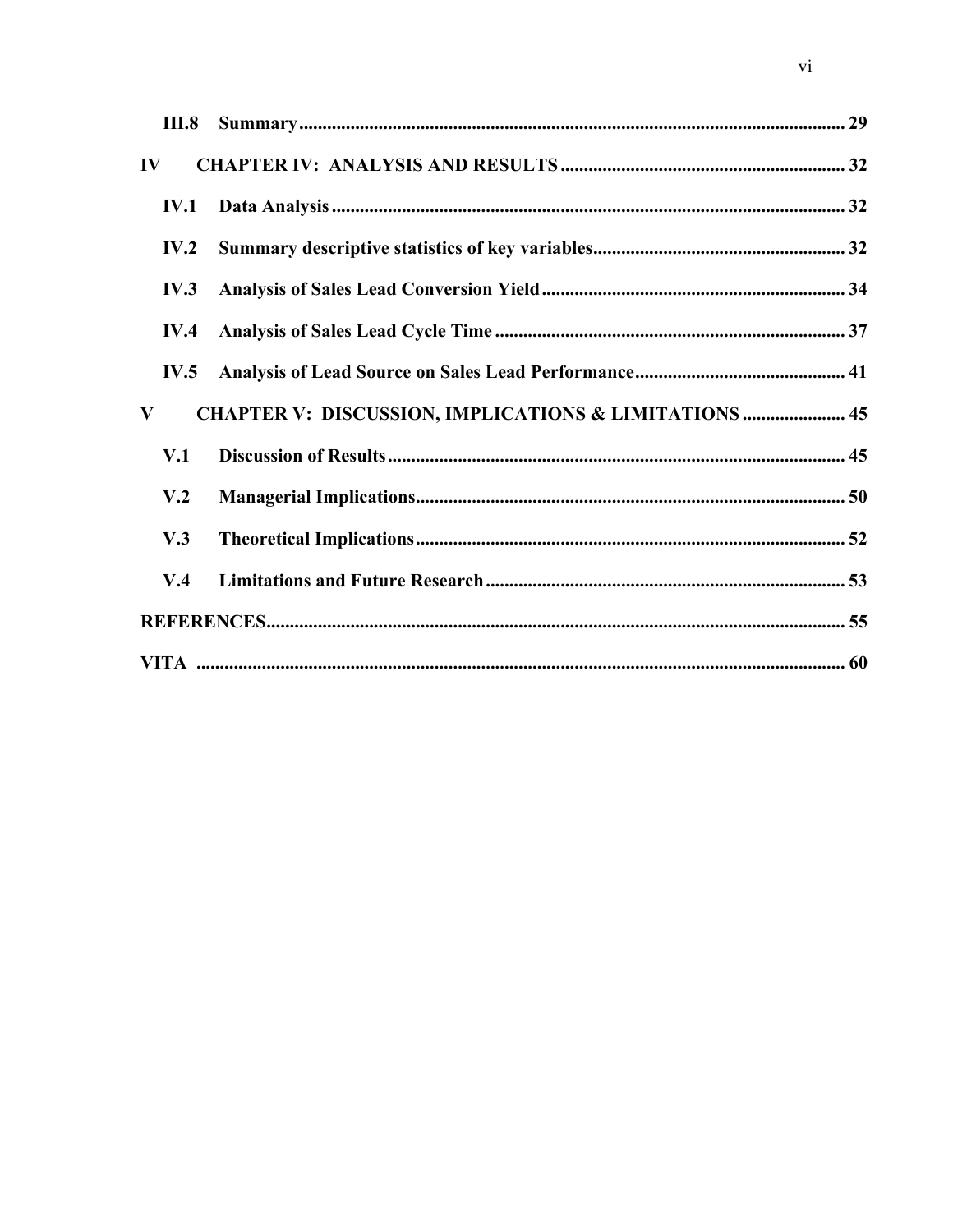# **LIST OF TABLES**

| Table 11 Logistic Regression Predicting Sales Lead Conversion Yield 36          |  |
|---------------------------------------------------------------------------------|--|
| Table 12 Sales Lead Conversion Yield Hypotheses Summary Results37               |  |
|                                                                                 |  |
|                                                                                 |  |
| Table 15 Sales Lead Conversion Cycle Time Hypotheses Summary Results40          |  |
| Table 16 Summary of Sales Lead Conversion Performance by Source 42              |  |
|                                                                                 |  |
|                                                                                 |  |
| Table 19 Summary of Sales Lead Conversion Performance Hypotheses and Results 46 |  |
|                                                                                 |  |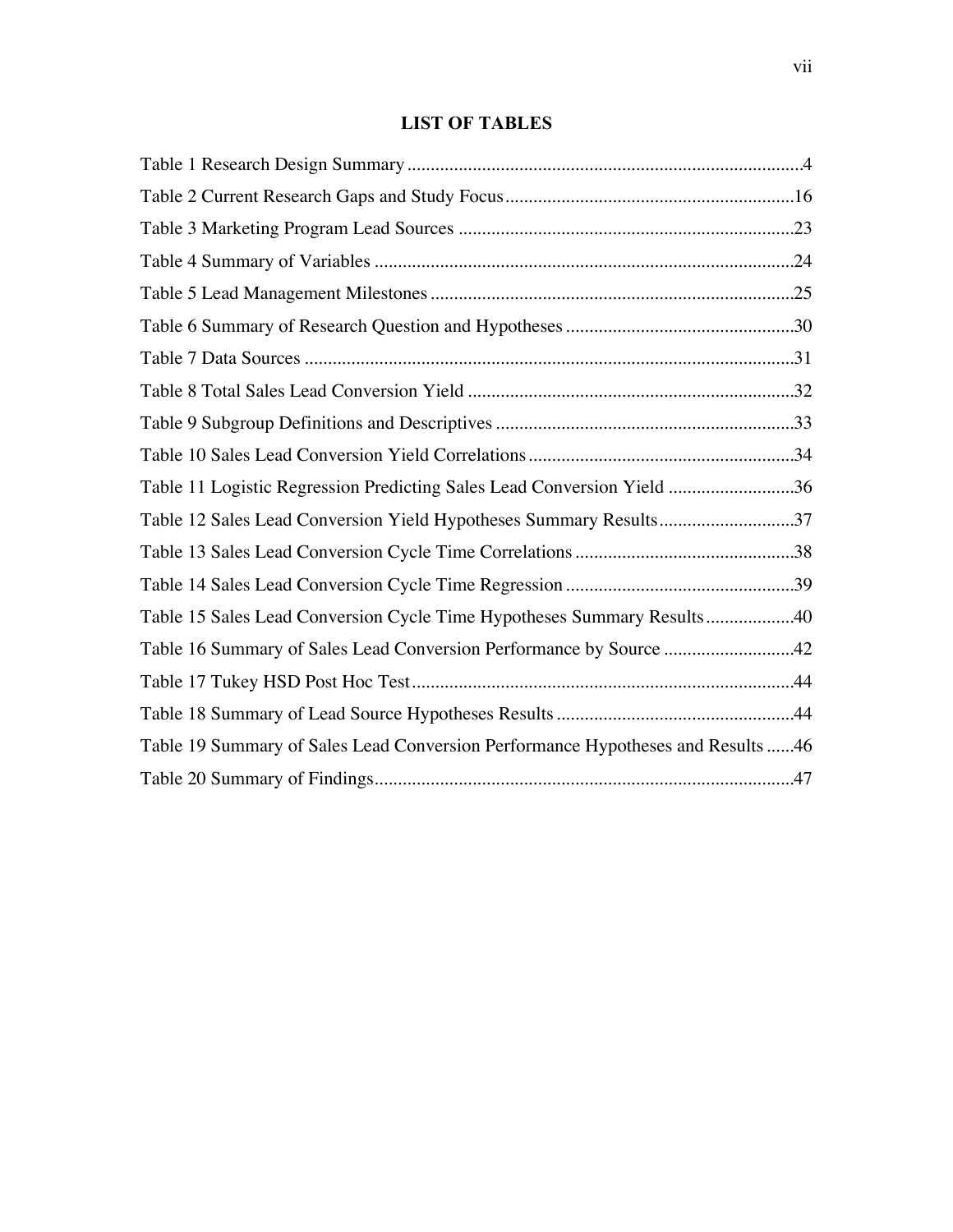# **LIST OF FIGURES**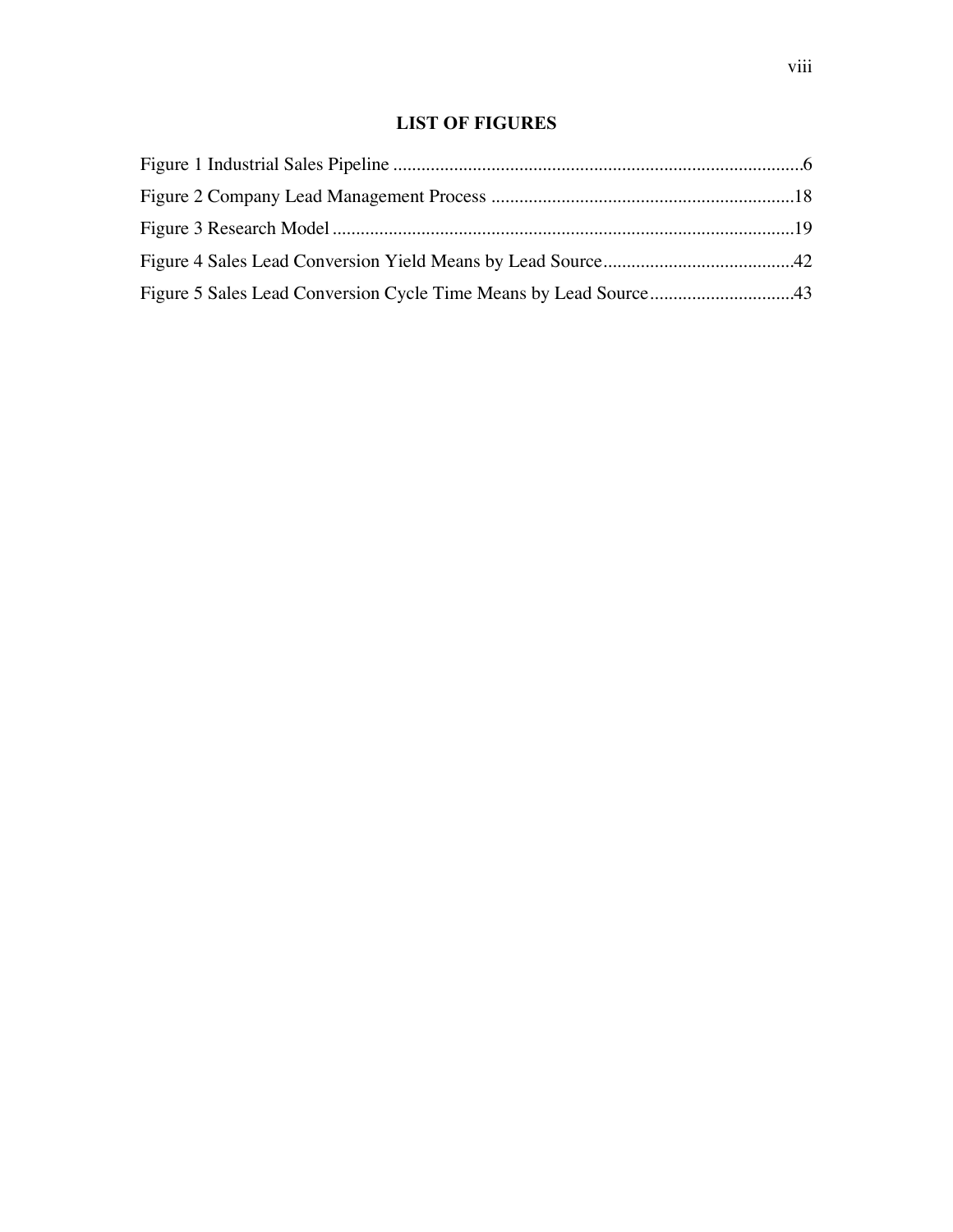#### **ABSTRACT**

Antecedents of Sales Lead Performance: Improving Conversion Yield and Cycle Time in a Business-to-Business Opportunity Pipeline By

William R. Bradford May 2016

Committee Chair: Lars Mathiassen Major Academic Unit: J. Mack Robinson College of Business

Identifying new potential customers and developing opportunities until converted to sales is a critical function of a sales organization. In most industrial business contexts, opportunities are monitored within a sales pipeline or funnel, to track the status and progress from the initial stage until the sale is completed, often using sales force automation tools, such as customer relationship management (CRM) systems to manage the process. While much is written about the adoption, usage, and failures of CRM, little empirical research exists to fully examine the levers to improve the conversion performance of sales leads, particularly in a business-to-business (B2B) industrial context. The research based view (RBV) of the firm suggests that competitive advantage is gained from a company's distinct resources, and that in technology and other fastpaced markets, success is further determined by fast adaptation, in what is know as dynamic capability theory. This research examined certain key sales capabilities, within the high technology industrial B2B sector, to understand the impact of sales effort, sales ability and lead source, on sales lead conversion yield and cycle time. By studying the extensive CRM data base of a large semiconductor company, along with various human resource records, a quantitative study was performed to address this research, while providing useful value to sales managers seeking to improve the lead conversion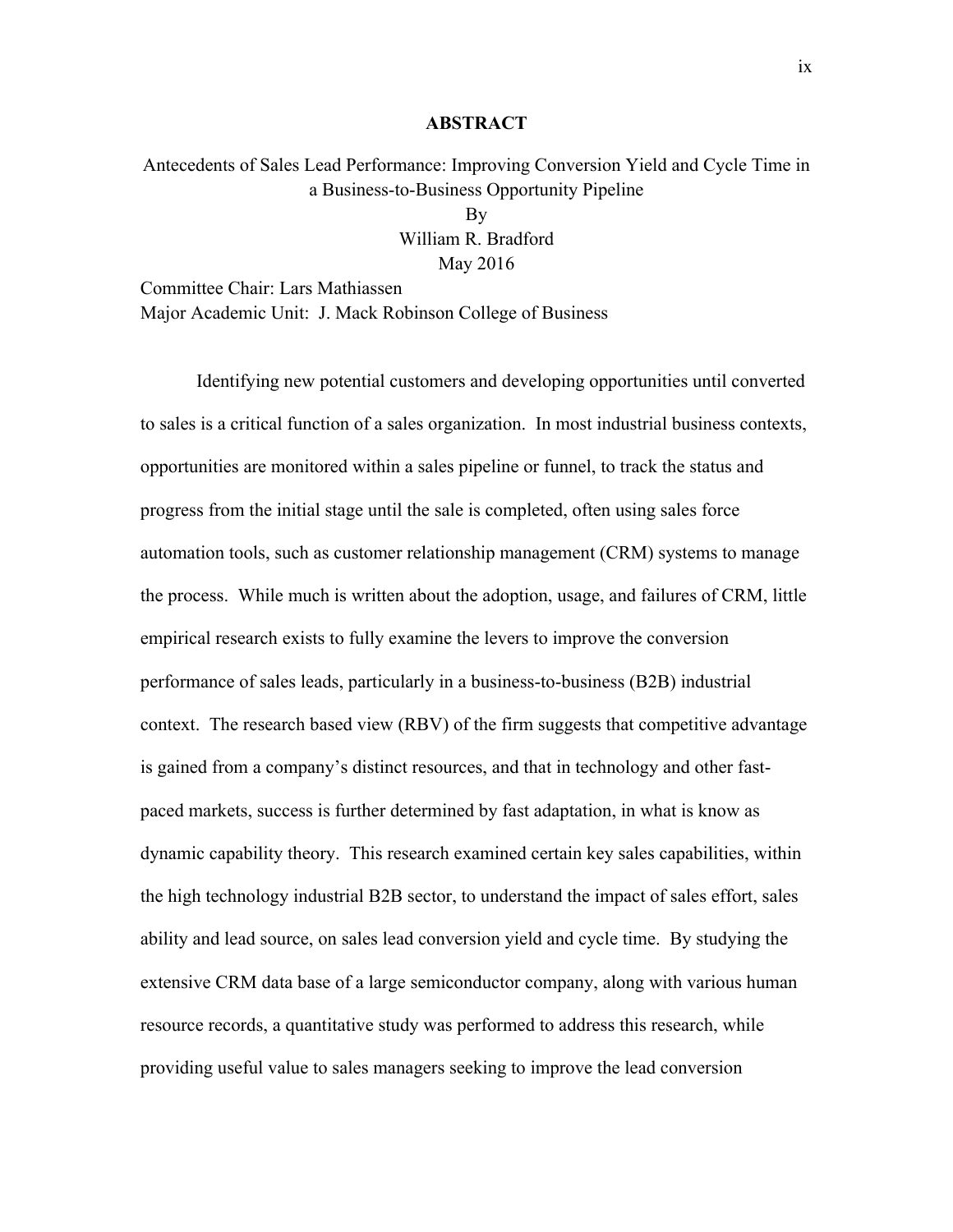performance of their organizations. Sales effort, as measured by number of sales calls made per week, and percent of time spent on selling activities was shown to modestly accelerate sales cycle times, but have no effect on the percentage of opportunities that result in wins. Sales ability, measured by annual performance ratings, prior year quota attainment and years of experience showed no effect on cycle time, nor win percentage. The most notable contribution of this research is the illumination of sales effort effects on cycle time, as previous studies of sales cycle time influences have been inconclusive. Against the backdrop of a general lengthening of industrial sales cycle times, understanding that salesperson effort can reduce the time that it takes to win an opportunity can drive meaningful improvements in salesforce efficiency and productivity.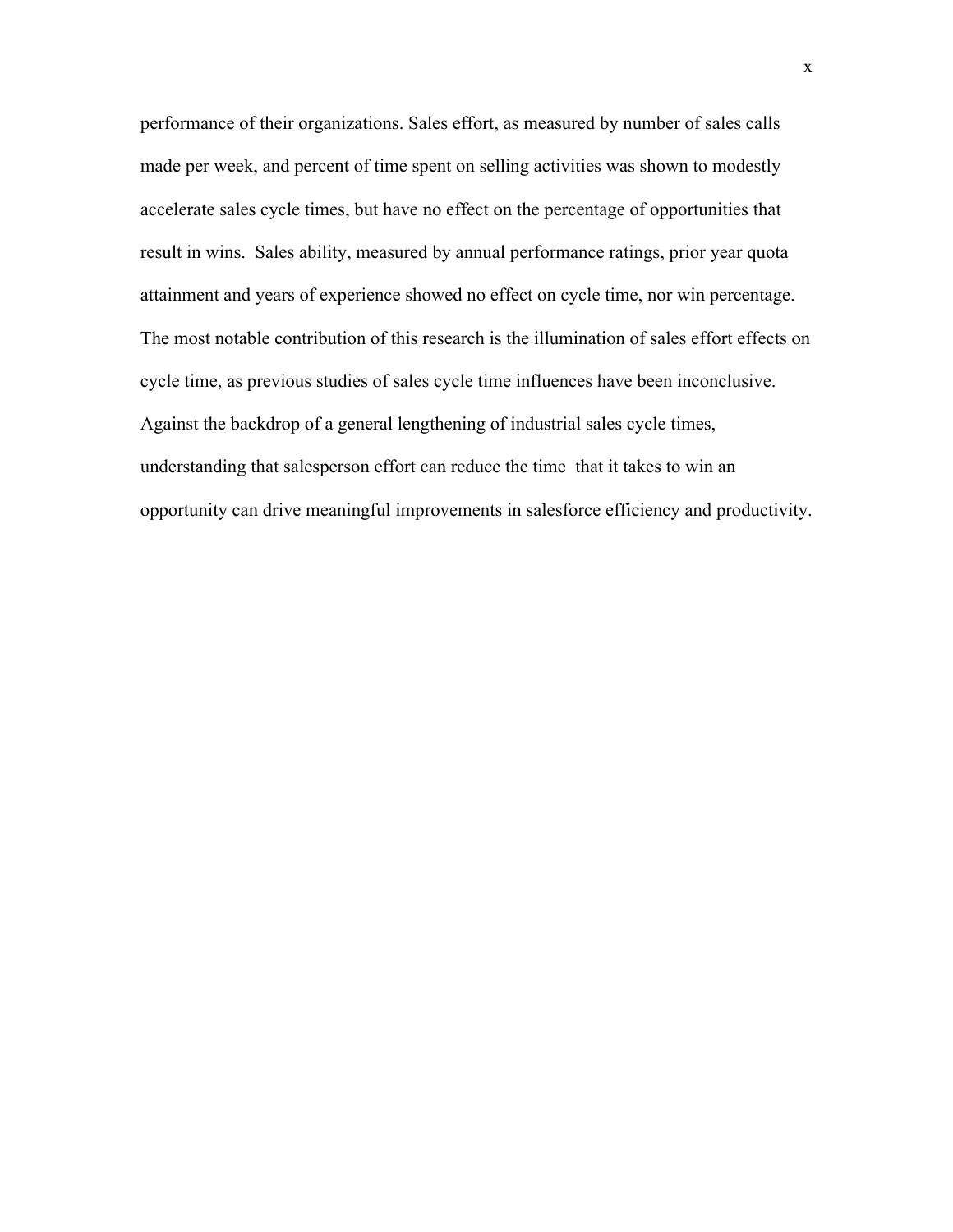#### **I CHAPTER I: INTRODUCTION**

 Companies succeed because of the various advantages they hold over their competitors, in the form of resources, according to the resource based view (RBV) of the firm (Wernerfelt, 1984). In industries represented by technology and rapid change, these resources, or capabilities, must adapt to address evolving situations, as dynamic capabilities are needed to sustain competitive advantage (Teece, 1997). The semiconductor industry epitomizes the competitive world of technology, where developments in complex physics drive evolving breeds of integrated circuits with transistors 1000 times smaller than a human hair, quality defects measured in parts per million, and single percentage gains in manufacturing yields or fabrication capacity causing dramatic swings in profitability. Leverage also exists in sales performance; as incremental revenue gains can increase factory utilization rates resulting in a disproportionate gain in profit. Sales performance is obviously critical to any business success, particularly the discovery, effective management, and efficient conversion of sales opportunities, or leads, into new revenue for the company. However, despite its importance in driving new revenue growth, new opportunity acquisition is a relatively neglected area of research (Söhnchen & Albers, 2010). Sales person time is a finite resource and therefore managers must try to maximize the sales leads that convert to sales by ensuring leads are qualified and prioritized such that sales people can focus on the highest probability and highest potential opportunities to convert (D'haen & Van den Poel, 2013). The faster sales people can convert leads, the more leads they can process. And the more leads that are successfully converted into sales, as a percent of the total opportunities in the funnel (the sales lead conversion yield), the more revenue the sales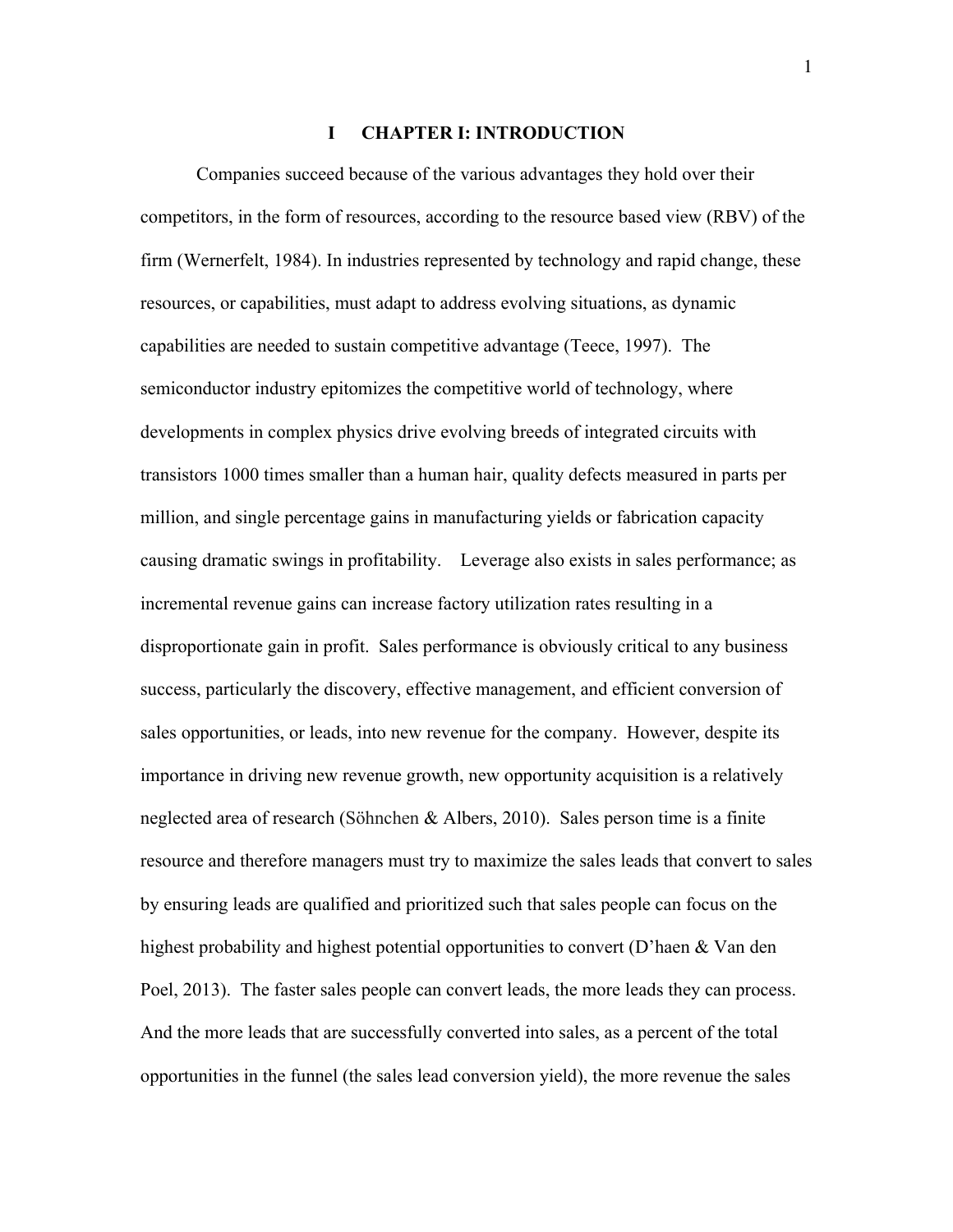person can produce. Using evidence based management, sales organizations can improve their performance by understanding the factors that effect the speed and yield through the sales funnel, allowing them to better allocate resources, qualify future leads, and predict and achieve future revenues. The theory explored in this work is that sales effort, sales ability and marketing lead generation programs are all dynamic capabilities that, when possessed and employed by industrial companies, affords them sustainable competitive advantage in the sales lead conversion process. By demonstrating that these factors can explain even minor sales lead conversion yield and cycle time variances, sales managers can have the means to effect greater sales and profitability for their companies, while increasing fields sales efficiency. The study sought to show that an increase in effort, or more sales calls made and more time spent on selling activities, can increase the percentage of active leads that convert to wins, and speed up the cycle time to get to a win. Similarly, the research examined the sales ability measures of experience and previous performance to likewise assess their impact on the two measures of sales lead conversion performance. Finally marketing capabilities to generate leads that can exhibit better conversion performance measures were evaluated.

 As sales processes have shifted from transactional to relational models, information technology (IT) tools have been introduced to foster sales force automation (SFA) in an effort to better manage the customer relationship by effectively disseminating customer information throughout the firm. Customer Relationship Management (CRM) tools cover a broad gamut of activities, from the sharing of customer information to the promoting of learning in a marketing orientation culture, to lead or opportunity management; and the literature on the subject is highly fragmented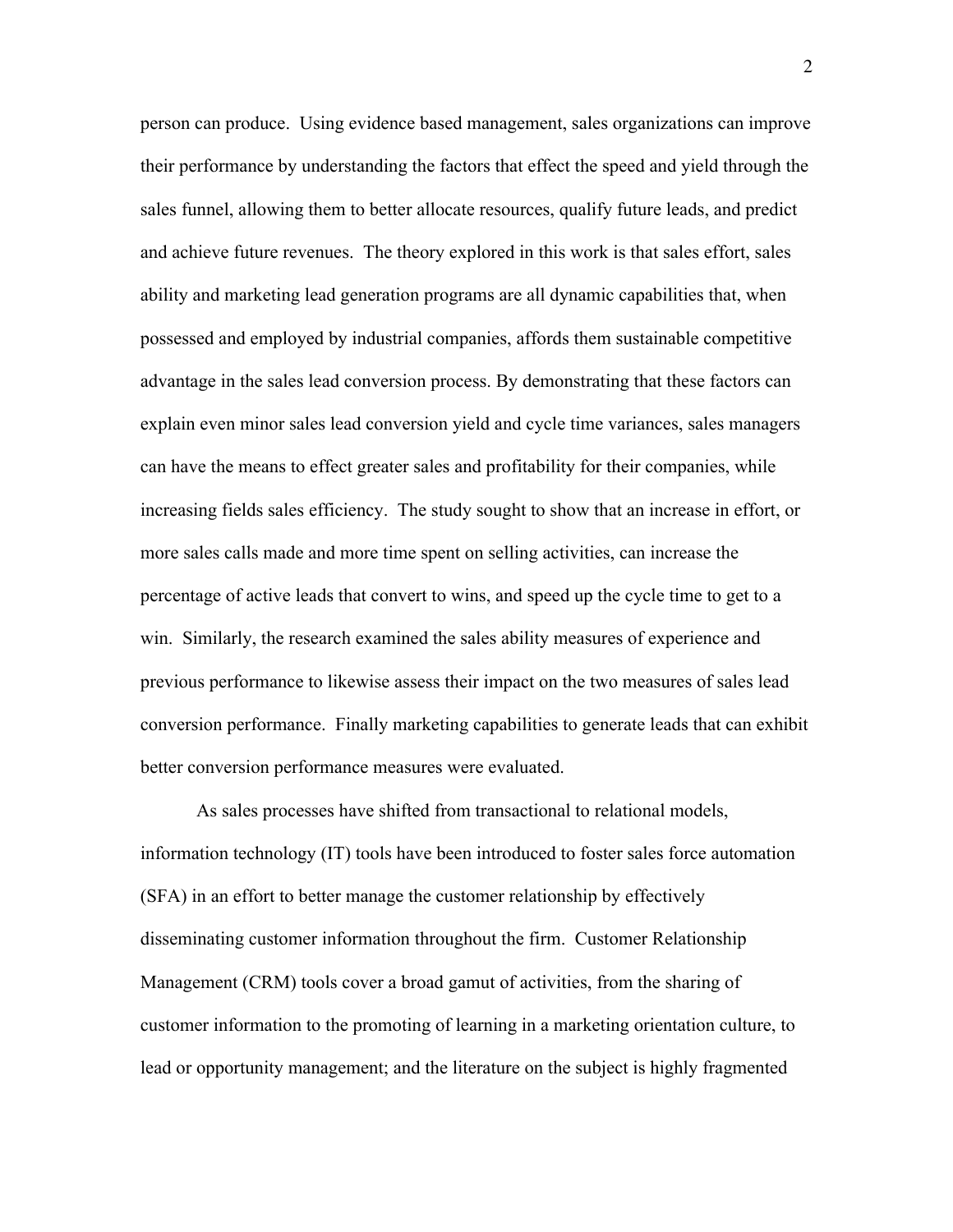(Zablah, Bellenger, & Johnston, 2004). The topic of sales gets relatively little coverage in the academic marketing literature overall (Zoltners, Sinha, & Lorimer, 2008), and, among the body of CRM research that does exist, little focus is put on industrial business to business (B2B) marketing applications. This, despite the fact that the multi-stage sales funnel is widely used by sales managers to actively shepherd prospects through the multiple stages of the industrial sales process (Yu & Cai, 2007). Narayandas and Rangan (2004) cite the increasing complexity of buyer-seller relationships in industrial B2B markets; while they may be evolving from more transactional to more relationship driven, they are seldom fully either, with little empirical research or longitudinal studies to enlighten the field. Complex industrial sales involve influencing customer selection and purchase of a vast array of manufactured materials, components, subsystems, and technological solutions, often involving the lengthy negotiation and resolution of design specifications and performance standards. Sales forces must keep up with rapidly growing customer information as well as constantly changing product offerings, and it is this complexity that increases the challenge of sales success (Virtanen, Parvinen,  $\&$ Rollins, 2015). In selecting a multibillion-dollar semiconductor manufacturer for this research, the resultant analysis is expected to simulate those of many other industrial component manufacturers with complicated sales processes.

 This dissertation employed a style composition summarized in Table 1.0 (Mathiassen, Chiasson, & Germonprez, 2012), with each element being further elaborated and discussed in the later sections. The study examined factors that accelerate and improve the yield of leads converting to sales in an industrial context by evaluating the sales funnel data and salesperson characteristics in a multibillion-dollar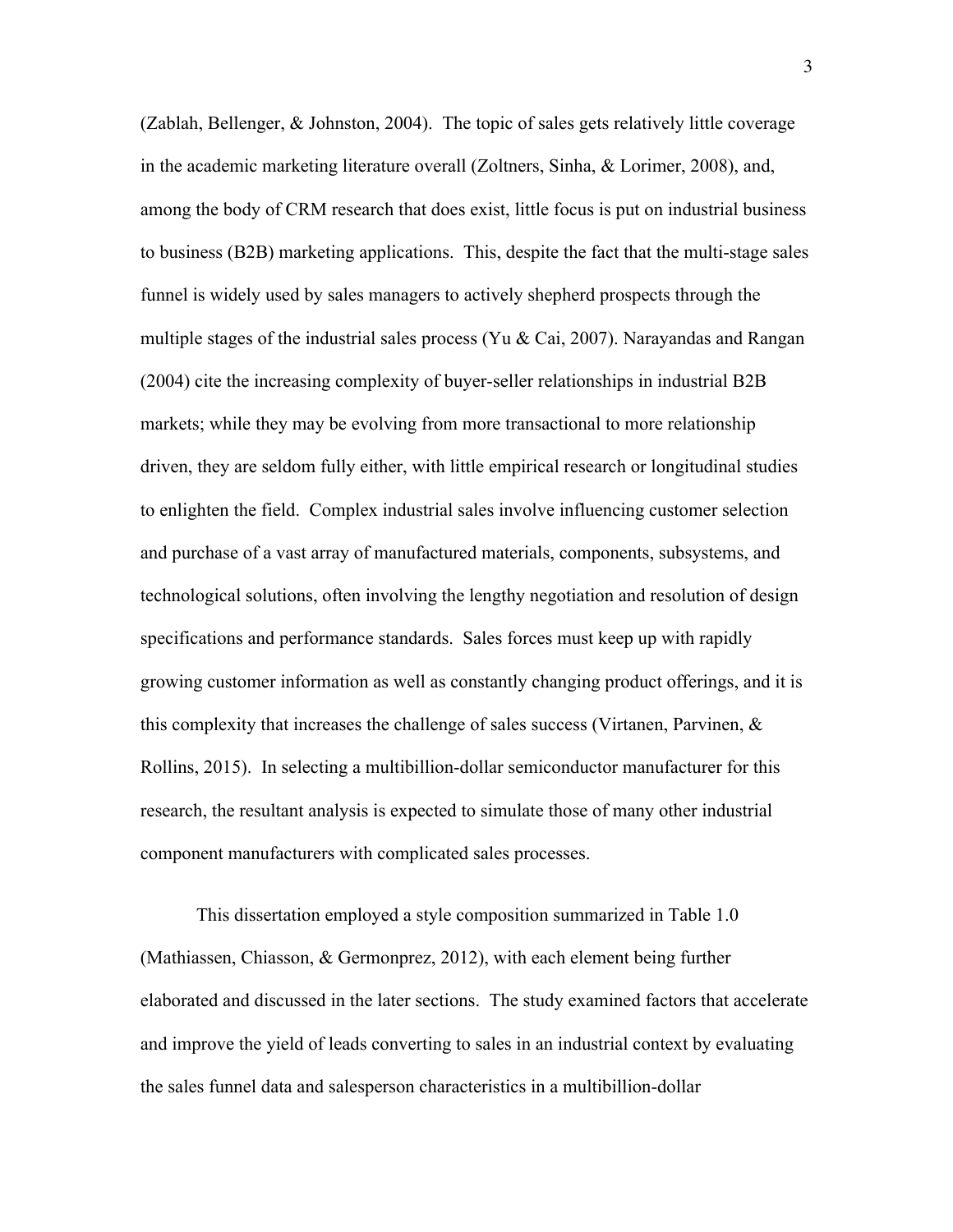semiconductor company. Specifically, it examined the salesperson effort measures of sales calls made per week and the percentage of time spent on selling activities, as well as the salesperson ability measures of as their management performance rating, performance to quota, and experience level. Different performance resulting from the source of the lead was also examined. The problem setting was the increasingly complex sales process, with limited sales resources, requiring efficiency in how sales leads are identified, qualified and closed. The area of concern was sales force automation, especially CRM systems and lead management in a complex industrial B2B market context. The research question was:

RQ: What are the effects of marketing programs, sales effort and sales ability on sales lead conversion performance?

This quantitative research examined the problem through the lens of the resource based view of the firm (RBV) and dynamic capabilities theory. Evidence based management leverages science and knowledge to help managers respond to uncertain circumstances, utilizing large datasets of observations (Rousseau, 2012). By analyzing a sizable opportunity database to determine which factors have the greatest impact on sales-lead-closure-rates and sales cycle time, much needed robust empirical evidence has been provided to help managers and academics alike to better understand this critical business objective of converting sales opportunities to revenue.

**Table 1 Research Design Summary (Mathiassen et al., 2012)**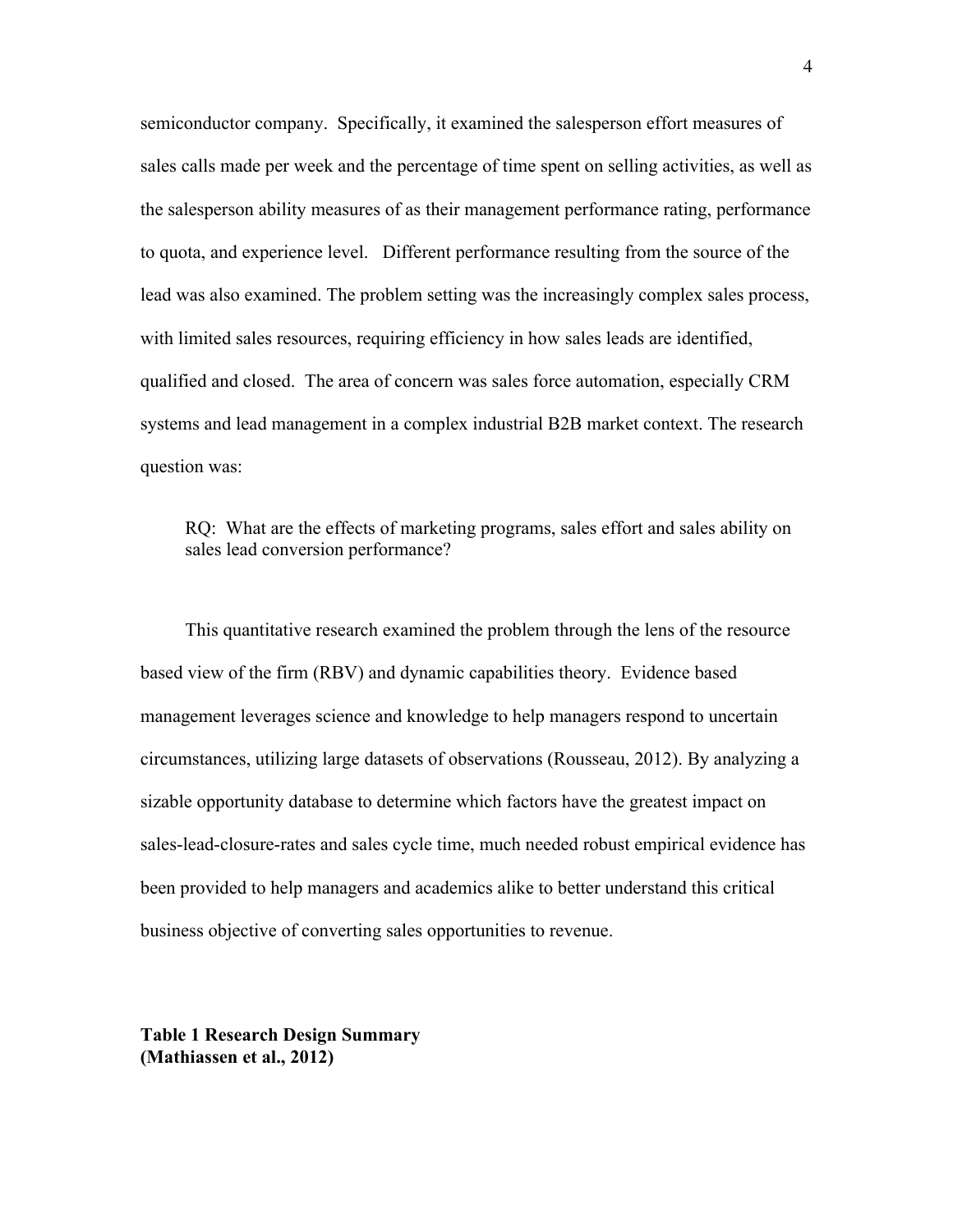| P (Problem setting)           | Industrial B2B company need to convert more sales leads<br>in less time                                                                                                                                    |  |
|-------------------------------|------------------------------------------------------------------------------------------------------------------------------------------------------------------------------------------------------------|--|
| A (Area of concern)           | Sales force automation / CRM and lead management in<br>complex industrial B2B context                                                                                                                      |  |
| <b>RQ</b> (Research Question) | What are the effects of marketing programs, sales effort<br>and sales ability on sales lead conversion performance?                                                                                        |  |
| F (Conceptual Framework)      | Resource base view of the firm (RBV) and Dynamic<br>Capabilities Theory                                                                                                                                    |  |
| M (Research Method)           | Quantitative                                                                                                                                                                                               |  |
| CA (Contribution to A)        | A: Empirical validation of the antecedents of sales lead<br>conversion in complex B2B context<br>P: Guidance for management to improve sale lead<br>conversions and predict revenue from sales lead funnel |  |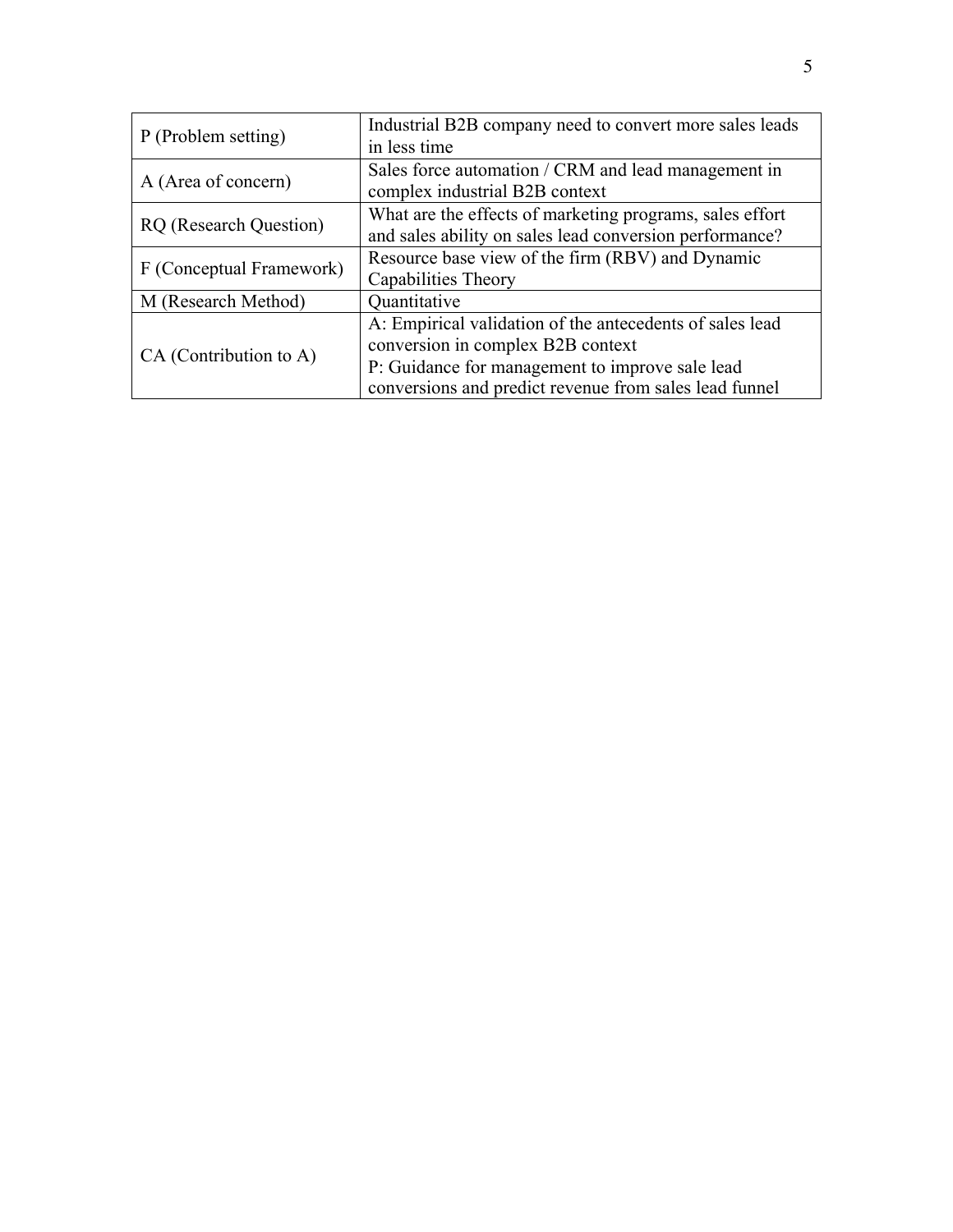### **II CHAPTER II: LITERATURE REVIEW**

 This chapter provides a review of the major streams of scholarly literature in the field of sales opportunity funnel management.

#### **II.1 Sales Process and Opportunity Funnel**

 Industrial firms use a sales funnel or pipeline approach to manage a flow of leads through various stages of the sales process, at which some opportunities are eliminated, while others continue through to successful closure, resulting in revenue for the firm (Söhnchen & Albers, 2010), as depicted in Figure 1. The customer life cycle begins with the critical role of customer acquisition, and while retention is important in certain mature markets, acquisition of new customers is critical for startups, or businesses entering new market segments, geographies, or product categories (Ang & Buttle, 2006). One sales model considers three stages with concrete outcomes, consisting of the generation of new leads, the conversion of these leads to appointments, and the subsequent conversion of the opportunities to closed sales, with the sales closure rate as a fundamental sales performance metric (Smith, Gopalakrishna, & Chatterjee, 2006).



**Figure 1 Industrial Sales Pipeline (Söhnchen & Albers, 2010)**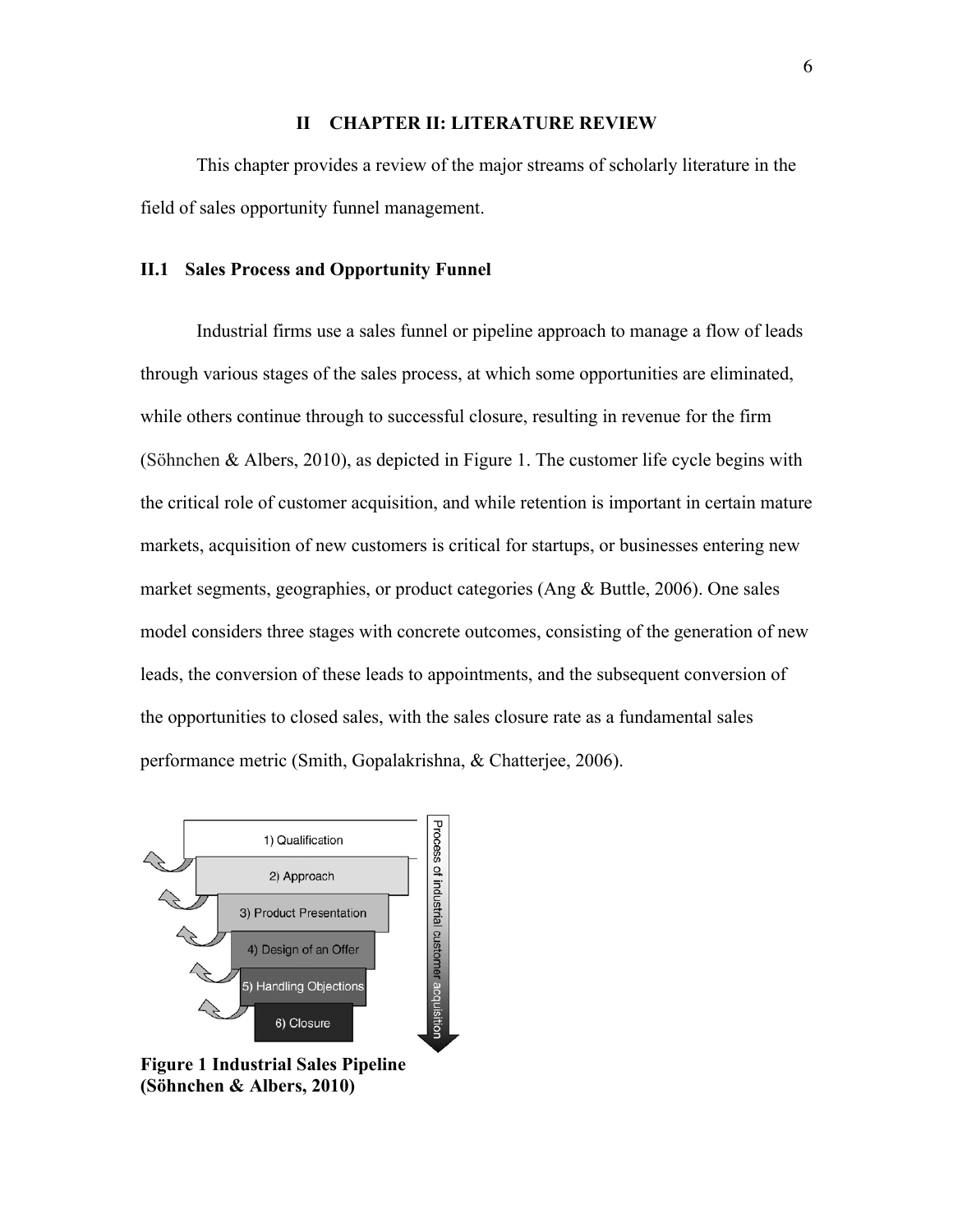#### **II.2 Sales Force Automation**

 Sales technologies were created to enable sales organizations to better manage customer relationships by automating routine tasks so more time could be spent with, and serving the needs of customers, as well as gathering and disseminating market intelligence within the firm (Ahearne, et al., 2008; Erffmeyer & Johnson, 2001). Sales force automation includes applications such as contact management, time management, and prospect or lead management and analysis (Schillewaert, et al., 2005). Salespersons who utilize IT tools into their sales tasks show improved performance, as well as efficiency and productivity gains (Ahearne, Hughes, & Schillewaert 2007; Rapp, Agnihotri, & Forbes, 2008; Stoddard, Clompton, & Avila, 2002). Some of the factors examined include frequency of technology usage, amount of usage of the full suite of application capabilities, level of integration of multiple technological tools, and usage of the tools for analysis; but causality could not be conclusively demonstrated due to the cross-sectional nature of these studies. Such improvement in sales performance by sales force technology adoption was also supported by Mathieu, Ahearne, and Taylor (2007) and Hunter and Perreault (2006). Schillewaert, et al. (2005) examine the various factors that foster sales automation technology adoption, though they relied on self reported perceived behaviors, rather than actual adoption data. CRM usage has also been linked to firm performance (Boulding, et al., 2005; Krishnan, et al., 2014), and sales force automation significantly benefits relationship selling by enabling increased customer interaction, enhanced relationship quality (Boujena, Johnston, & Merunka, 2009; Eggert & Serdaroglu, 2011), and the meeting of sales objectives (Jelinek, et al., 2006). Technology has also been found to enhance sales performance, as measured by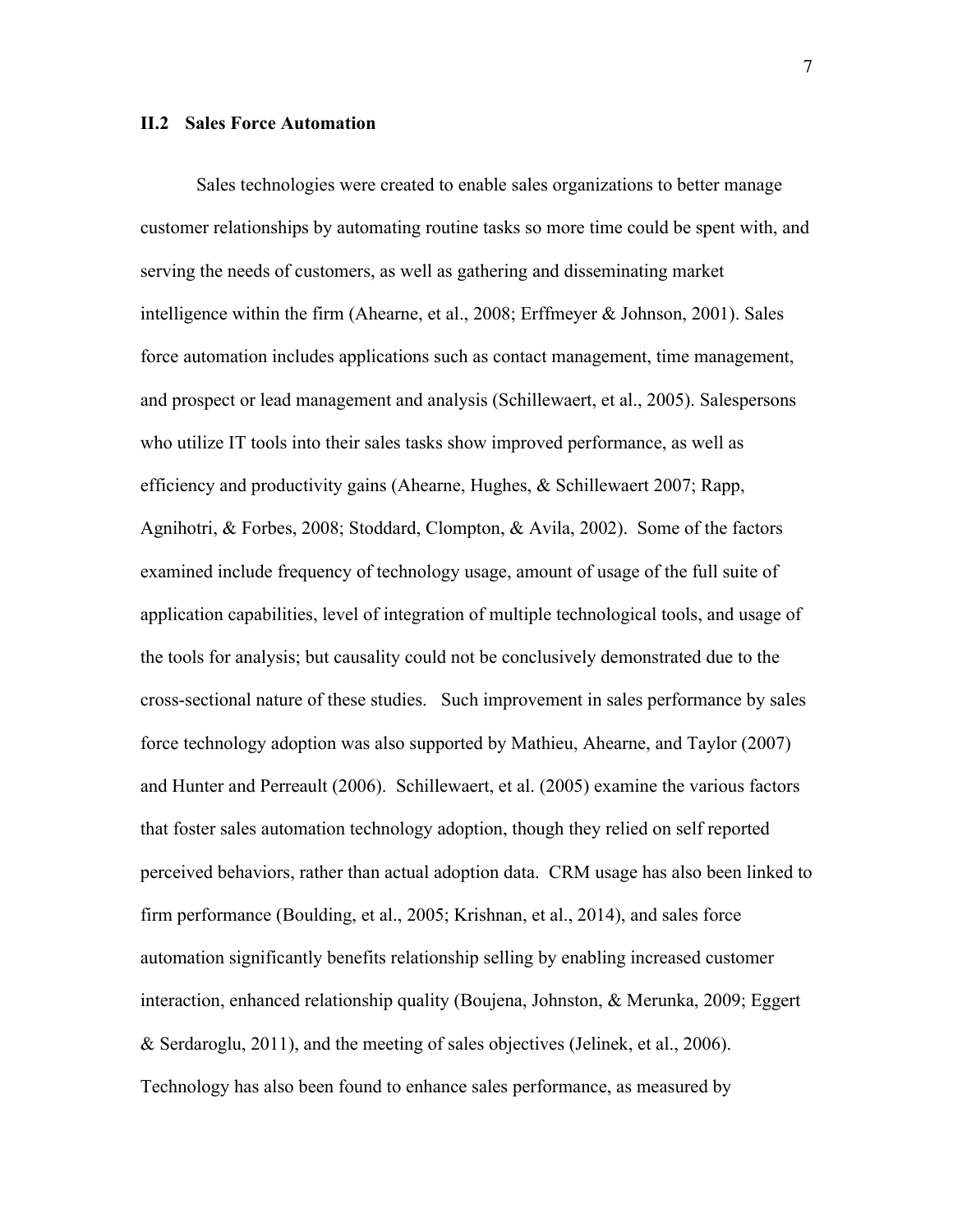attainment to sales quotas (Ahearn et al., 2008), lead closure rates, and customer satisfaction (Stoddard, Clompton, & Avila, 2002). Yet many CRM initiatives fail (King & Burgess, 2008) and the success of CRM efforts depends on the sales organizations' desire and capability to adopt and utilize IT tools, especially in B2B sales situations (Ahearne, Hughes, & Schillewaert, 2007). The opportunity funnel for B2B firms is more complex and time consuming than for B2C enterprises (D'Haen & Van den Poel, 2013). Multiple researchers note the need for more empirical studies on the effects of sales force automation (Ahearne, et al., 2008; Hunter & Perrault, 2006), including the need for longitudinal research to prove causality (Boulding, et al., 2005). Much of what is written for sales management practitioners to improve performance is opinion and lacks evidence based research.

# **II.3 Customer Relationship Management**

 Customer Relationship Management systems are used to help sales organizations and their support groups to identify and cultivate sales prospects, tailor customer business proposals, counter objections and handle post-sales support issues (Agrawaal, 2003), with the CRM construct elements summarized as relationship initiation, maintenance and termination (Reinhartz, Krafft, & Hoyer, 2004). CRM can assist in managing the complex series of dyadic communications and inter-organizational processes between various members of both the buying and selling teams in industrial firms (Johnston & Bonoma, 1981). It allows sales teams to better manage tasks and improve communication across the organization, enhancing collaboration and sales performance (Rodriguez & Honeycutt, 2011), and improving effectiveness (Sharma & Seth, 2010). This collection and dissemination of customer information, is a core component of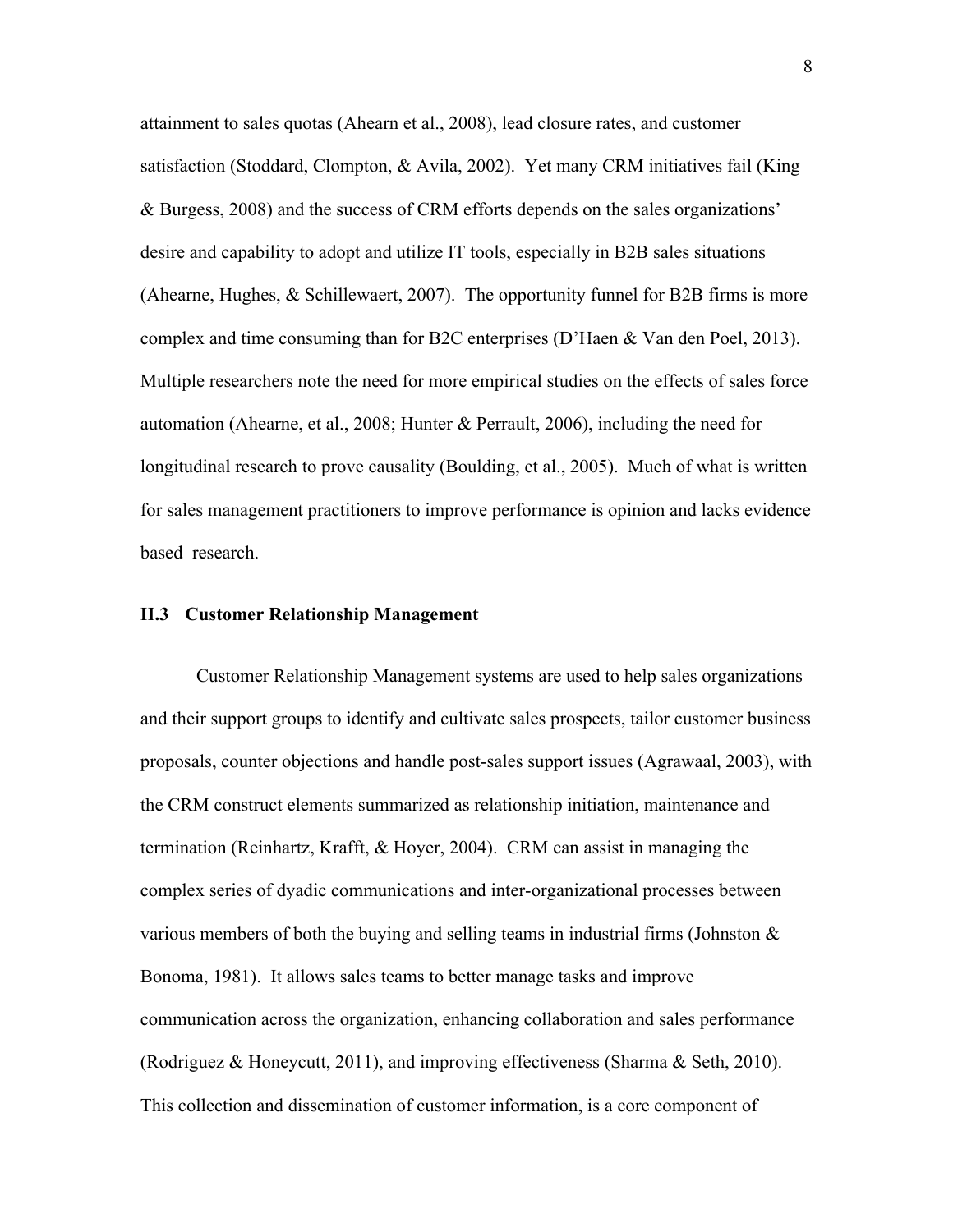market orientation (Jaworski & Kohli, 1993). To be effective, sales and marketing organizations must align on prospects, assessing their needs while coordinating the response to advance the lead (Sabnis, et al., 2013). Good CRM practices require process management orientation and customer orientation, and when executed well, can create competitive advantage for the firm (Zabiah, Bellenger & Johnston, 2004). Lead follow up by sales was found to be most effective when leads were prequalified, dispensed in a controlled fashion, and handled by experienced and able sales people (Sabnis et al., 2013). The large amount of data captured within CRM systems allows companies to data mine for customer trends and to help predict future revenues based on opportunity conversion statistics, using regression techniques (Ngai, Xiu, & Chau, 2009). A key element of CRM is customer targeting, or finding the prospects within a sales funnel, most likely to become customers (Yu & Cai, 2007). There are many examples of CRM implementation failures in both the commercial and academic literature, with up to 70% of firms implementing CRM either failing outright or not realizing any obvious benefit (Reinhartz, Krafft, & Hoyer, 2004). Certain benefits have been found in the early stages of identifying leads and maintaining customer relationships, but the organizational structure and rewards systems must be in place to sustain a successful CRM deployment (Reinhartz et al., 2004). Sales departments are in the best position to leverage IT advances to build organizational and customer knowledge, and the more effectively they implement and utilize adopted sales force automation tools, the more successful the firm can be (Pullig, Maxham, & Hair, 2002). IT, in the form of CRM, also helps with the challenge of managing and qualifying a large number of leads (Peterson & Krishnan, 2011). CRM has been shown to not only increase opportunity conversion rates, but also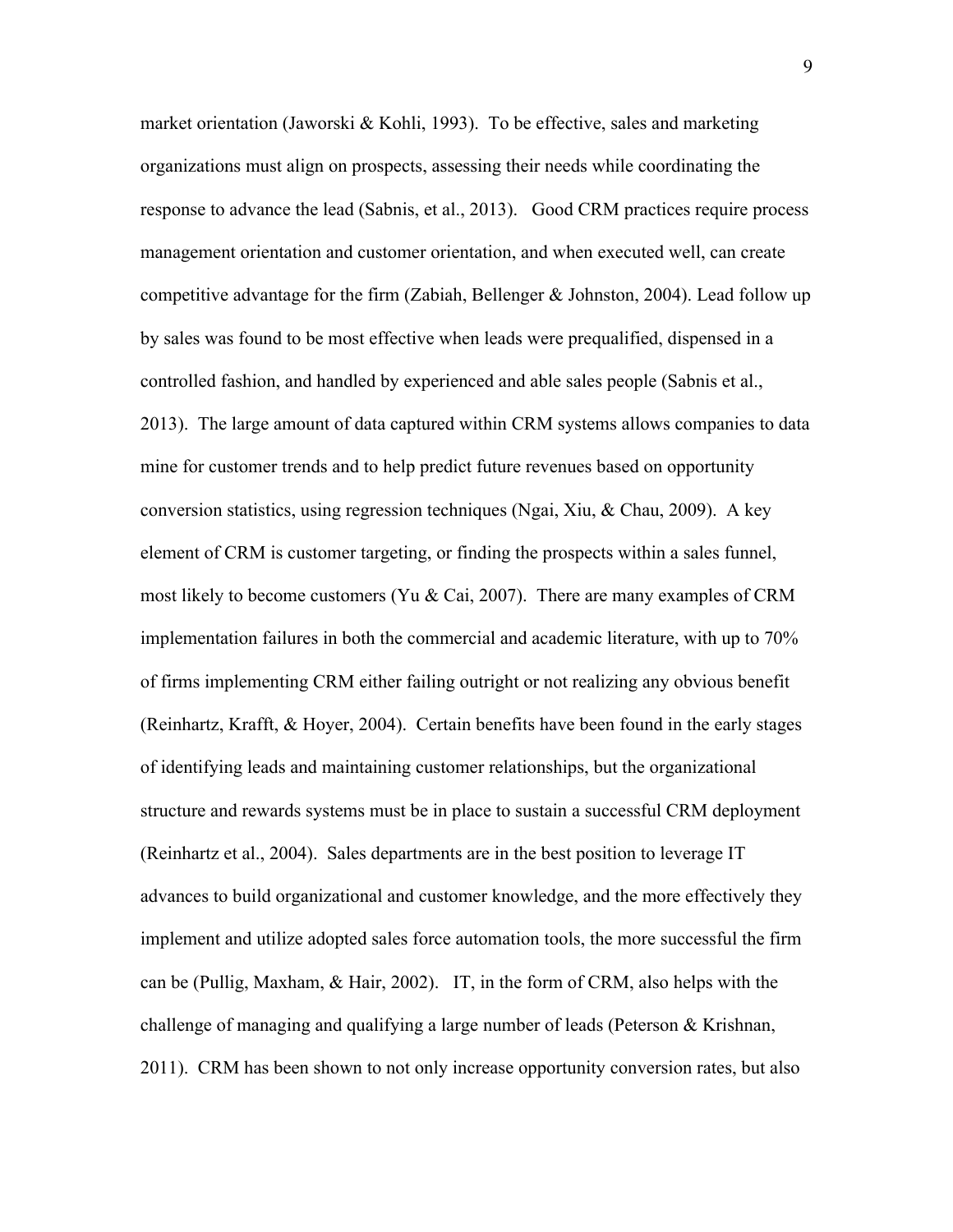achieve revenue quicker (Erffmeyer & Johnson, 2001; Chen, 2001), and salesperson utilization of CRM has been linked to sales performance in self reported measures (Rodriquez & Honeycutt, 2011).

# **II.4 Lead Management**

 Lead management is the process of developing prospects into clients, and the first step of prospecting or identifying potential customers is the most critical in the sales process (Peterson & Krishnan, 2011; Ngai, Xiu, & Chau, 2009). Because retaining a customer is easier than gaining a new customer, the CRM literature largely neglects the topic of customer acquisition in favor of retention or cross-selling (Ang & Buttle, 2006; Söhnchen & Albers; 2010, D'Haen & Van den Poel, 2013). While under-represented in academic literature, management of the sales funnel is a critical practice for companies to convert sales leads to closed sales (Cooper & Budd, 2007). The qualification of leads is essential to protect sales personnel from the onslaught of unproductive leads (Hise & Reid, 1994). If a sales force works at full capacity to follow up, qualify, and attempt to close sales leads, a system that can help to improve lead quality and increase the conversion yield, is the best way to closing more sales (D'Haen & Van den Poel, 2013) An effective sales process drives short-term successes by analyzing sales leads and improving their conversion into sales (Stoddard, Clopton, & Avila, 2002). Many companies employ lower cost support personnel to aid in this effort, by screening the leads, qualifying the prospects and scheduling appointments to allow the sales people to spend more time actually selling to their customers, as that activity is the most crucial to sales productivity and must be tightly managed (Cooper & Budd, 2007; Moncreif  $\&$ Marshall, 2005). Similarly, time spent pursuing bad leads, caused by improper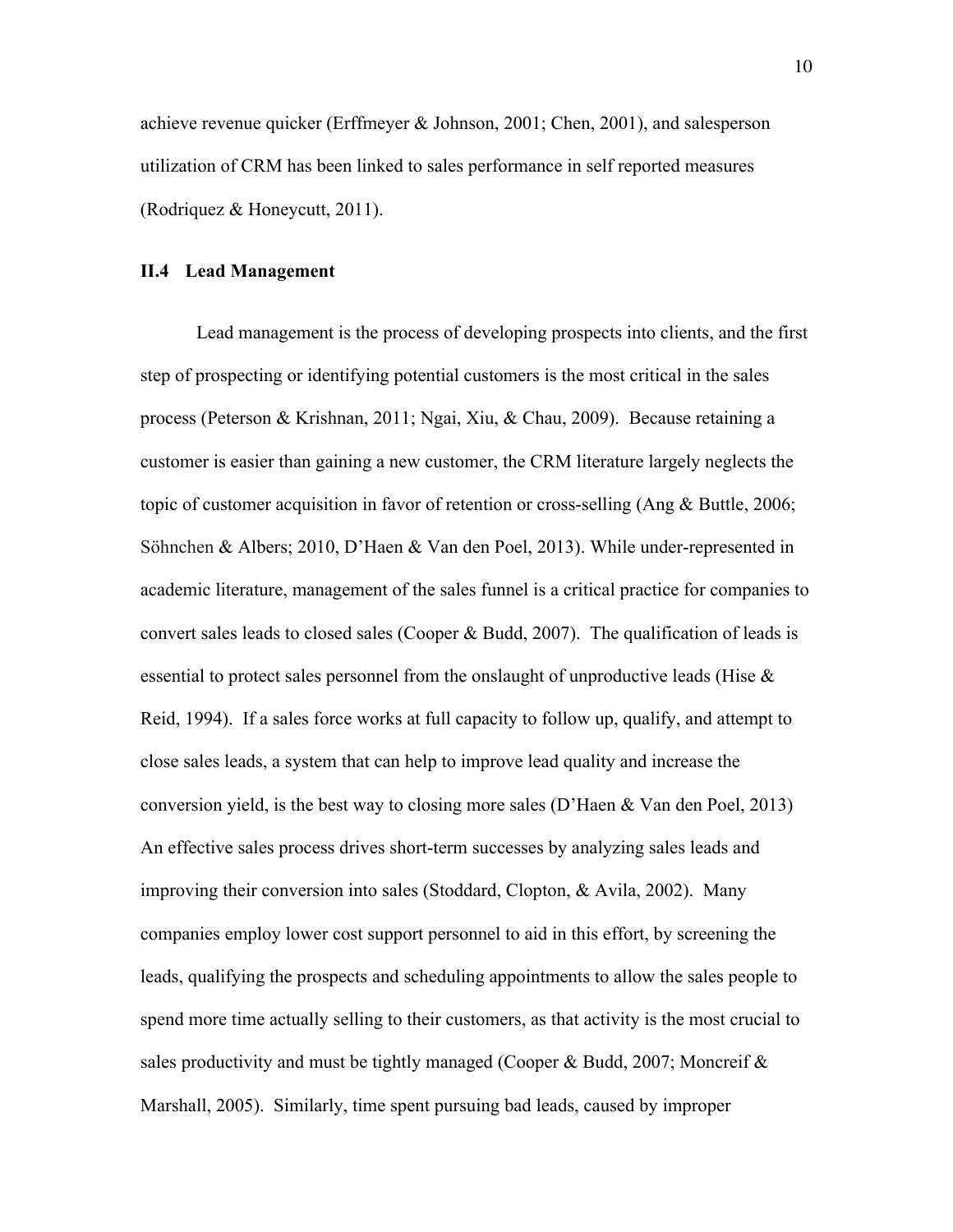qualification and selection of prospects, hampers sales productivity, since this activity cuts into their finite time for selling to customers (D'Haen & Van den Poel, 2013).

#### **II.5 Lead Conversion**

 The sales process is a numbers game; sufficient leads are required to generate enough conversions to sales, known as the lead conversion rate, to support the company's business plan. Modeling lead conversion is an important task for sales managers to better forecast sales, assign and allocate resources, and structure marketing and promotional efforts. However, there exists no strong academic consensus for a lead conversion theory and few validated quantitative tools to help managers predict the conversion yield of sales leads (Monat, 2011). Such quantification and qualification of leads is an ongoing challenge for sales management. Leads begin as prospects, or potential customers, and if their requirements can be met by the seller's product and they are prepared to purchase, then they are considered a qualified lead or prospect (Jolson, 1988). Leads are typically scored over a continuum until they are considered a customer. One simple sales process models a sequence of stages with discrete outcomes, consisting of lead generation, conversion and closure. They cite closure, or rate of conversion, as a key sales performance metric (Smith, Gopalakrishna, & Chatterjee, 2006). While efforts have been made to model industrial sales lead conversion rates, no models have been empirically validated (Monat, 2011). Firms use data mining techniques, such as logistic regression to better predict which leads will convert and the types of leads that will result in profitable customers (D'Haen, Van den Poel, & Thorleuchter, 2013). Data mining is a sophisticated method of search, using statistical algorithms to uncover patterns within the data, so that predictions can be made (Rygielski, Wang, & Yen, 2002). One of the difficulties in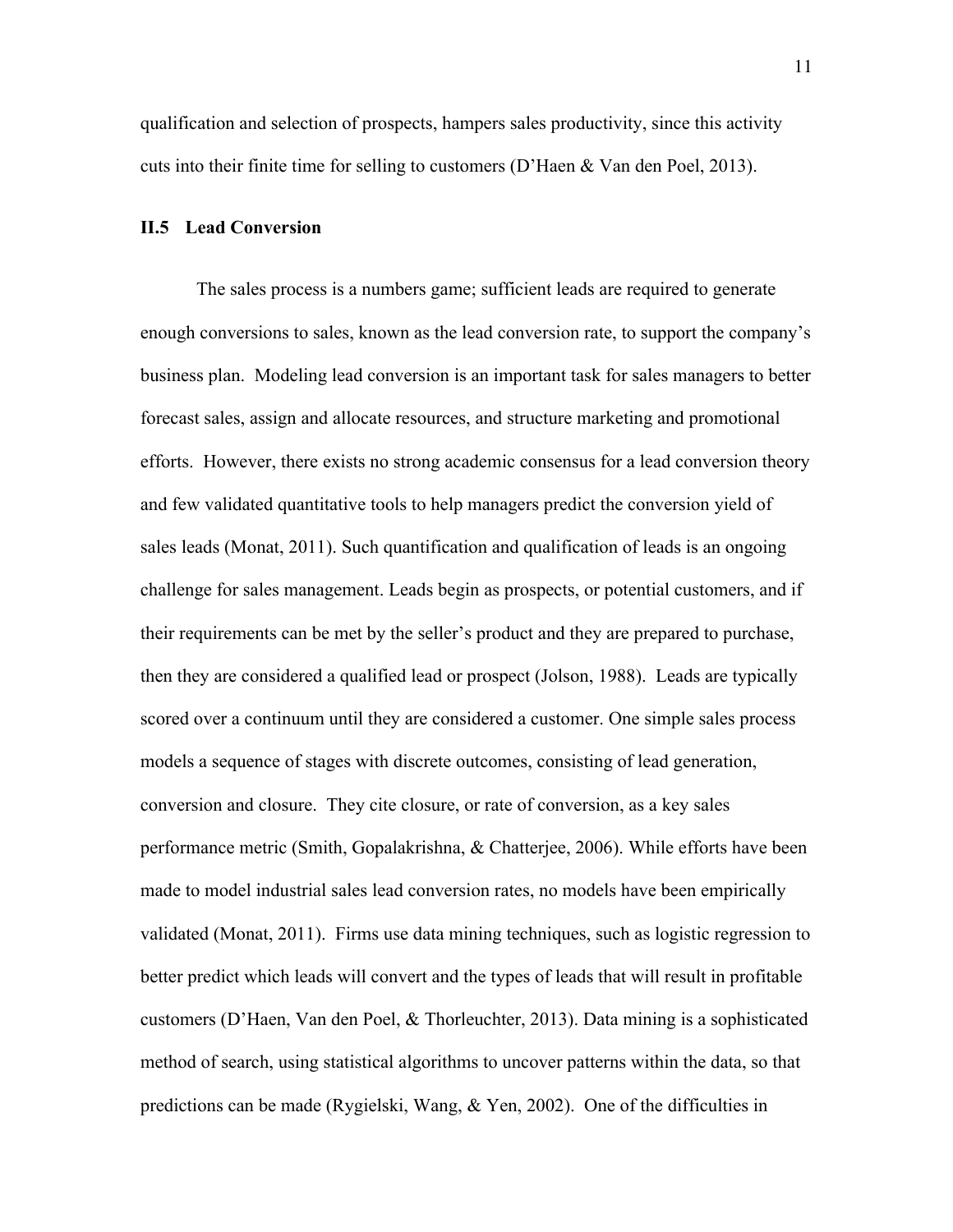performing conclusive empirical studies is in gaining access to sufficient industrial sales lead pipeline data.

#### **II.6 Sales Cycle Time**

 Sales people have a finite amount of time to sell, and yet find many activities competing for their attention, including customer retention and selling more to existing customers, acquiring new customers by following leads, and non-sales administrative activities. The way they ultimately spend their time among these three categories is a significant factor in their performance (Sabnis, et al., 2013). With the increased complexity of industrial business transactions, the average length of the sales cycle continues to increase (Trailer & Dickie, 2006), making lead generation a critical activity. With an estimated 20% of sales person time spent on prospecting, having a robust flow of new leads can offer higher quality prospects for sales to pursue (Trailer & Dickie, 2006). The research of Peterson and Krishnan (2011) did not support accelerated sales cycle times as a result of effective CRM use, suggesting that customers, not sales processes, will dictate the decision timing. However, they allowed that cycle times, in the case of complex multi-cycle sales efforts, may be accelerated by CRM. One of the purported benefits of Sales force technology (SFT), such as CRM, is to make sales and marketing personnel more effective and efficient in the sales process (Sharma & Seth, 2010).

#### **II.7 Lead Sources**

 The sales forces of industrial companies require proactive approaches to garner leads from multiple sources (Hise & Reid, 1994), which can fall into one of three general categories. First, there are those leads generated by the company, typically the marketing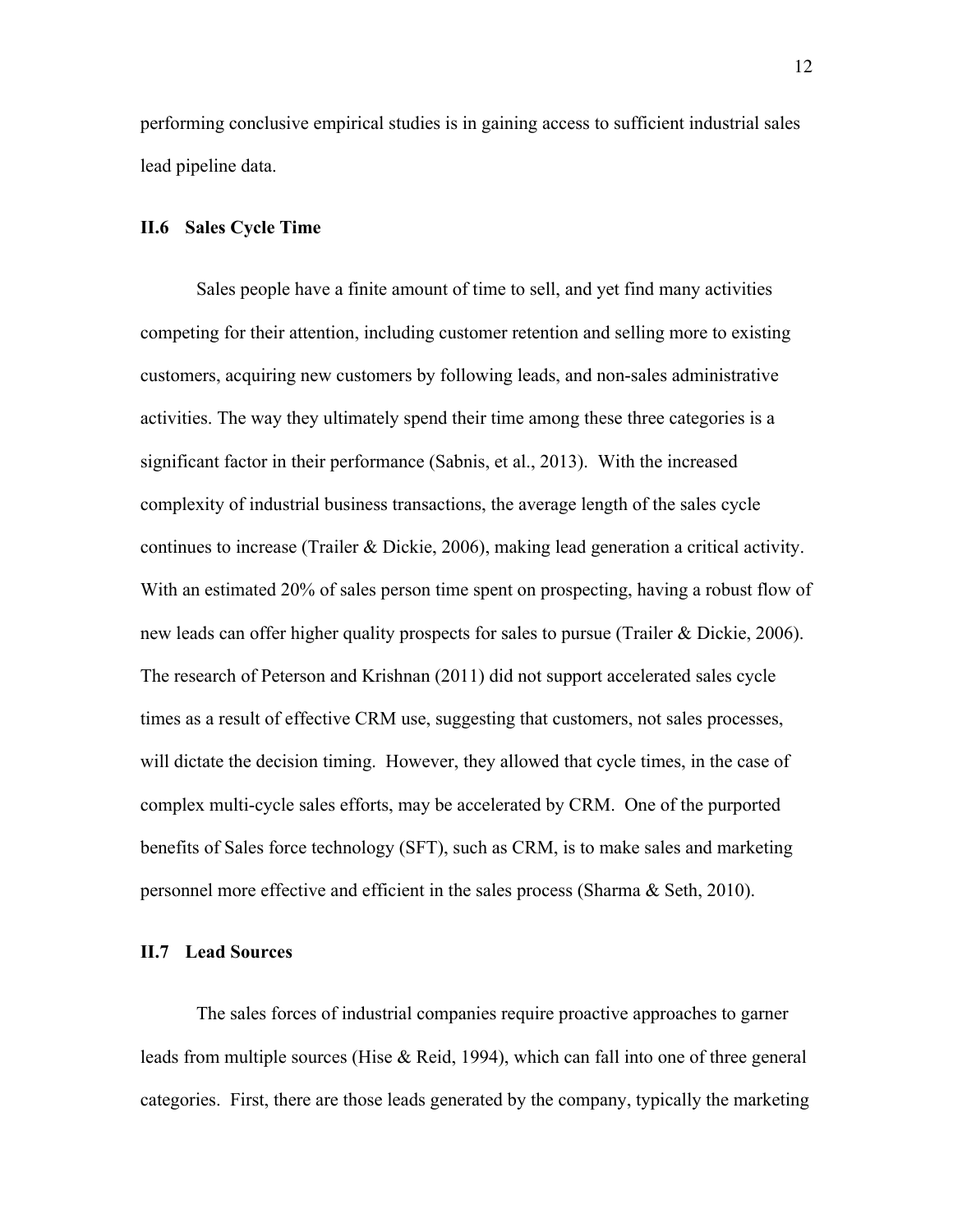department. Second is when the prospects initiate the contact on their own. Finally, the salesperson can initiate their own leads through their individual efforts (Jolson, 1988). This prospecting effort can be very time consuming and nonproductive, robbing the sales person of critical time needed to close sales with qualified prospects (Jolson & Wotruba, 1992). Managers that utilize CRM in this effort to qualify leads and manage prospects will achieve improved sales outcomes, including the conversion of more leads to customers (Peterson & Krishnan, 2011). Marketing has an important part in securing new, and retaining existing, customers to drive firm success (Rust, et al., 2004). By leveraging integrated marketing communications (IMC), marketing invests in coordinated marketing messages, using various media, to enhance the effectiveness of each other (Smith, Gopalakrishna, & Chatterjee, 2006). Each such message or encounter with the customer is a unique chance for the company to sell itself, buttress its product offerings and either enhance or damage customer satisfaction, and can be optimized with technology utilization (Bitner & Brown, 2000).

#### **II.8 Sales Effort and Ability**

 Marketing leads are frequently not followed up by sales (Sabnis, et al., 2013), so sales effort is a key variable to examine. Sales effort has been measured by self reported terms, including overall effort in completing sales tasks, the number of hours worked and number of sales calls made (Brown & Peterson, 1994). For best performance, effort, or working hard, must be augmented by working smart, or working in an adaptive fashion. This comes from developing and using knowledge of various sales situation (Sujan, Weitz, & Kumar, 1994), suggesting experience will enhance success-producing ability. Management performance ratings of sales people tend to overweight effort in their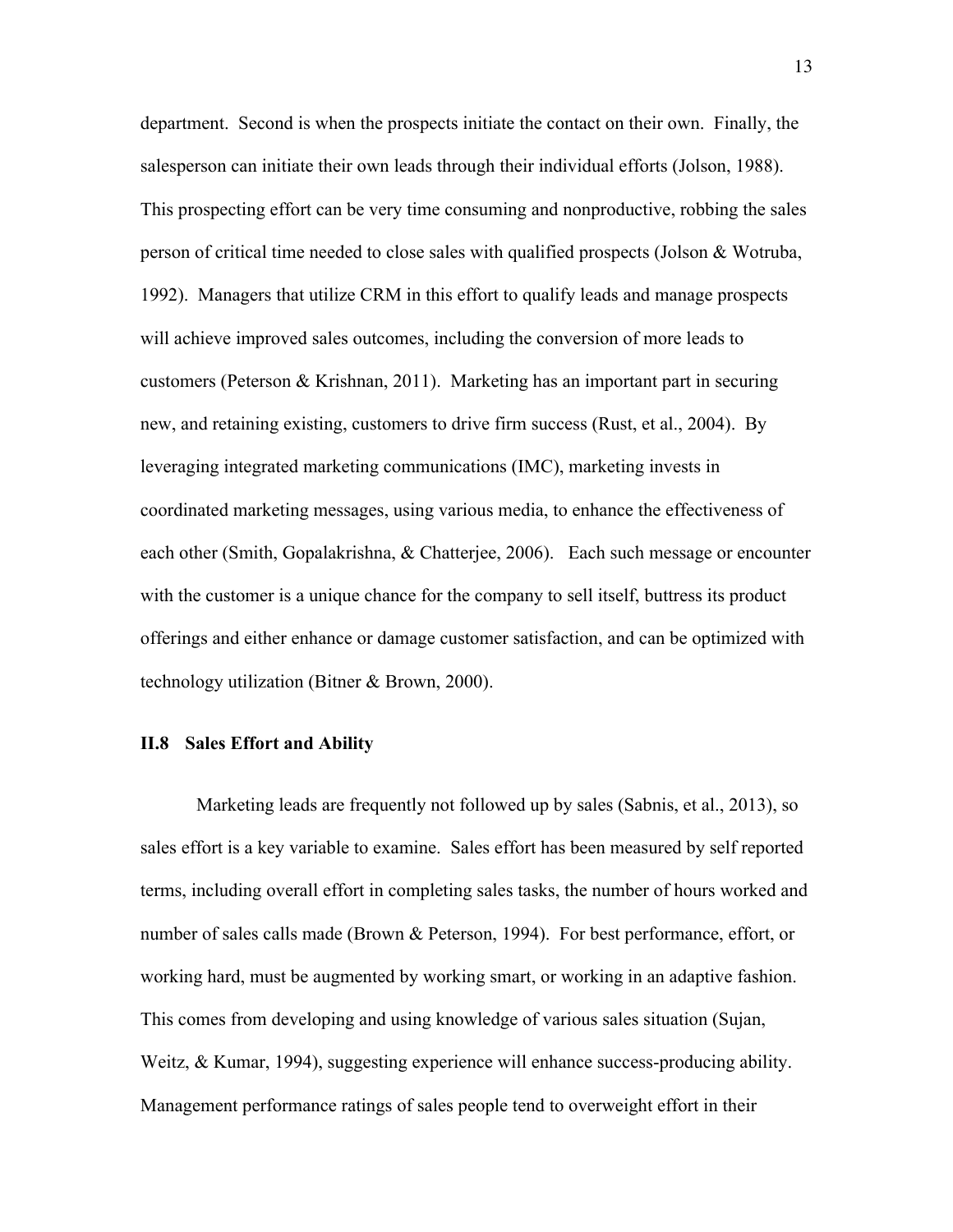appraisals, and underweight task difficulty (Brown, Jackson, & Mowen, 1981), but these appraisals can be augmented with objective criteria. There are many unbiased sales success constructs, with the measure of sales to quota achievement being perhaps the most objective (Ahearne, et al., 2008). Many researchers, however, have used selfreported data of certain factors, such as customer retention and customer satisfaction, as success metrics for customer relationship performance (Jayachandran, et al., 2005), or achievement of sales objectives (Jelinek, et al., 2006).

#### **II.9 The Resource Based View of the Firm and Dynamic Capabilities**

 Many potential factors come into play which determine the success of a company, and specifically of a sales organization, to perform in the market place. The advantages of a company may include its sales organization, its marketing capability, and its various systems and processes. This resource based view of the firm (Wernerfelt, 1984) suggests that the combination of these factors are what provides competitive advantage for companies. Barney (1991) suggests that the resource based view compliments earlier external environment driven perspectives of strategy by leveraging a firm's unique resources, going on to define the criteria for competitive advantage sustainability as value, rareness, imitability and substitutability. These resources should be adaptive, particularly in fast-paced markets, in what are know as dynamic capabilities (Teece, 1997). Technology by itself is insufficient. Zablah, Bellenger & Johnston argue that CRM is a technology, a strategy, a process, a philosophy and a capability, all of which work together to provide the firm advantages in the market (2004). Hunt (1997) expands the concept of resources to include anything having a capacity to enable, including relationships, in the resource-advantage theory of competition. Other resources can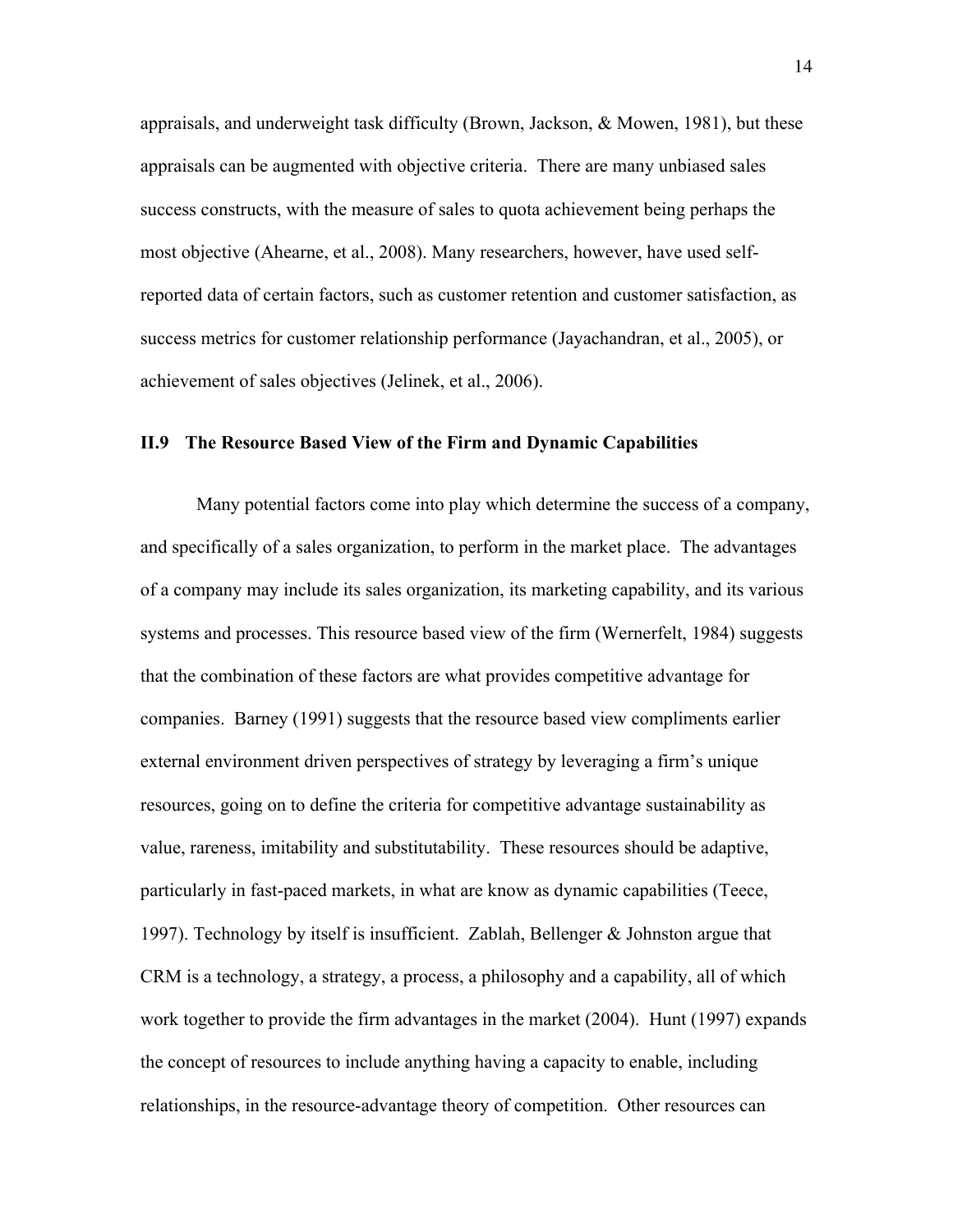include employee training. A link was discovered to exist between training and performance; the more knowledge documents a salesperson reads, the more likely they will exceed their sales quota. (Ko  $\&$  Dennis, 2004). Training was also found to be a critical factor in the initial success of CRM implementations (Speier & Venkatesh, 2002). Citing the resource based view (RBV) of the firm, Rapp, Trainor and Agnihotri (2010) note that IT alone is insufficient for success, and must be complimented by all of a firm's assets, knowledge and processes to be truly effective. Strong organizational backing of the CRM system can result in the closure of more sales leads by the sales force through allowing them to more effectively address and resolve customer issues (Peterson & Krishnan, 2011). Such a holistic set of marketing capabilities, or customer orientation, leads to improved customer relationships, which in turn can boost customer loyalty, and avoid the high failure rate of CRM implementations.

# **II.10 Summary of Research Gaps**

While sales lead management process and performance is extensively researched, a need exists for more empirical studies around CRM implementations and sales funnel activity (Ahearne, et al., 2008; Hunter & Perrault, 2006). This may be due, in part, to the difficulty of obtaining detailed sales funnel data for analysis, and particularly data that is complete, as many companies may lack the rigor and discipline of comprehensive compliance to sales funnel data entry and maintenance by field sales staff members, causing CRM initiatives to fail (King & Burgess, 2008). Much of the topical sales research is on business-to-consumer activities, and the complex industrial B2B situation is less understood (Yu & Cai, 2007). In particular, few tools or theories regarding industrial sales lead conversion are available in the literature (Monat, 2011). With the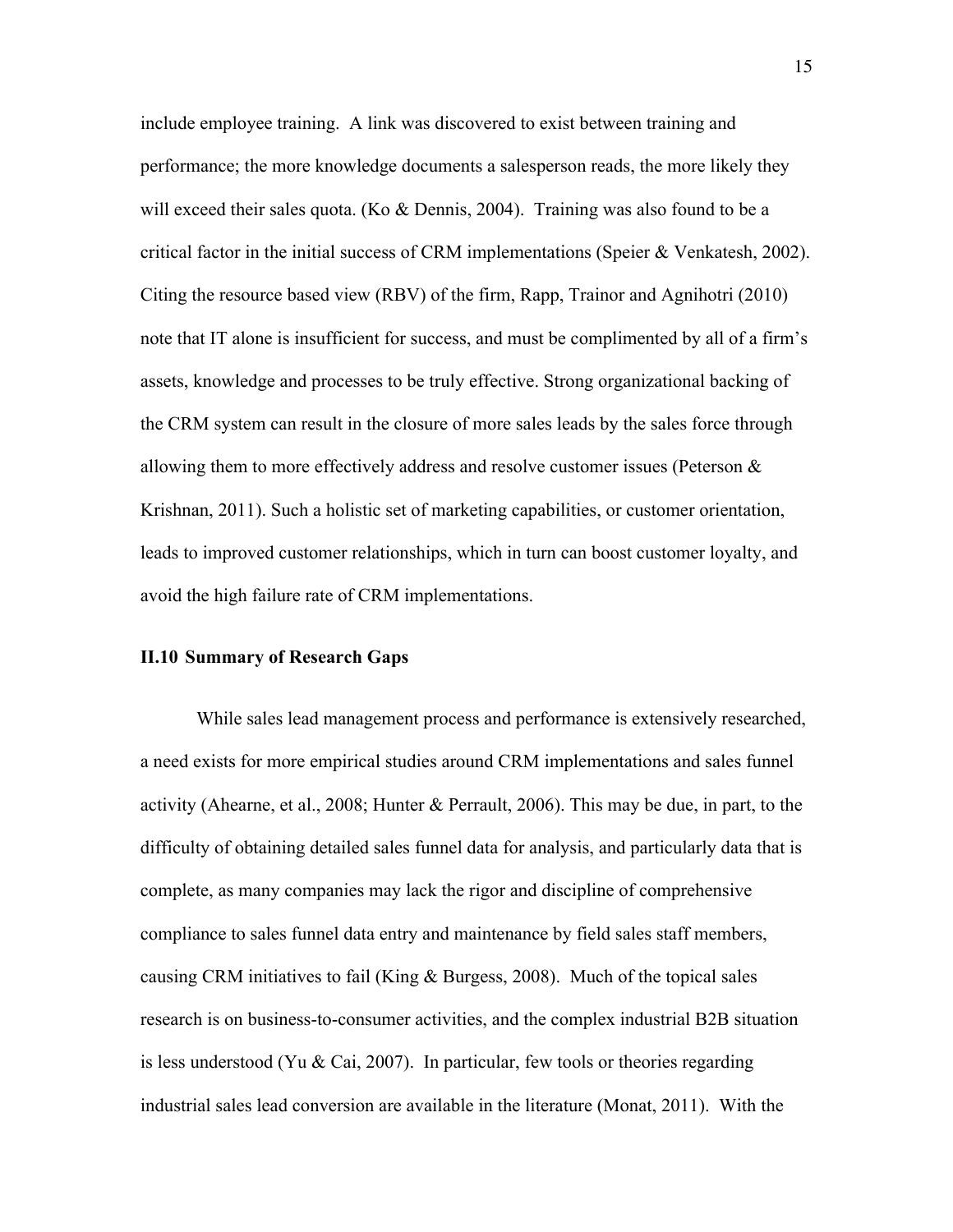cycle time of industrial sales opportunities lengthening (Trailer & Dickie, 2006), factors effecting accelerated industrial sales cycles have been suggested by some (Erffmeyer & Johnson, 2001; Chen, 2001) but have not been definitively identified, suggesting that the sales cycle times can only be influenced by the customer (Peterson & Krishnan, 2011). This study addresses several of these research deficiencies by analyzing the detailed sales funnel database of a large industrial technology company, to examine factors effecting sales lead management and conversion performance. This is summarized below in Table

2.

| <b>Research Gaps</b>                        | <b>Study to Address</b>                   |
|---------------------------------------------|-------------------------------------------|
| Empirical sales funnel studies lacking      | Access to extensive company sales funnel  |
|                                             | data base                                 |
| Industrial sales process relative to lead   | Study focuses on an industrial company    |
| management less understood than             | with rigorous CRM / Funnel deployment     |
| consumer                                    |                                           |
| Lack of tools and theories to predict sales | Research question to address this         |
| lead conversion                             | specifically                              |
| Factors influencing industrial sales cycle  | Time recorded events allows for the study |
| time indeterminate                          | of sales cycle time                       |

**Table 2 Current Research Gaps and Study Focus**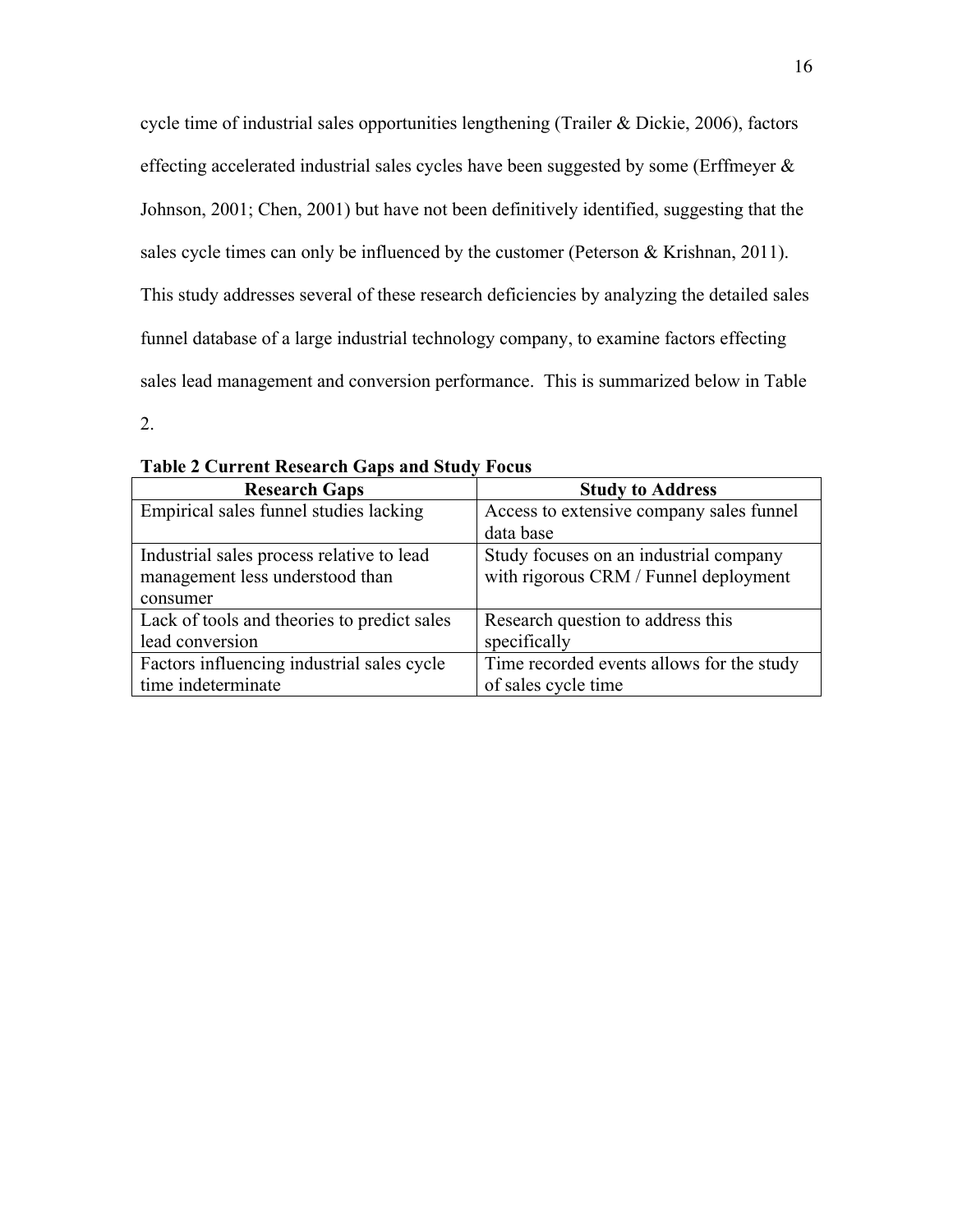#### **III CHAPTER III: RESEARCH METHODOLOGY**

### **III.1 Introduction**

 This research explored critical factors that affect sales lead conversion performance, as measured by yield and cycle time. Specifically, the sales lead funnel of a large industrial B2B company was analyzed and sales person effort and ability characteristics were evaluated. The specific marketing programs associated with lead identification were also considered. The variables indicating sales effort were from selfreported time surveys revealing the percentage of time spent on selling versus non-selling activities, and the number of sales calls made per week. Sales ability was indicated by years of industry experience, sales performance to quota measures, and performance review ratings by managers. Leads can come from sales people themselves, customers contacting the company, or be generated by one of several specific defined marketing programs.

## **III.2 Background**

 This research was executed with the cooperation and data of a multibillion-dollar public semiconductor company. Following a recent merger, and with the development of an expanded broad market product portfolio, the company was dramatically expanding its customer base to over 20,000 companies. They were shifting from being primarily a major account focused sales organization to becoming a broad market supplier. The company sells technical industrial integrated circuits, in a complex sales cycle characterized by long cycle times, with multiple decision makers within each customer. The company has a very disciplined culture around CRM and Lead Management,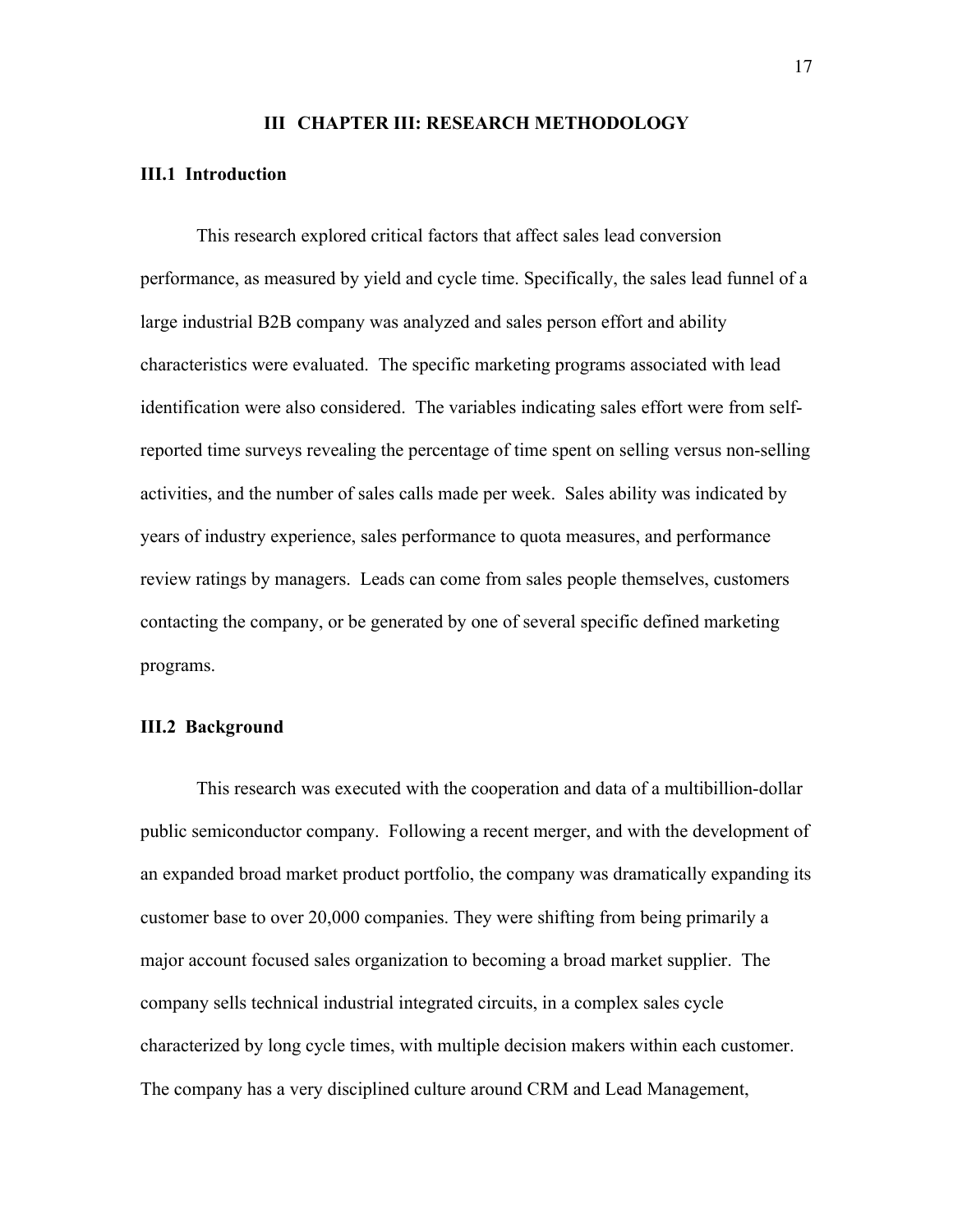utilizing "killer software," which times out and temporarily blocks critical applications for non-compliance, to drive system usage to produce a clean and up-to-date database, providing a unique ability to analyze sales pipeline results empirically. They have devised several marketing vehicles or lead sources to create, capture and nurture leads and have captured over 80,000 opportunities in their sales funnel, taxing the sales team's ability to follow up. Leads can be uncovered or discovered by sales, or through one of a number of marketing programs, and begin as prospects. Once they are nurtured and qualified they become a marketing qualified lead (MQL). A sales accepted lead (SAL) is then investigated and if customer interest in a product is discovered, the lead becomes an active opportunity. The opportunities are then managed through the sales process until they are either won and moved to production, or lost/cancelled. The lead management process is outlined below, in Figure 2.



**Figure 2 Company Lead Management Process**

# **III.3 Research Design**

 The study utilized regression and other statistical analysis tools to investigate the impact of sales effort and sales ability on resultant sales lead management performance,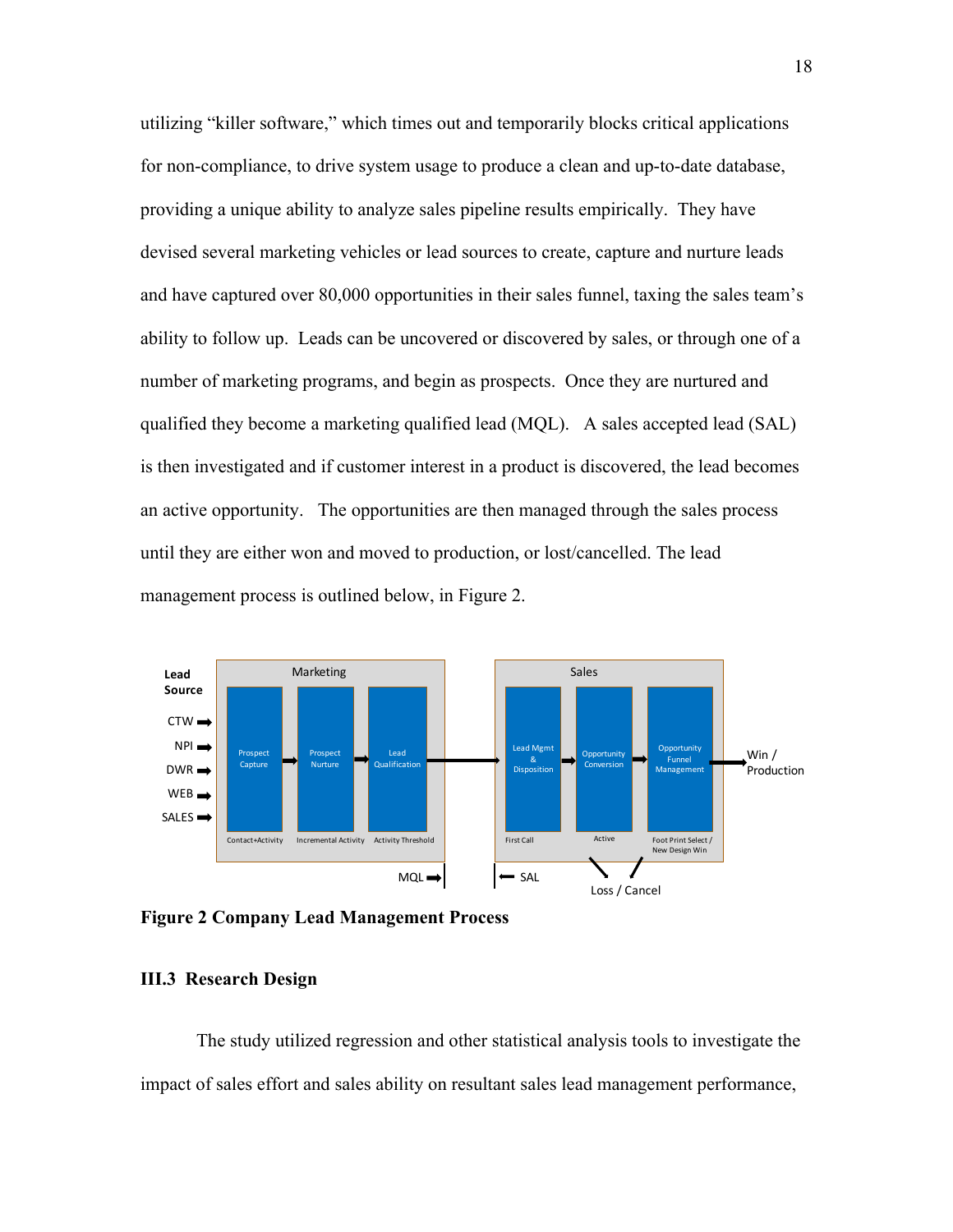using the opportunity as the unit of analysis. Additionally, it examined the lead management performance by various sources of leads. The conceptual research model is shown in Figure 3, which depicts indicators of sales effort and sales ability each positively influencing sales lead management performance, as well as describing the sales lead management performance by various lead source.



### **Figure 3 Research Model**

# **III.4 Dependent Variables**

 Consideration was first given to the construct of sales lead management performance, indicated by the dependent variables of sales lead conversion yield and sales lead conversion cycle time. As previously stated, understanding the antecedents to increase the percentage of leads in the opportunity funnel that convert to wins can make a sales force more efficient at producing sales for the company. Similarly, factors that can be shown to reduce the cycle time of the lead conversion process will allow the sales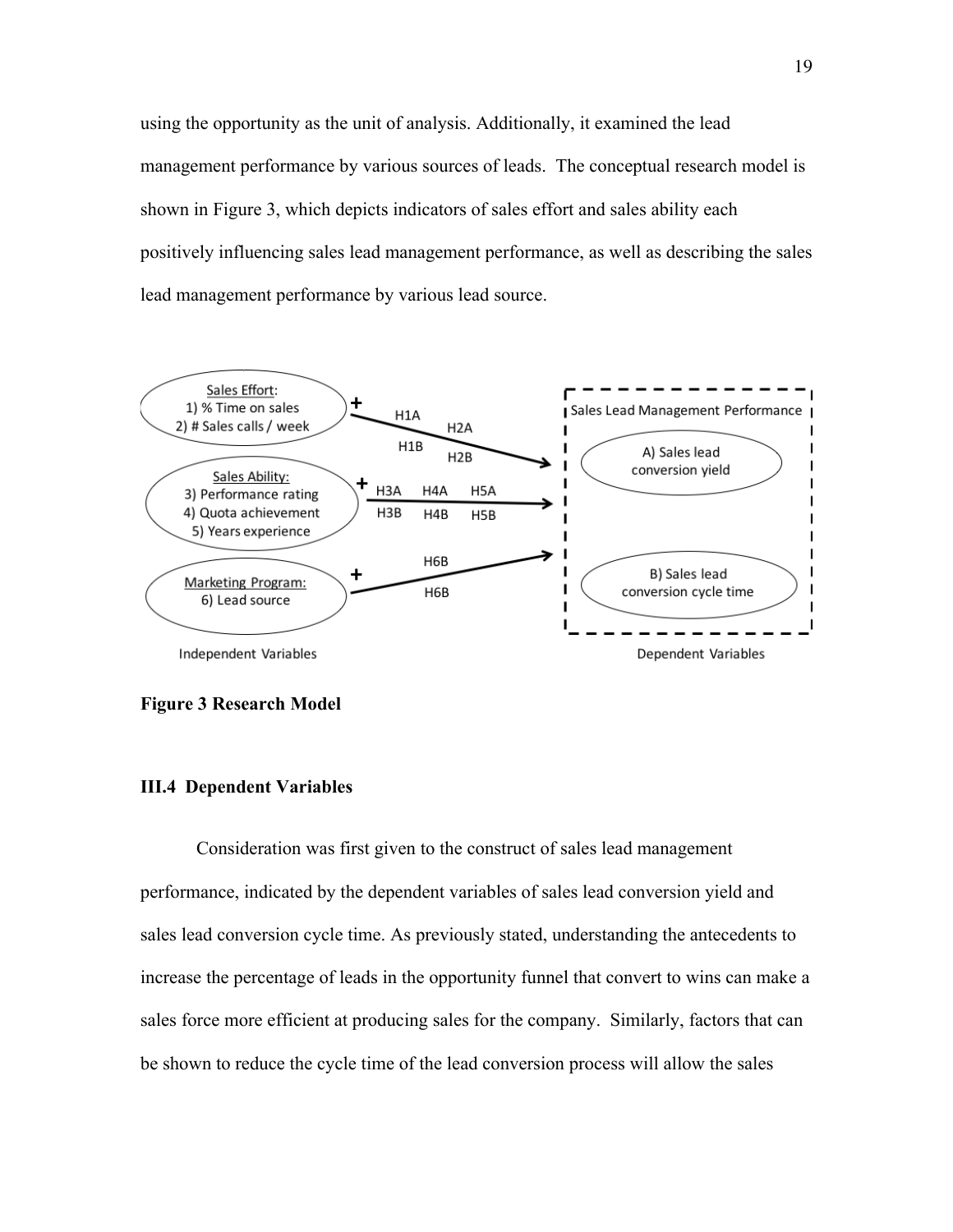organization to convert more leads in the same amount of time. Two distinct dependent variables to define sales lead management performance were analyzed:

- 1) Sales lead conversion yield: The percent of the total closed opportunities in the funnel that converted to wins. For purposes of this study, a win means the end customer has selected the proposed device and is actively designing it into their production system. The term at the company for this stage is "Foot Print Select" or FPS. Following this stage, the opportunity converts to "New Design Win" or NDW, when first orders are placed for the device. Finally, "Production" is the stage where the device is shipping to the customer in full production mode. Thus any of the statuses: FPS, NDW or Production, signify a win, with FPS being the earliest indicator. The unit of analysis in this study is the opportunity, and only opportunities that have closed, meaning they have either resulted in a win or a loss/cancel, are analyzed. Opportunities that are currently active in the sales funnel are ignored, since their eventual status can not be determined. Inactive opportunities are also ignored. Closed opportunities were coded as 0 for loss/cancel or 1 for win.
- 2) Sales lead conversion cycle time: Time in days from an opportunity become active until it is converted to a win. Each stage of the opportunity funnel is date-stamped. Therefore, the time from an opportunity becoming active, until the time it is a win can be easily computed. This time frame is referred to as the lead conversion cycle time and is an important measure of performance as it can tell managers how efficient and effective the selling team is at closing opportunities. For each win, a sales lead conversion cycle time was computed, by taking the difference, in days, between the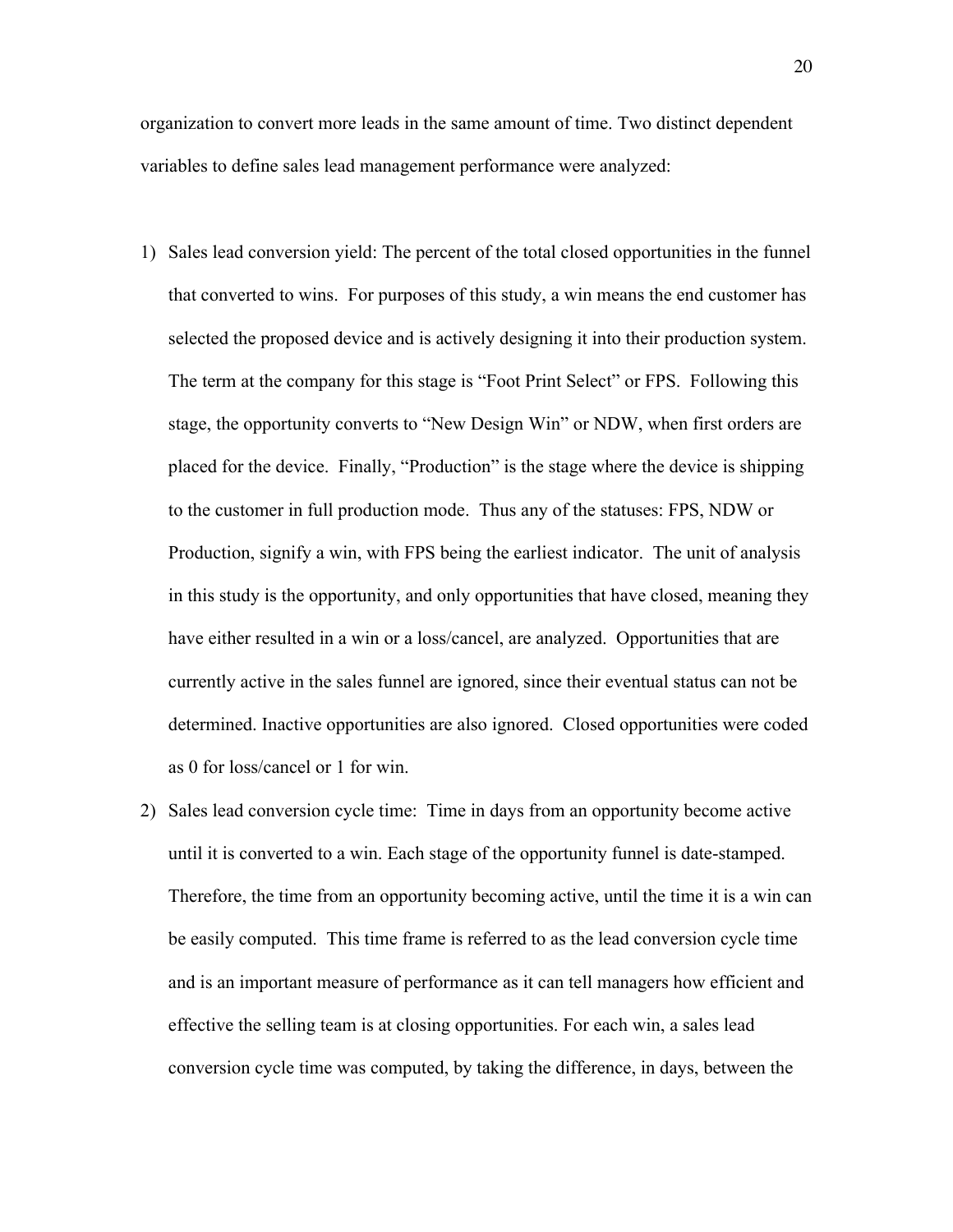opportunity active date and win date. For leads from designated marketing programs, a discovery date is also captured, allowing us to measure the time from initial lead discovery to becoming a qualified active opportunity, and on to a win.

# **III.5 Independent Variables**

 Independent variables indicative of sales effort and ability were chosen. Sales effort was indicated by two variables:

- 1) Number of sales calls per week: The self-reported number of sales calls a salesperson makes to customers, on average, each week, from an internal field sales survey.
- 2) Percent Time Allocation: The self-reported percent of the sales person's time spent on prospecting for new customers, identifying new opportunities at existing accounts, and preparing for and conducting sales calls. This is a continuous variable measured as a percentage.

Sales ability will be indicated by examining three independent variables:

- 3) Performance Rating: Each person's performance in the sales organization is assessed annually through a human resource administered performance management process. Each is given an overall numeric rating from their manager, ranging from (1) - "Doesn't Meet Expectations" (DM) to (5) - "Exceeds All Expectations" (EA). This ordinal variable is a subjective performance measure assessed by managers.
- 4) Quota Achievement: This is a quantitative measure of the sales person's percent attainment to their assigned annual revenue quota, for the previous year. The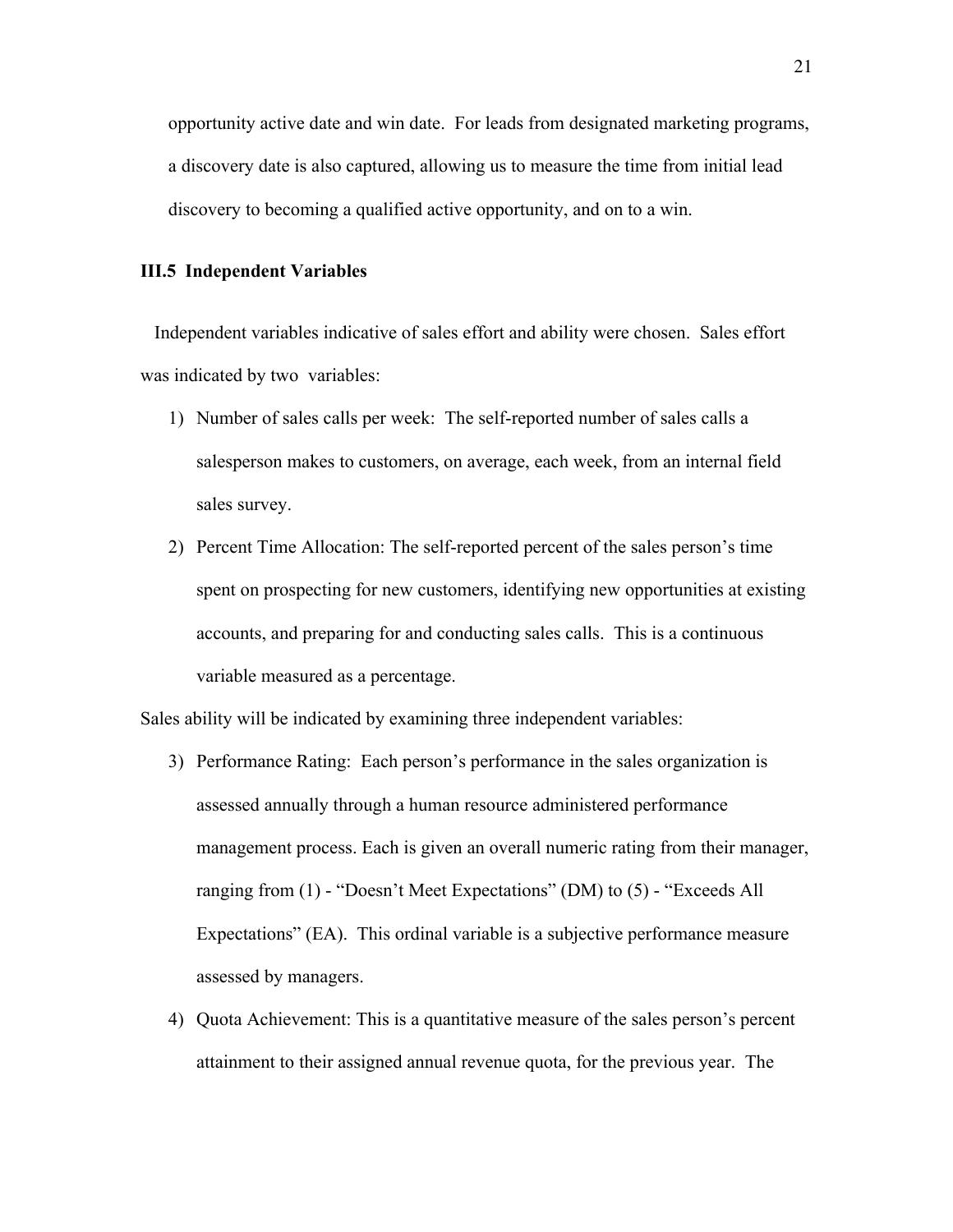higher the percentage, the better the sales person performed against his or her assigned sales target. This continuous variable is reported as a percentage.

5) Years Experience: This variable will be recorded as the number of years of experience each sales person has within the industry, a record that is maintained by the human resources department.

Finally, the researcher examined sales lead conversion performance by the marketing program that generates the lead.

6) Lead Source: This is a nominal variable to record which of several various defined activities is utilized to first capture an opportunity, or prospect and introduce it into the system. These events could include a marketing outreach campaign, or capturing a prospect that contacts the company through various means. Leads were classified as either High or Low Engagement. High engagement leads include targeted customers for new products, or replications of a similar win, and having customers attend a technical workshop on the product. Low engagement leads include responding to advertisements, attending a tradeshow, coming through a purchased marketing list, or visiting the company website. The defined marketing programs designated in the CRM as lead sources are shown below in Table 3, followed by the summary of variables in Table 4.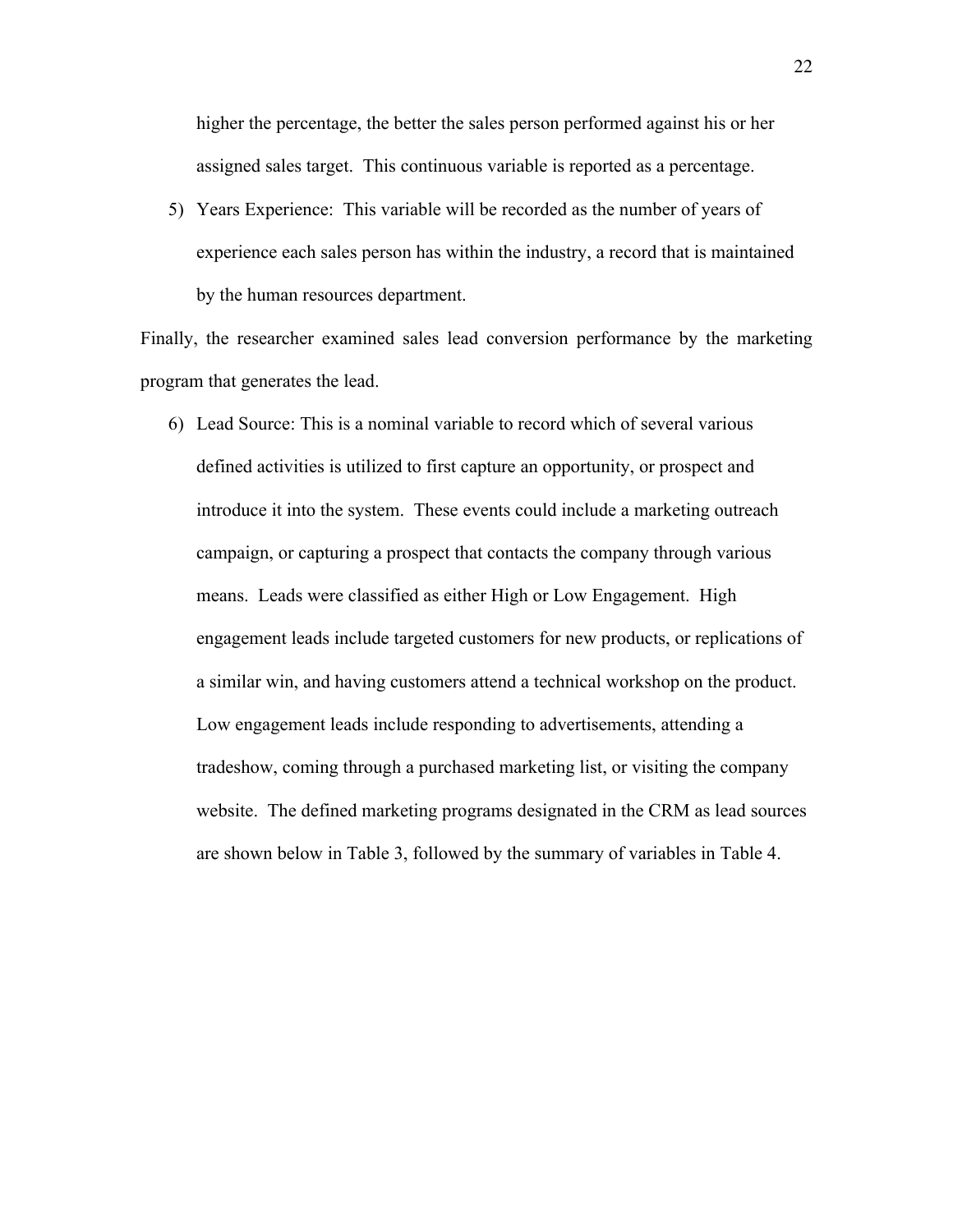| <b>Marketing Program</b>  | <b>Description</b>                                  | <b>Engagement</b> |
|---------------------------|-----------------------------------------------------|-------------------|
| Advertisement (AD)        | Prospects responded to a company sponsored          | Low               |
|                           | advertisement.                                      |                   |
| <b>Customer Technical</b> | Prospects have attended a company sponsored         | High              |
| Workshops (CTW)           | workshop to learn technical details about a         |                   |
|                           | product.                                            |                   |
| Design Win                | Prospects were identified as being similar to       | High              |
| Replication (DWR)         | other known customer successes.                     |                   |
| Trade Show or             | Prospect has visited a company exhibit at an        | Low               |
| <b>Industry Event</b>     | event and provided their details.                   |                   |
| (TS/EVT)                  |                                                     |                   |
| Marketing List (List)     | Prospects were identified through a purchased       | Low               |
|                           | contact list.                                       |                   |
| New Product               | Prospects are identified as potential targets for a | High              |
| Introduction (NPI)        | new product.                                        |                   |
| Referral (Ref)            | Prospects are referred to the company by another    |                   |
|                           | party.                                              |                   |
| Web                       | Prospect has self selected the company by           | Low               |
|                           | visiting the company website and registering        |                   |
|                           | themselves.                                         |                   |
| Other                     | Prospects that do not come from an identified       |                   |
|                           | marketing program, generally identified by sales.   |                   |

**Table 3 Marketing Program Lead Sources**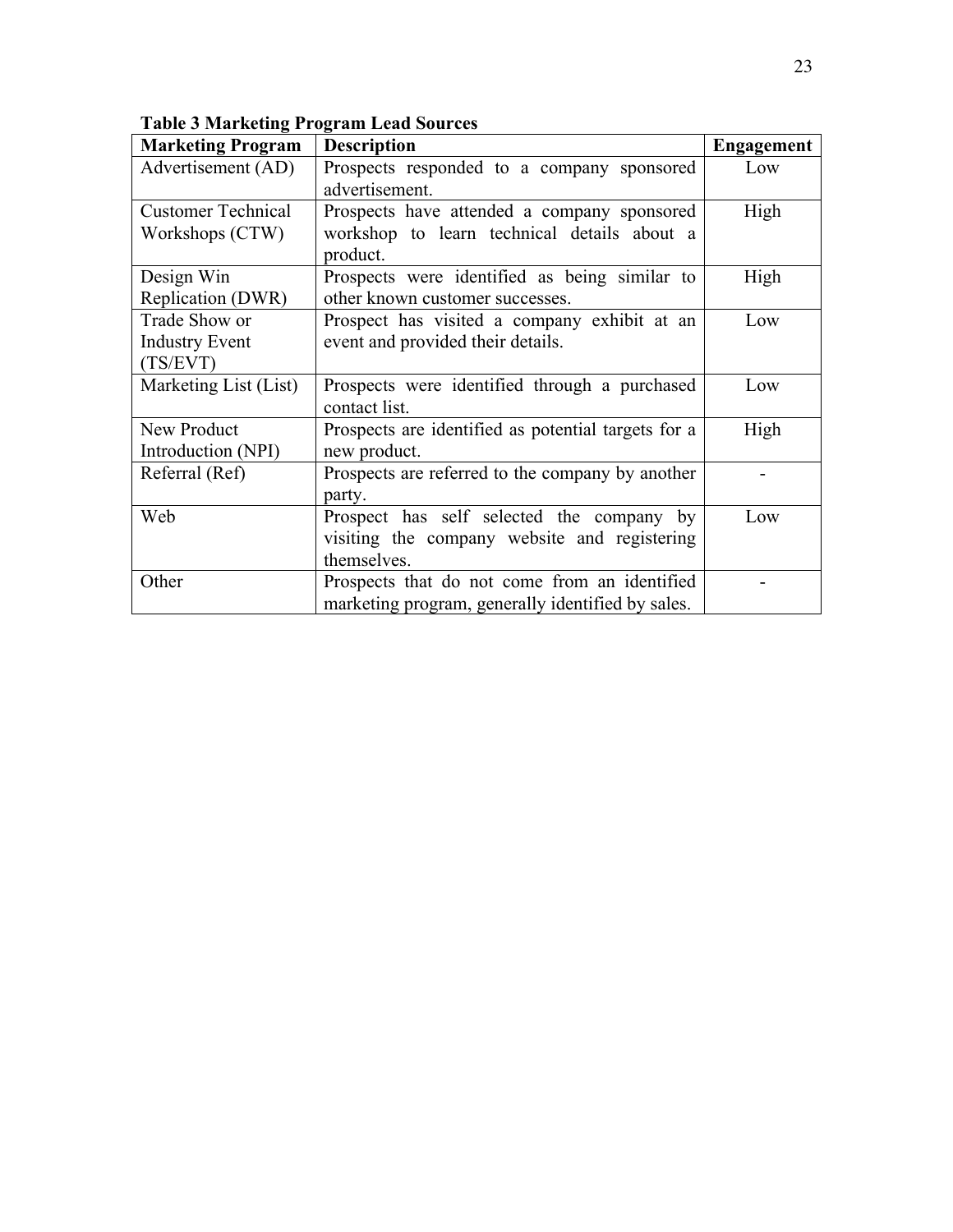## **Table 4 Summary of Variables**

| Variable           | <b>Type</b>        | <b>Description</b>                      | <b>Source</b>     |
|--------------------|--------------------|-----------------------------------------|-------------------|
| Yield              | Dependent Variable | Sales Lead Conversion Yield: The        | Company           |
|                    |                    | percentage of closed opportunities that | <b>CRM</b>        |
|                    |                    | converted to wins (vs. loss/cancel)     | Database          |
| Cycle              | Dependent Variable | Sales Lead Conversion Cycle Time:       | Company           |
| Time               |                    | Number of days until an active          | <b>CRM</b>        |
|                    |                    | opportunity converts to a win           | Database          |
| <b>Sales Calls</b> | Independent        | The number of sales calls a             | Employee          |
| Per Week           | Variable; A        | salesperson reports to make per week,   | Survey            |
|                    | measure of Sales   | on average                              |                   |
|                    | Effort             |                                         |                   |
| <b>Pct Sales</b>   | Independent        | The percentage of a salesperson time    | Employee          |
| Time               | Variable; A        | each week spent on prospecting,         | Survey            |
|                    | measure of Sales   | identifying opportunities, preparing    |                   |
|                    | Effort             | for & conducting sales calls            |                   |
| Perf               | Independent        | An annual salesperson (1-5) rating      | Company           |
| Rating             | Variable; A        | assigned by managers to assess          | <b>HR</b> Records |
|                    | measure of Sales   | performance                             |                   |
|                    | Ability            |                                         |                   |
| Quota Pct          | Independent        | The salesperson's percent attainment    | Company           |
|                    | Variable; A        | of previous year's revenue quota        | <b>Sales</b>      |
|                    | measure of Sales   |                                         | Operations        |
|                    | Ability            |                                         | Records           |
| Years              | Independent        | Number of years of experience the       | Company           |
| Experience         | Variable; A        | salesperson has within the industry     | <b>HR</b> Records |
|                    | measure of Sales   |                                         |                   |
|                    | Ability            |                                         |                   |
| Lead               | Independent        | The marketing lead generating           | Company           |
| Source             | Variable           | program identified as the source of a   | <b>CRM</b>        |
|                    |                    | lead                                    | Database          |

## **III.6 Data Sources and Hypotheses**

 The dependent variables used to describe sales lead conversion performance were extracted from the company's proprietary lead management database. Each opportunity is an individual record within this database with a defined progressive status or milestone as shown in Table 5. The database extract contained over 80,000 entries, made between 2009 and the end of 2015. Data was cleaned for obvious outliers, and several fields were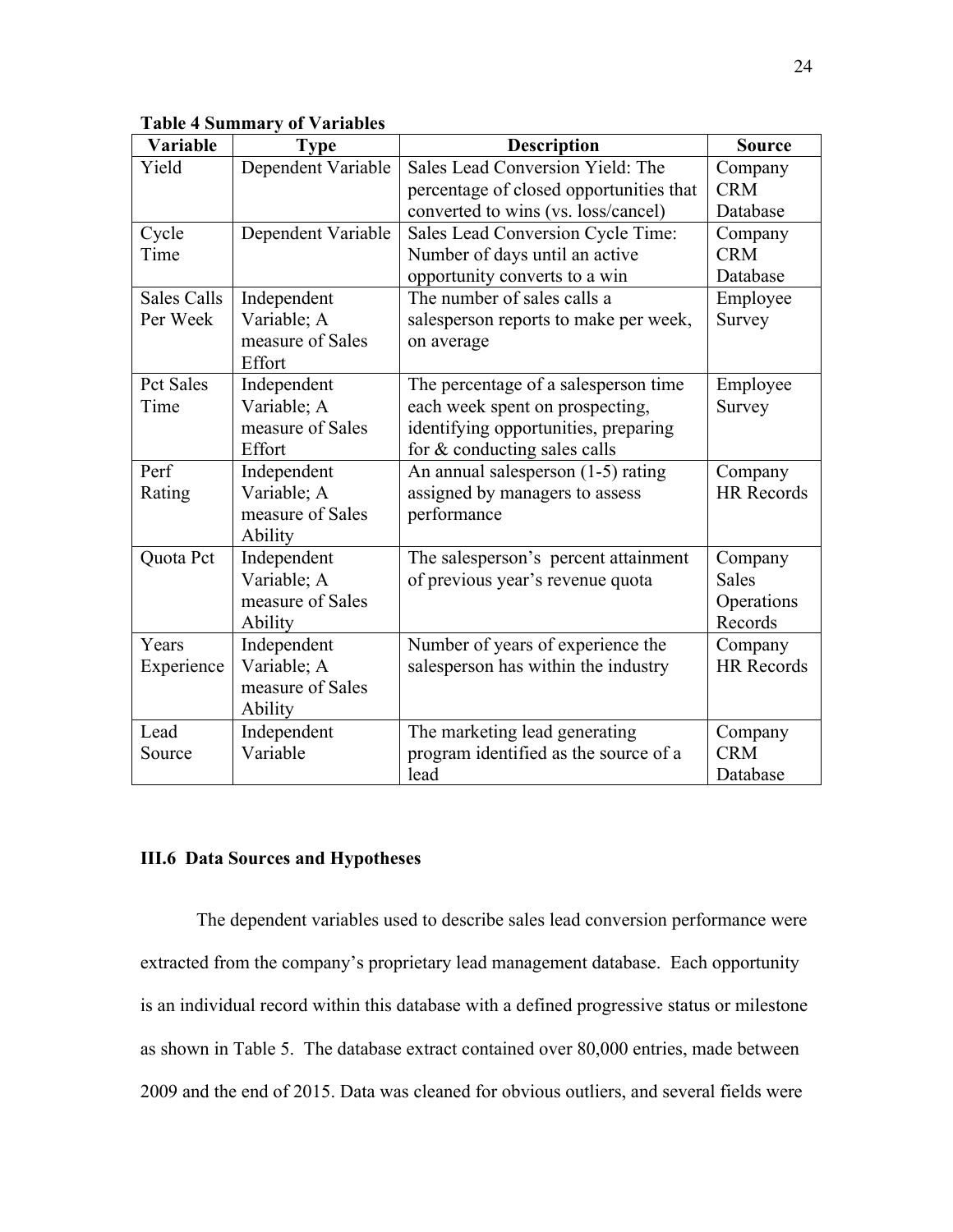coded to enable statistical analysis. Individual identifiers were removed prior to receipt and coded to allow the survey results and individual records to be merged into the master

data file, taking every effort to ensure confidentiality.

| <b>Lead Management</b>    | <b>Description</b>                                           |
|---------------------------|--------------------------------------------------------------|
| <b>Database Milestone</b> |                                                              |
| Discovery                 | The initial raw lead.                                        |
| Active                    | Sales person is working on the lead and the customer has a   |
|                           | need.                                                        |
| Footprint Select ("Win")  | Decision made by the end customer to select the product      |
|                           | and they are actively designing it into a funded production  |
|                           | system.                                                      |
| New Design Win            | The customer design has completed and first \$1000 of        |
|                           | revenue has been achieved.                                   |
| Production                | The product is in full production with the end customer.     |
| Lost / Cancelled          | At any time in the process that the customer has elected not |
|                           | to use the product and the opportunity goes inactive.        |

**Table 5 Lead Management Milestones**

With the CRM dataset, dates are recorded for each milestone such that time between milestones, and total time from active to win (sales lead conversion cycle time), could be computed. Furthermore, the number of opportunities that have reached win, as a percent of the total, was used to derive sales lead conversion yield. For purposes of this research, the analysis was limited to closed leads that have either transitioned to win (FPS, NDW or Production) or have been lost/cancelled; approximately 70,000 entries. This allowed sales lead conversion yields to be computed and, since each stage within the CRM database is date-stamped, sales lead conversion cycle times as well. Sales lead conversion yield and sales lead conversion cycle time represent our dependent variables in this study, and collectively represent the construct of sales lead management performance.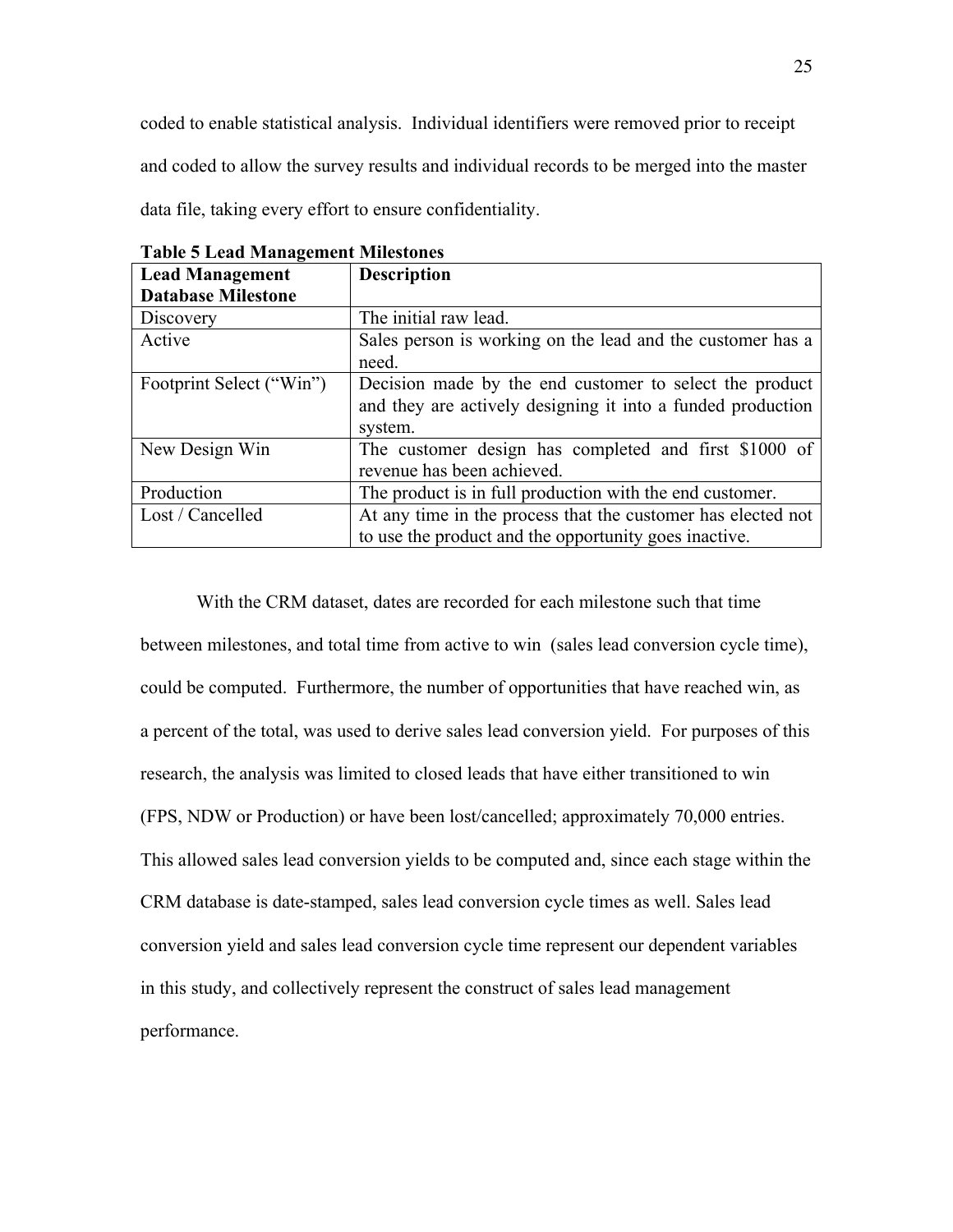### **III.7 Sales Effort**

 Results from a company administered survey, used to evaluate their existing sales model, were utilized as indicators of sales effort. The survey was administered by the company in February, 2016, to all members of the sales organization, approximately 400 people, and 156 people responded. Fifty-eight of the approximately 100 direct field sales people with sales opportunity funnel responsibility responded. Responses were coded to protect identities. Respondents were asked to assess the percent of time spent doing various activities, including:

- Prospecting or calling on new customers
- Cross selling or finding new opportunities at existing customers
- Preparing and conducting sales calls
- Post sales activities
- Customer support issues
- Meeting or working with partners (distributors or manufacturer reps)
- Training
- Administrative and documentation activities

It was expected that sales people that spend more time in the first three selling activities will convert a greater percentage of their opportunities and have faster average opportunity conversion times than those sales people that get burdened with more post sales, support, unrelated meetings, training and administrative work. Survey responses were coded and linked to the opportunity funnel data, providing sales time allocation data for each opportunity linked to a survey respondent. The first two hypotheses are thus:

> H1A: The greater the percentage of time a salesperson spends on prospecting, cross-selling, and preparing or conducting sales calls, the higher the sales lead conversion yield.

> H1B: The greater the percentage of time a salesperson spends on prospecting, cross-selling, and preparing or conducting sales calls, the shorter the sales lead conversion cycle time.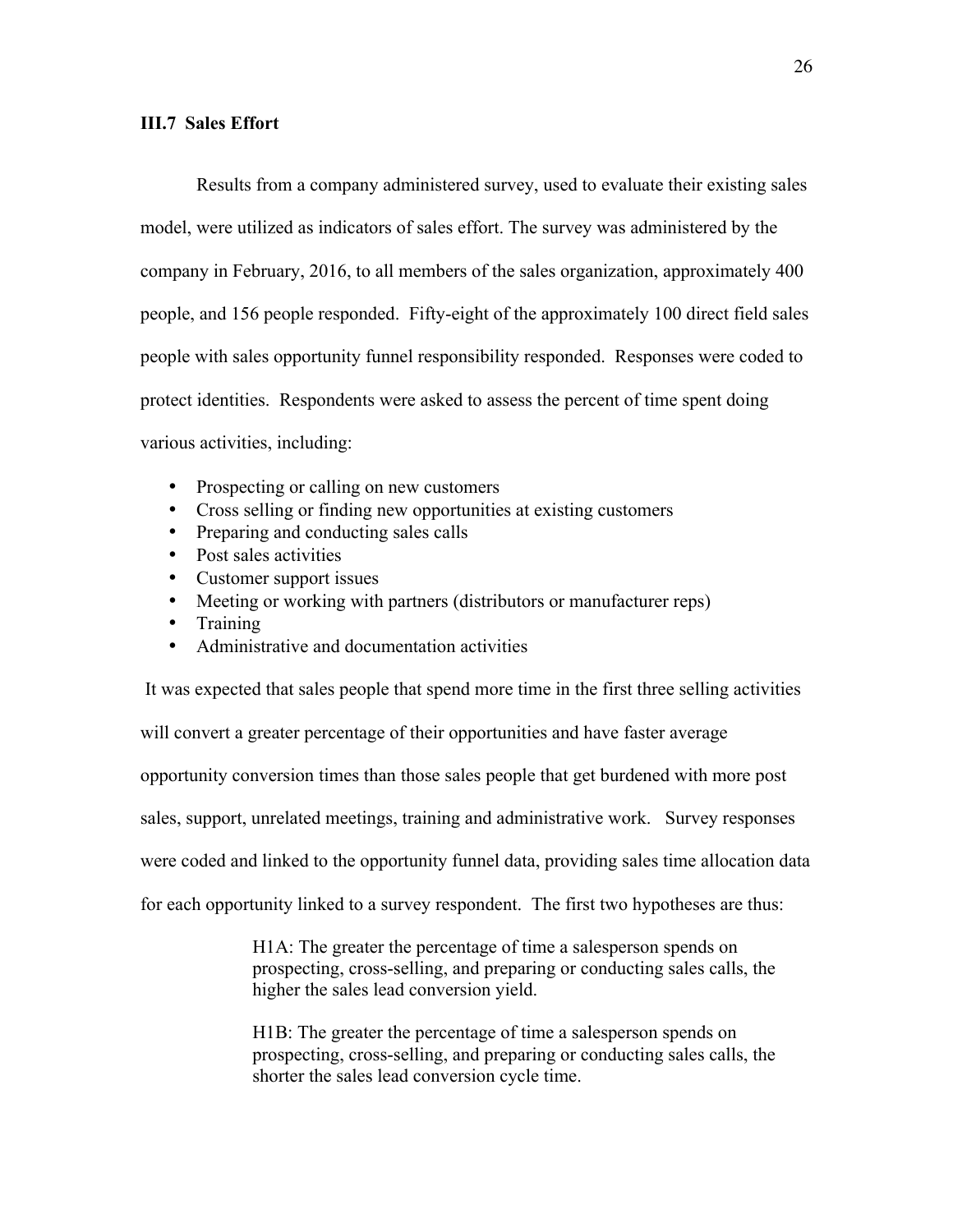Respondents to the same survey indicated how many sales calls they made, on average, each week. It is assumed that more sales calls made would likely result in more leads converted in total, but the percentage of opportunities won was examined here. It is expected that conversion yield will increase with more sales calls, as the sales person will be better positioned, vis-à-vis the competition, by making more sales calls, and will thus improve the chances of converting opportunities. Peterson and Krishnan (2011) found that the customers, not the sales person actions, determine the speed of the sales cycle. However, that study allowed that complex industrial sales may be different. This study hypothesized that more sales calls will result in faster cycle times, as the more available and present the sales person is to the customer, the more likely that they can remove barriers quickly and reduce the sales conversion cycle time. Therefore, the next two hypotheses are:

> H2A: The greater the number of average sales calls made by a sales person per week, the higher the sales lead conversion yield.

H2B: The greater the number of average sales calls made by a sales person per week, the shorter the sales lead conversion cycle time.

 The sales ability measures consist of subjective and objective performance criteria, along with experience. Human resource records contain the subjective annual performance management rating for each employee. 2014 HR records were made available for this research for all 400 people in the sales organization and linked to the master data file without individual identity information. The assumption here is that sales people, highly rated by their managers, will be better at moving opportunities through the sales process toward successful closure, and so the next hypotheses are: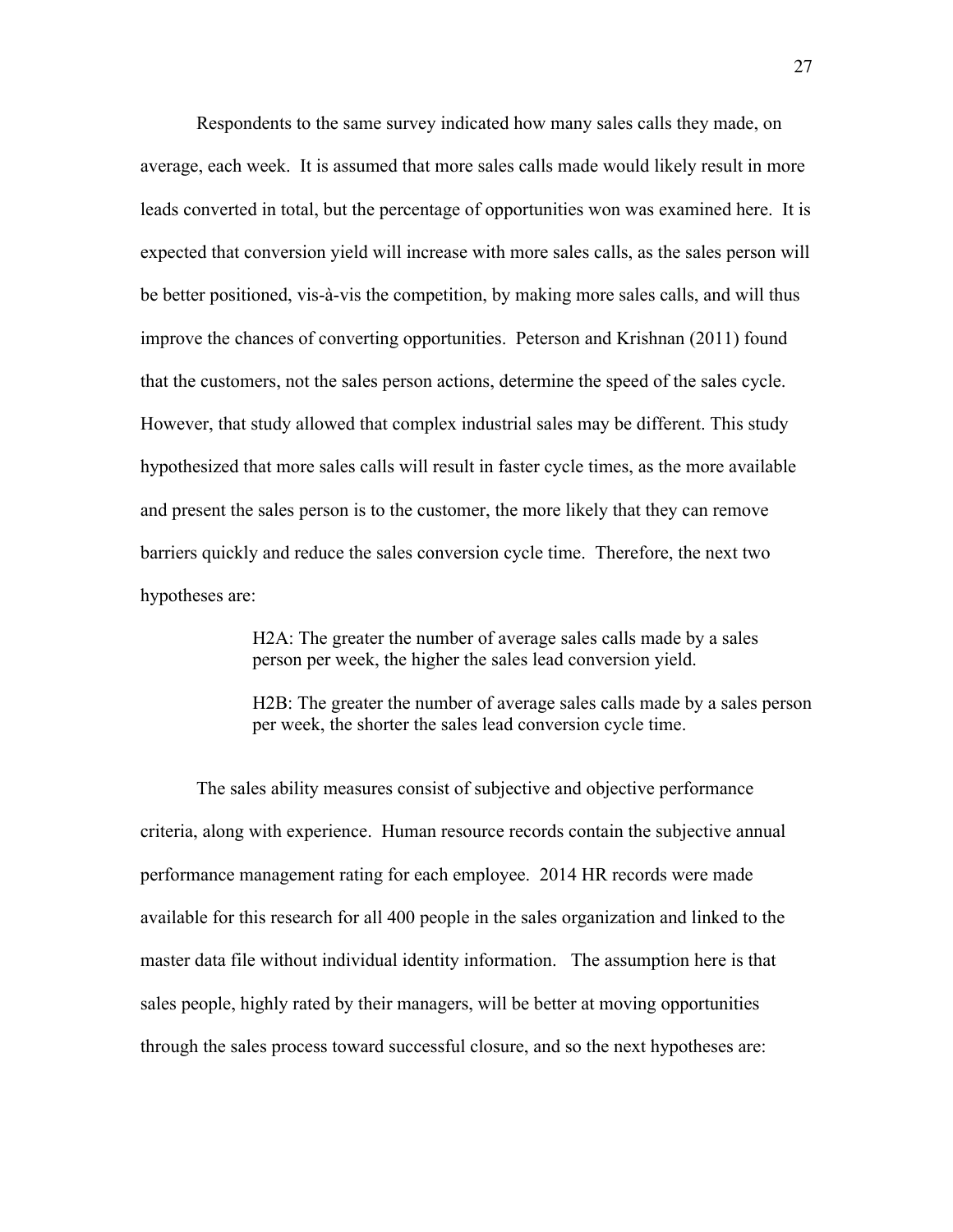H3A: The greater the performance rating of a salesperson, the higher the sales lead conversion yield.

H3B: The greater the performance rating of a salesperson, the shorter the sales lead conversion cycle time.

Another important sales ability variable is performance to quota. This objective measure of how well a sales person performs in achieving revenue goals is a basic and instrumental sales performance metric (Rapp, Agnihotri, & Forbves 2008; Sabnis, et al., 2013; Ahearne, et al., 2008). Sales quota achievement for each sales person in the organization, from the previous year, was made available for this research in the form of reports from the company's sales operations department. This data was also coded to allow it to be merged to the master file while protecting individual identities. The hypotheses for quota achievement are:

> H4A: The greater the prior year quota achievement of a salesperson, the higher the sales lead conversion yield.

> H4B: The greater the prior year quota achievement of a salesperson, the shorter the sales lead conversion cycle time.

 Additionally, it is expected that years of experience will enable a sales person to more effectively manage his sales funnel, better qualify potential leads, and improve the sales funnel performance. The number of years of experience in the semiconductor sales for all employees of the sales organization was made available for this research from the company's human resources department.

> H5A: The more years of experience a salesperson has, the higher the sales lead conversion yield.

> H5B: The more years of experience a salesperson has, the shorter the sales lead conversion cycle time.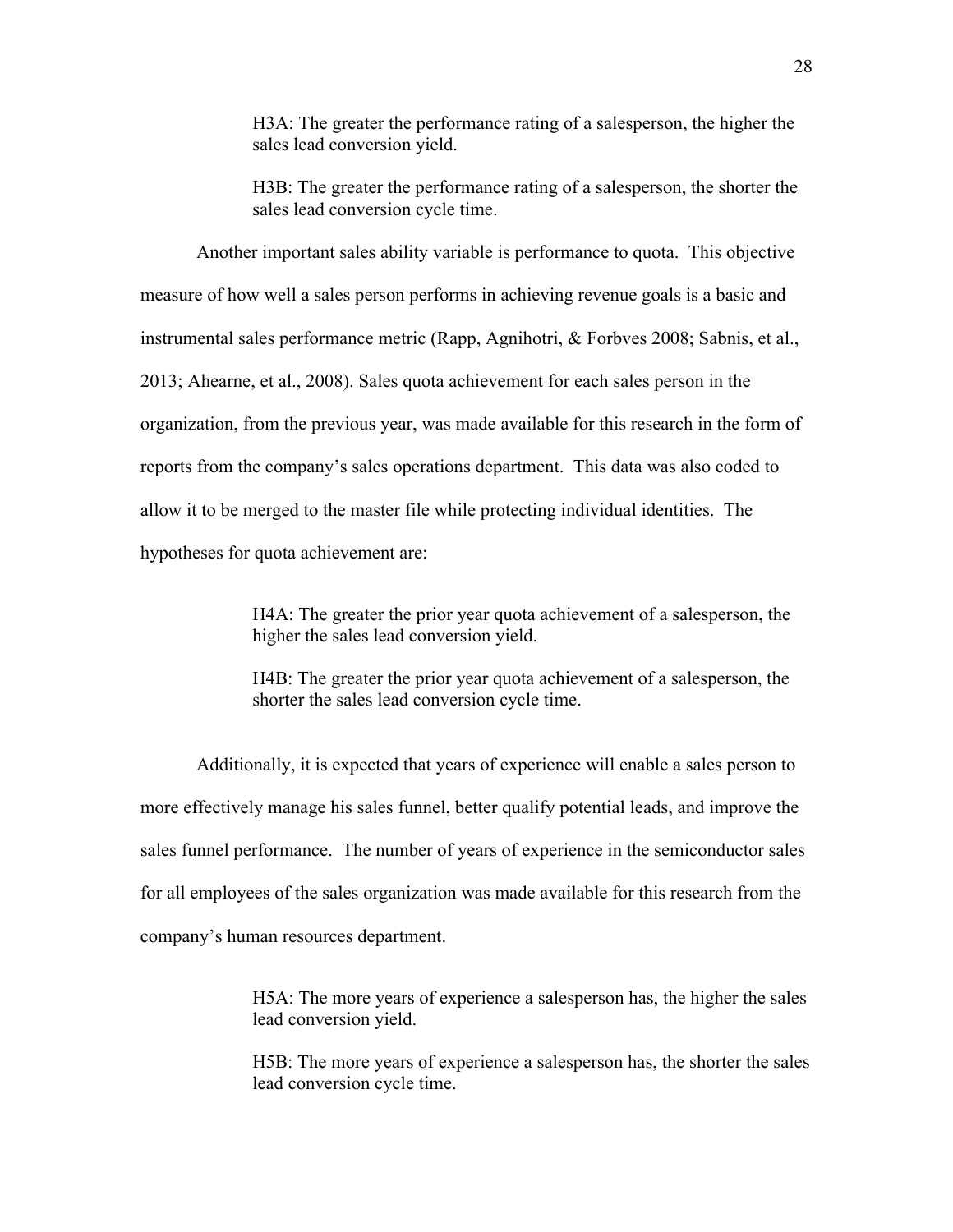The lead source variable, or the description of the marketing program that first captured the prospect, was extracted from the CRM lead management database. Some activities tend to be related to a higher level of engagement and commitment from the customer than others. For example, attending an all day customer technical workshop, would show more commitment and potential willingness to buy, than visiting a booth at a tradeshow. Therefore, a differences in the lead conversion performance based on the type of lead is to be expected. The most effective marketing programs for generating high quality leads, will most likely most often convert to sales.

> H6A: Leads from different sources will have different sales lead conversion yield.

H6B: Leads from different sources will have different average sales lead conversion cycle time.

## **III.8 Summary**

To summarize, the overall research question and hypotheses are stated below in Table 6 and a summary of the data sources in Table 7. Note that the number of data points, N, varied with each statistical analysis performed, as various data points are used for different tests, depending on the specific items we are measuring in each test. For example, when measuring lead conversion cycle time, only opportunities that have converted to wins are considered.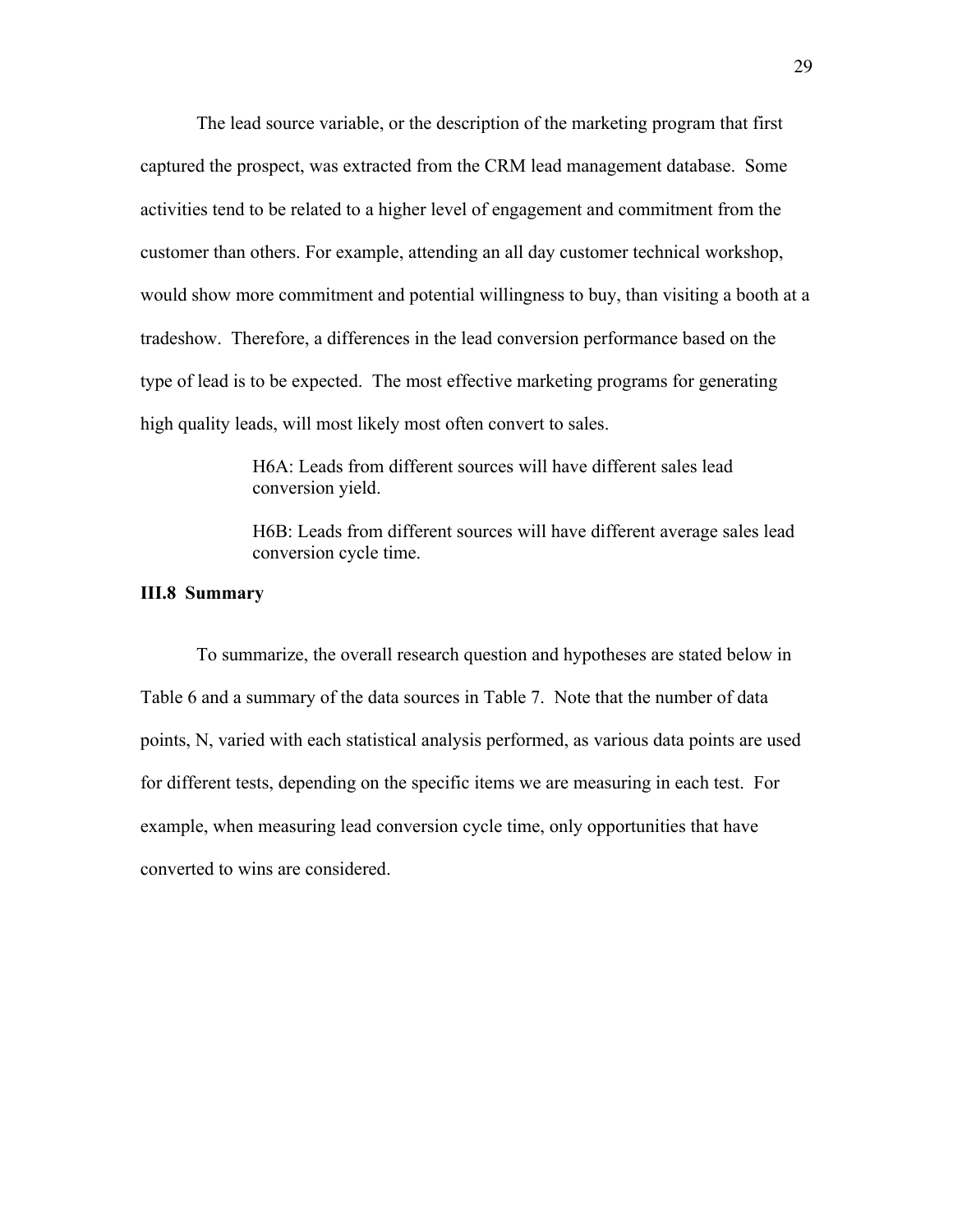# **Table 6 Summary of Research Question and Hypotheses**

| RQ:              | What are the effects of marketing programs, sales effort and sales ability on sales<br>lead conversion performance?                                                                      |
|------------------|------------------------------------------------------------------------------------------------------------------------------------------------------------------------------------------|
| H1A              | The greater the percentage of time a salesperson spends on prospecting, cross-<br>selling, and preparing or conducting sales calls, the higher the sales lead<br>conversion yield.       |
| H1B              | The greater the percentage of time a salesperson spends on prospecting, cross-<br>selling, and preparing or conducting sales calls, the shorter the sales lead<br>conversion cycle time. |
| H2A              | The greater the number of average sales calls made by a sales person per week,<br>the higher the sales lead conversion yield.                                                            |
| H2B              | The greater the number of average sales calls made by a sales person per week,<br>the shorter the sales lead conversion cycle time.                                                      |
| H <sub>3</sub> A | The greater the performance rating of a salesperson, the higher the sales lead<br>conversion yield.                                                                                      |
| H3B              | The greater the performance rating of a salesperson, the shorter the sales lead<br>conversion cycle time.                                                                                |
| H <sub>4</sub> A | The greater the prior year quota achievement of a salesperson, the higher the<br>sales lead conversion yield.                                                                            |
| H4B              | The greater the prior year quota achievement of a salesperson, the shorter the<br>sales lead conversion cycle time.                                                                      |
| H <sub>5</sub> A | The more years of experience a salesperson has, the higher the sales lead<br>conversion yield.                                                                                           |
| H5B              | The more years of experience a salesperson has, the shorter the sales lead<br>conversion cycle time.                                                                                     |
| H <sub>6</sub> A | Leads from different sources will have different sales lead conversion yield                                                                                                             |
| H6B              | Leads from different sources will have different average sales lead conversion<br>cycle time.                                                                                            |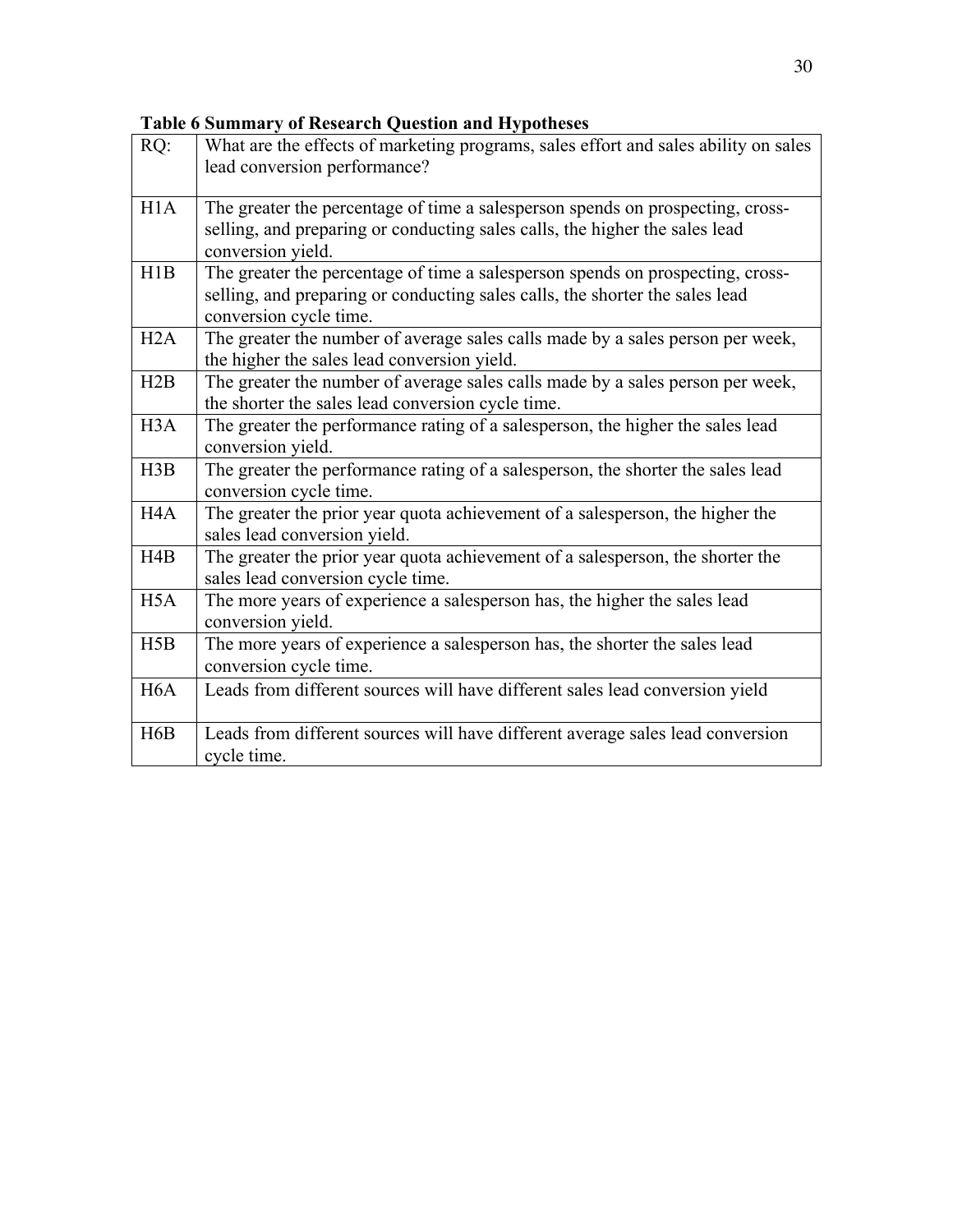|  |  |  | <b>Table 7 Data Sources</b> |
|--|--|--|-----------------------------|
|--|--|--|-----------------------------|

| N      | <b>Data Description</b>                        | <b>Source</b>       | <b>Time Period</b> |
|--------|------------------------------------------------|---------------------|--------------------|
| 83,236 | Total opportunities in the database for        | Company             | 2009-2015          |
|        | analysis                                       | <b>CRM</b> Database |                    |
| 70,623 | Closed opportunities (win or loss/cancel       | Company             | 2009-2015          |
|        | status)                                        | <b>CRM</b> Database |                    |
| 47,780 | Closed opportunities served by direct          | Company             | 2009-2015          |
|        | company sales people (rest by independent      | <b>CRM</b> Database |                    |
|        | reps and distributors)                         |                     |                    |
| 47,734 | Direct closed opportunities matched to sales   | Company             | 2009-2015          |
|        | person HR records                              | <b>CRM</b> Database |                    |
| 34,330 | Direct closed opportunities matched to         | Company             | 2009-2015          |
|        | company time allocation survey                 | <b>CRM</b> Database |                    |
| 398    | Total people in the sales organization         | Company HR          | Dec, 2015          |
|        |                                                | Records             |                    |
| 156    | Sales organization survey respondents (Time    | Company             | Feb, 2016          |
|        | allocation & Sales calls per week)             | Survey              |                    |
| 106    | Direct sales people with opportunity funnel    | Company HR          | Dec, 2015          |
|        | responsibilities (Coded HR Rating, Quota       | Records             |                    |
|        | Performance & Years Experienced obtained)      |                     |                    |
| 57     | Direct sales people with opportunity funnel    | Company             | Feb, 2016          |
|        | responsibilities that responded to time survey | Survey              |                    |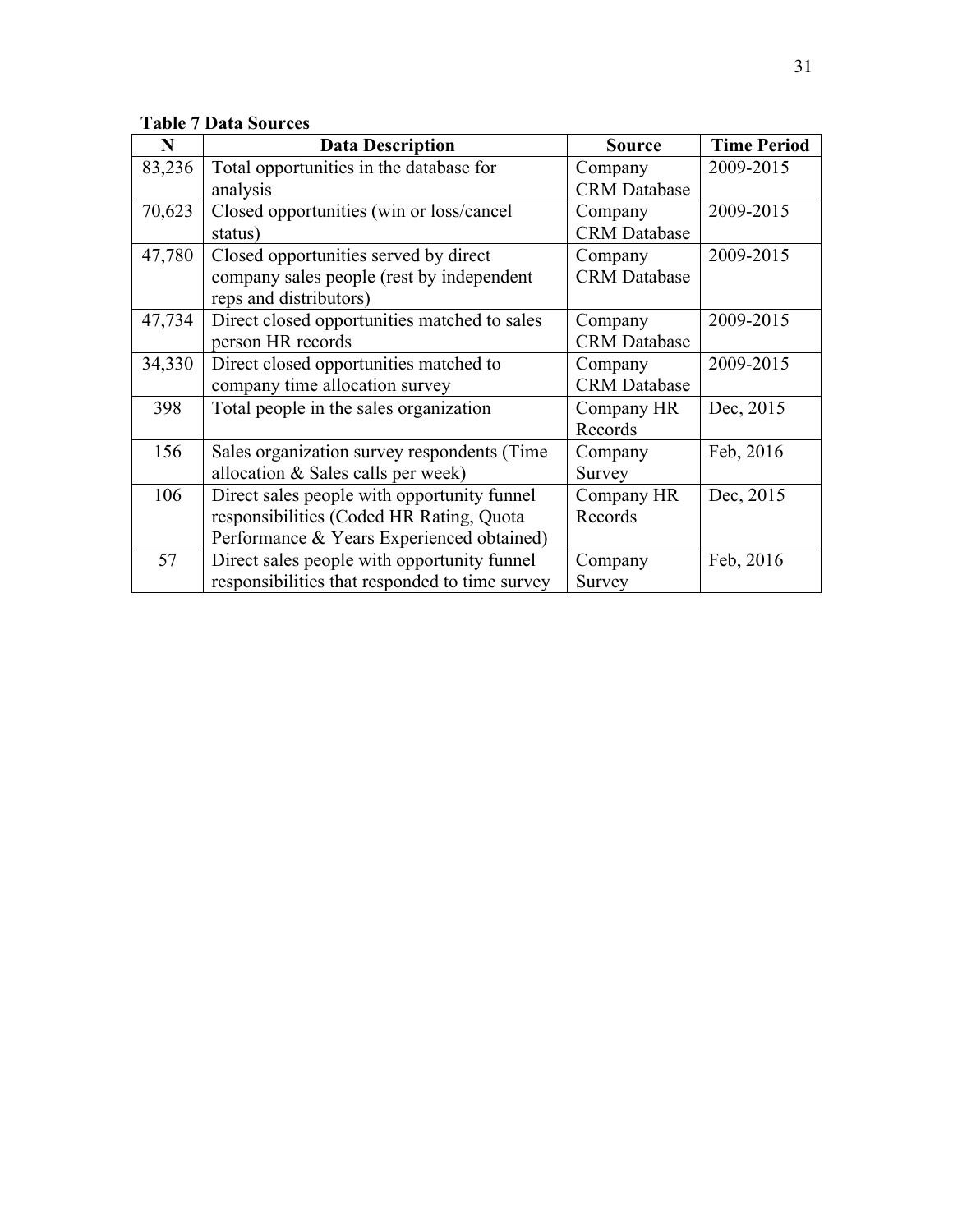## **IV CHAPTER IV: ANALYSIS AND RESULTS**

The purpose of this chapter is to describe the analytical framework used and the methods applied in the study, along with the results of the analysis.

### **IV.1 Data Analysis**

Throughout the data management process every effort was made to ensure confidentiality of the participants. Following the cleaning and merging of the datasets, the data was carefully screened for nonsensical outliers, such as averaging 100 sales calls per week, or winning an opportunity before it was discovered (negative cycle times), as multiple regression is extremely sensitive to outliers. Descriptive statistics, correlations and regression techniques were utilized to test the hypotheses, utilizing IBM SPSS  $v23.0$ , with the dependent and independent variables described previously.

## **IV.2 Summary descriptive statistics of key variables**

Descriptive statistical analysis was also used to test the assumptions, as these measures of mean and standard deviation are useful to represent sets of numbers to examine relationships (Pallant, 2013). Of the total 70,623 closed opportunities, the conversion yield to wins was 38% (38% of all closed opportunities were wins as opposed to losses or cancelled), as shown below in Table 8.

| <b>Opp Status   Frequency</b> |        | <b>Percent</b> |  |
|-------------------------------|--------|----------------|--|
| <b>Losses</b>                 | 43,673 | 62%            |  |
| <b>Wins</b>                   | 26,950 | 38%            |  |
| <b>Total</b>                  | 70,623 | 100%           |  |

**Table 8 Total Sales Lead Conversion Yield**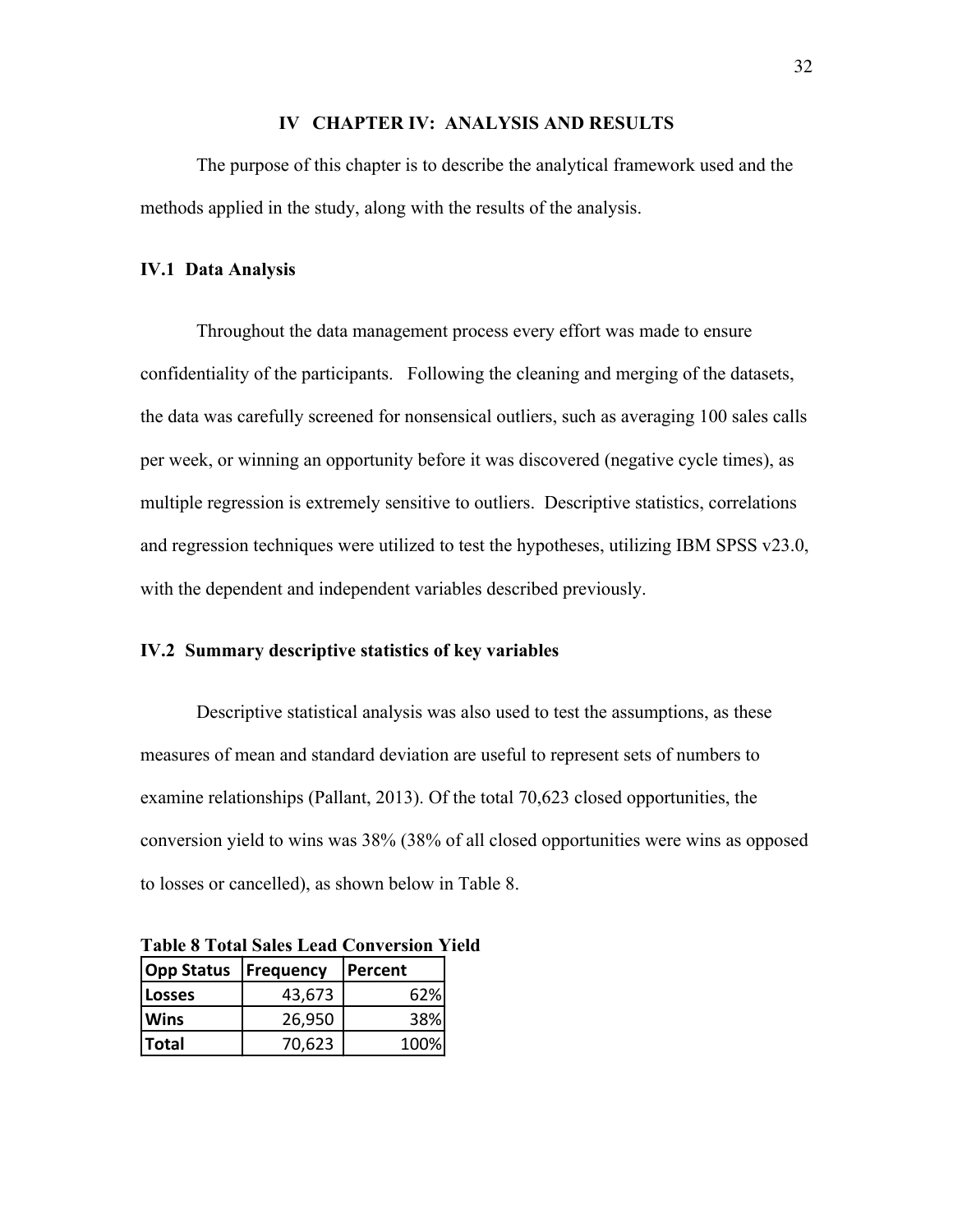Of the 26,950 wins 21,499 had valid captured cycle times, or the time lapse in days from active status to FPS, with a mean of 127 days, or about 18 weeks, a normal cycle time for complex semiconductor products, with some varying widely from that figure (Standard Deviation of 157).

The sales person characteristic independent variables for effort and ability were then evaluated with descriptive statistics. Some variables were then examined for controls including whether the opportunity was covered by a direct company sales person, or an independent representative or distributor, the geographic region of the opportunity, the product division, and the customer category. These are described below, along with their frequencies, in Table 9. Analysis of the first ten hypotheses all involve direct sales person characteristics, so only the subset of opportunities covered by direct sales (Dir) was utilized except for the final evaluation of lead source.

| <b>Control</b>  | <b>Description</b>                                                         |             | Freq   | Pct   | Yield | Cycle | <b>CT Std</b> |
|-----------------|----------------------------------------------------------------------------|-------------|--------|-------|-------|-------|---------------|
| <b>Variable</b> |                                                                            | Variable    |        |       |       | Time  | Dev           |
| Dir: Sales      | Dir is a full time employee, while Rep is an independent                   | Rep         | 22,844 | 32.2% | 45%   | 152   | 192           |
|                 | Person Type representative.                                                | Dir         | 47779  | 67.3% | 35%   | 111   | 127           |
|                 |                                                                            |             |        |       |       |       |               |
|                 |                                                                            | <b>AMR</b>  | 18453  | 26.0% | 45%   | 132   | 167           |
| Geo:            | The region of the opportunity: Americas, Asia, Europe, Japan or            | <b>APAC</b> | 29146  | 41.1% | 28%   | 102   | 101           |
| Geographic      | Korea                                                                      | <b>EMEA</b> | 12654  | 17.8% | 49%   | 180   | 215           |
| Region          |                                                                            | <b>JAP</b>  | 7081   | 10.0% | 42%   | 98    | 95            |
|                 |                                                                            | <b>KOR</b>  | 3289   | 4.6%  | 38%   | 76    | 78            |
|                 |                                                                            |             |        |       |       |       |               |
|                 |                                                                            | Α           | 179    | 0.3%  | 31%   | 119   | 136           |
| Div: Product    | Product Division A, B, C, D                                                |             | 11923  | 16.8% | 30%   | 133   | 160           |
| <b>Division</b> |                                                                            | C           | 25048  | 35.3% | 52%   | 126   | 161           |
|                 |                                                                            | D           | 33472  | 47.2% | 31%   | 126   | 150           |
|                 |                                                                            |             |        |       |       |       |               |
| Cust Cat:       | Cat A: Top ~200 assigned key customers, >\$1M rev/yr potential             | Cat B       | 49188  | 69.3% | 34%   | 135   | 169           |
| Customer        | (75% of rev.) Cat B: <\$200K yr, unassigned customers. (25% of rev.) Cat A |             | 21435  | 30.2% | 47%   | 115   | 136           |

**Table 9 Subgroup Definitions and Descriptives**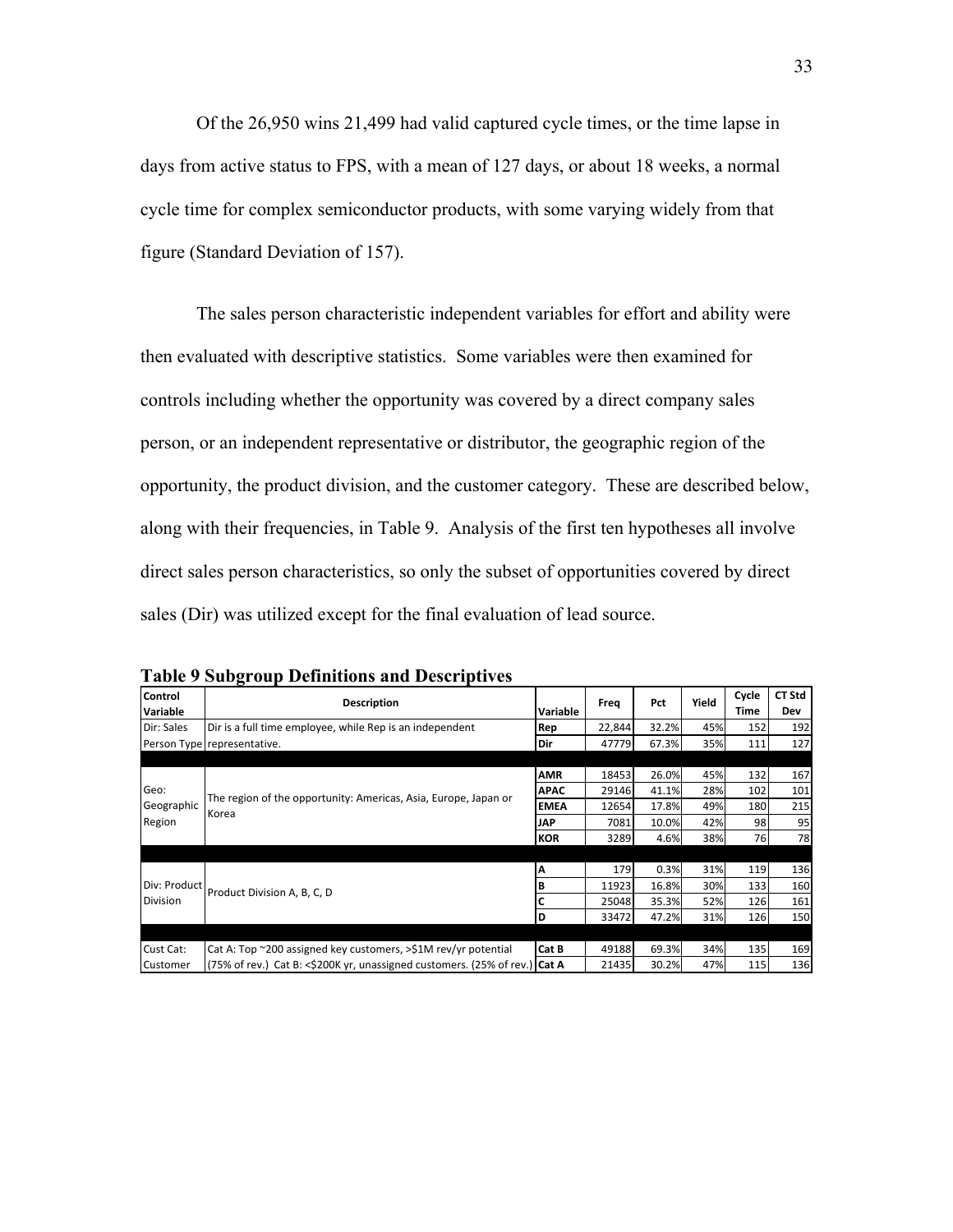### **IV.3 Analysis of Sales Lead Conversion Yield**

With regards to the research question, sales effort and ability factors effecting sales lead conversion yield were considered, which make up hypotheses H1A, H2A, H3A, H4A and H5A. The correlations among the variables were evaluated, in Table 10, below, only considering opportunities associated with direct company sales people (the population for which there is ability data).

| <b>Correlations</b>   | Yield     | <b>Sales</b><br>Calls/Wk | <b>PCT Sales</b><br><b>Time</b> | <b>Perf Rating</b> | Quota Pct | <b>Yrs Exp</b> | <b>Lead Engage</b> | <b>Cust Cat</b> |
|-----------------------|-----------|--------------------------|---------------------------------|--------------------|-----------|----------------|--------------------|-----------------|
| Yield                 |           |                          |                                 |                    |           |                |                    |                 |
| <b>Sales Calls/Wk</b> | $-.090**$ |                          |                                 |                    |           |                |                    |                 |
| <b>PCT Sales Time</b> | $-.030**$ | $.245**$                 |                                 |                    |           |                |                    |                 |
| <b>Perf Rating</b>    | $.024**$  | $-.128**$                | $.240**$                        | 1                  |           |                |                    |                 |
| Quota Pct             | $-0.003$  | $.374**$                 | $.447**$                        | $.166***$          |           |                |                    |                 |
| <b>Yrs Exp</b>        | $.089**$  | $-.172**$                | $-0.343**$                      | $-.091**$          | $-.290**$ |                |                    |                 |
| <b>Lead Engage</b>    | $.180**$  | $-0.068**$               | $-0.022*$                       | $.089**$           | $.035***$ | $.101**$       | 1                  |                 |
| <b>Cust Cat</b>       | $.149**$  | $-149**$                 | $-.025**$                       | $.133**$           | $-194**$  | $.161***$      | $.024*$            |                 |

**Table 10 Sales Lead Conversion Yield Correlations** Correlations

\*\* Correlation is significant at the 0.01 level (2-tailed)

\* Correlation is significant at the 0.05 level (2-tailed)

It was noted that all of the independent variables, except for quota performance, showed small but significant correlations with sales conversion yield, though the sales effort variables negatively correlated. The variables were evaluated for multicollinearity by noting no correlations among the independent variables, and by running collinearity diagnostics with no assumption violations.

Direct logistic regression was performed to assess the impact of a number of factors on the likelihood of an active opportunity converting to a win. The model contained dummy control variables for geography, to show the relative impact on yield from Asia Pacific, Europe, Japan and Korea as compared to the Americas, and for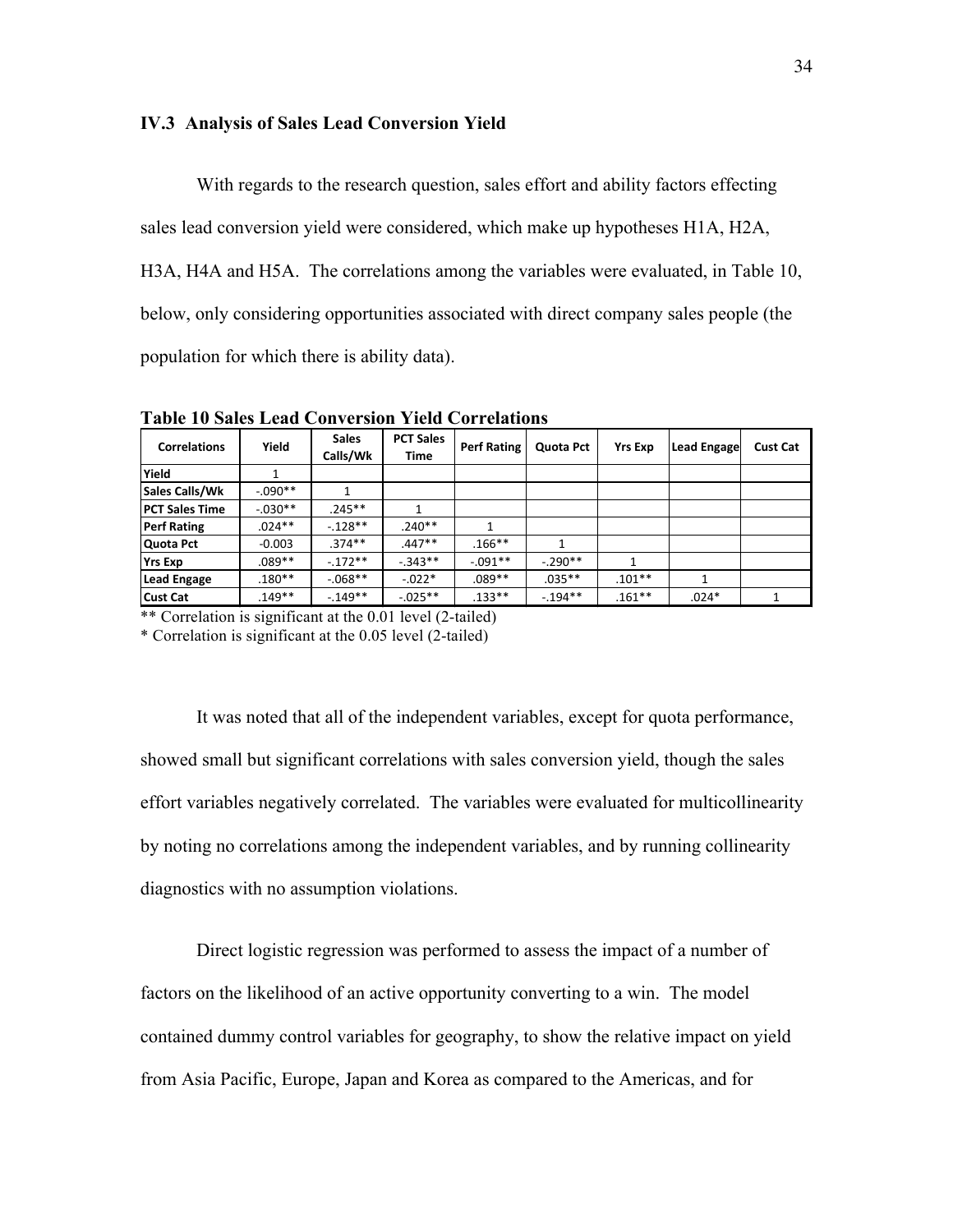product division, to show the relative impact on yield from Divisions A, B and D relative to Division C. The model also contained control variables for customer categorization (Cat A or Cat B), as well as the independent variables, Sales Calls / Wk, PCT Sales Time, Perf Rating, Quota PCT, Years of Experience and Lead Engagement. The full model containing all predictors was statistically significant  $x^2$  (14, N = 8980) = 498.55,  $p < .001$ , indicating that the model was able to distinguish between wins and losses. The model as a whole explained between 5.4% (Cox and Snell R square) and 8.6% (Nagelkerke R square) of the variance in lead conversion yield, and correctly classified 80.3% of cases. As shown in Table 11, concerning geographic region, only Japan was significant, relative to the Americas. Both Divisions B and D were significant relative to Division A (which had no significance due to its very small number of DivA cases). Customer categorization was also significant as were the independent variables in the model. Two controls, Product Division and Customer Categorization and the three independent variables of Sales Calls / Wk, PCT Sales Time, and Lead Engagement made a unique statistically significant contribution to the model. The strongest predictor of lead conversion yield was Lead Engagement, recording an odds ratio of 3.20. This indicated that leads from high engagement lead sources were over 3 times more likely to convert to a win than those from low engagement sources. Opportunities with Cat A accounts, with an odds ration of 1.74 were 1.7 times more likely to convert to wins as Cat B accounts. The sales effort variables had nominal effects.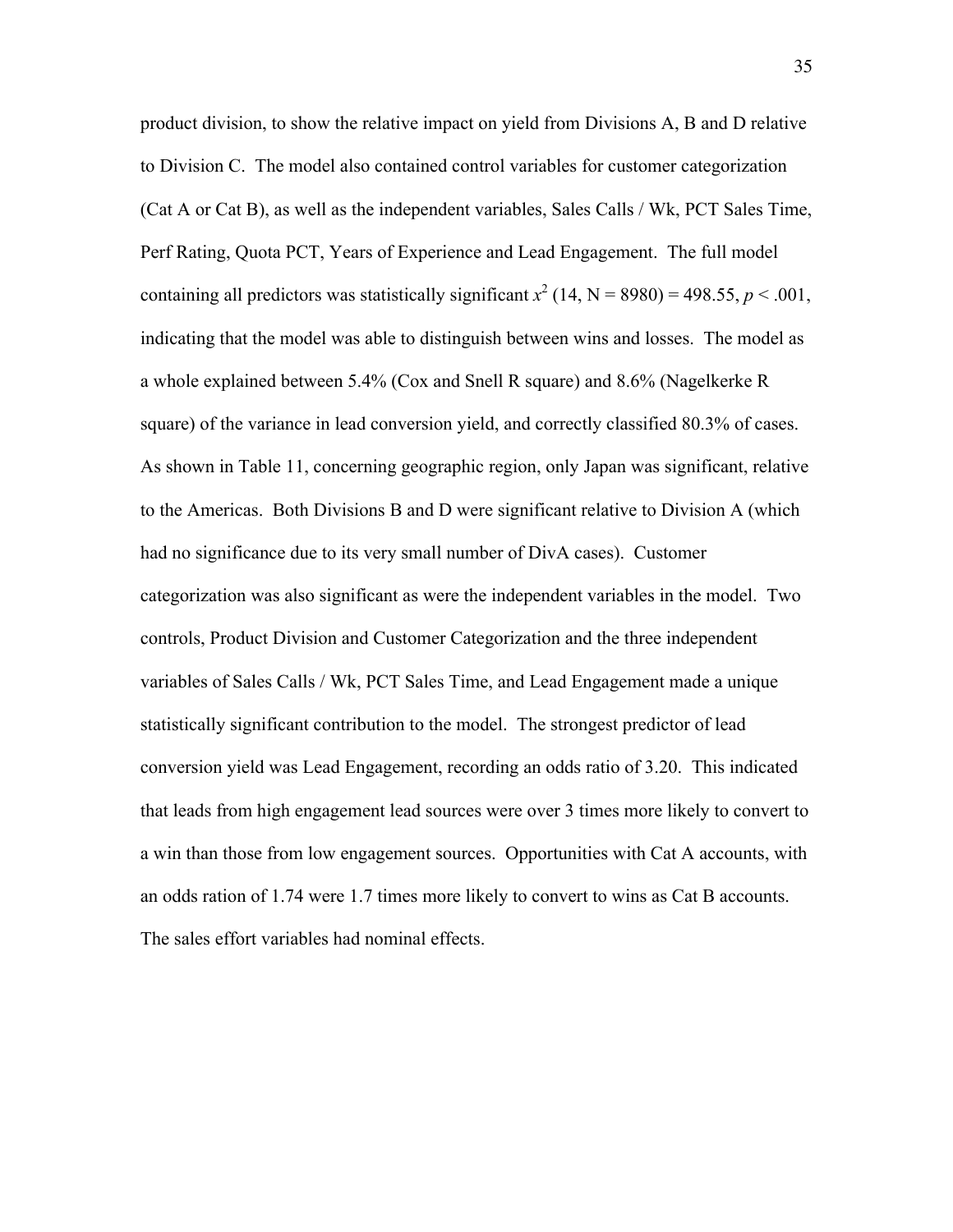| <b>Variable</b>       | В        | S.E.     | Wald   | df | Sig. | <b>Odds Ratio</b> |       | 95% C.I.for Odds Ratio |
|-----------------------|----------|----------|--------|----|------|-------------------|-------|------------------------|
|                       |          |          |        |    |      |                   | Lower | Upper                  |
| <b>APAC</b>           | $-0.78$  | 0.50     | 2.49   |    | 0.11 | 0.46              | 0.17  | 1.21                   |
| <b>EMEA</b>           | 0.07     | 0.54     | 0.02   |    | 0.90 | 1.07              | 0.37  | 3.11                   |
| <b>JAP</b>            | $-0.95$  | 0.51     | 3.51   |    | 0.06 | 0.39              | 0.14  | 1.05                   |
| Kor                   | $-0.97$  | 0.95     | 1.03   |    | 0.31 | 0.38              | 0.06  | 2.46                   |
| <b>DivA</b>           | $-20.17$ | 16368.06 | 0.00   |    | 1.00 | 0.00              | 0.001 |                        |
| <b>DivB</b>           | $-0.62$  | 0.08     | 61.10  |    | 0.00 | 0.54              | 0.46  | 0.63                   |
| <b>DivD</b>           | $-0.67$  | 0.06     | 110.78 |    | 0.00 | 0.51              | 0.45  | 0.58                   |
| <b>Cust Cat</b>       | 0.55     | 0.07     | 55.26  |    | 0.00 | 1.74              | 1.50  | 2.01                   |
| Sales Calls/Wk        | $-0.01$  | 0.00     | 13.96  |    | 0.00 | 0.99              | 0.98  | 0.99                   |
| <b>PCT Sales Time</b> | 0.01     | 0.00     | 12.16  |    | 0.00 | 1.01              | 1.00  | 1.01                   |
| <b>Perf Rating</b>    | 0.02     | 0.04     | 0.17   |    | 0.68 | 1.02              | 0.94  | 1.09                   |
| Quota Pct             | 0.00     | 0.00     | 0.39   |    | 0.53 | 1.00              | 1.00  | 1.00                   |
| <b>Yrs Exp</b>        | 0.00     | 0.01     | 0.01   |    | 0.93 | 1.00 <sub>l</sub> | 0.99  | 1.01                   |
| <b>Lead Engage</b>    | 1.16     | 0.07     | 274.55 |    | 0.00 | 3.20              | 2.79  | 3.67                   |
| Constant              | $-0.54$  | 0.54     | 1.00   |    | 0.32 | 0.58              |       |                        |

**Table 11 Logistic Regression Predicting Sales Lead Conversion Yield** 

The summary of the findings regarding sales lead conversion yield are contained in Table

12 below.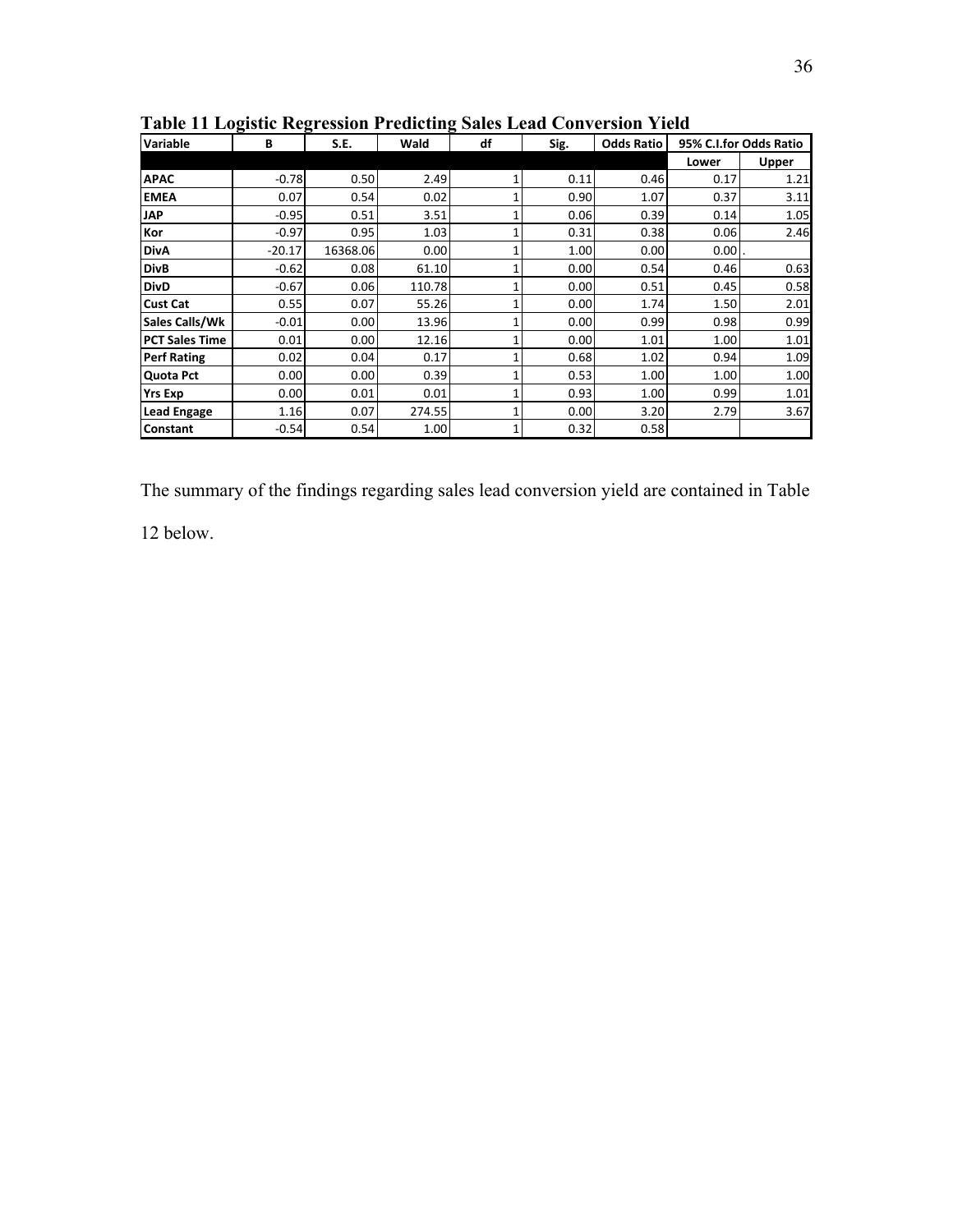| No.              | <b>Hypothesis</b>                                                                                              | <b>Result</b>                                                                                                                  |
|------------------|----------------------------------------------------------------------------------------------------------------|--------------------------------------------------------------------------------------------------------------------------------|
| H1A              | The greater the number of average<br>sales calls made by a sales person per<br>week, the higher the sales lead | This hypothesis was <i>not</i> supported, as<br>Sales Calls / Wk made a negligible<br>(though significant) contribution to the |
|                  | conversion yield.                                                                                              | model.                                                                                                                         |
| H2A              | The greater the percentage of time a                                                                           | This hypothesis was not supported, as                                                                                          |
|                  | salesperson spends on prospecting,                                                                             | PCT Sales Time made a negligible,                                                                                              |
|                  | cross-selling, and preparing or                                                                                | though significant, contribution to the                                                                                        |
|                  | conducting sales calls, the higher the                                                                         | model.                                                                                                                         |
|                  | sales lead conversion yield.                                                                                   |                                                                                                                                |
| H3A              | The greater the performance rating of a                                                                        | This hypothesis was not supported. Perf                                                                                        |
|                  | salesperson, the higher the sales lead                                                                         | Rating did not make a unique                                                                                                   |
|                  | conversion yield.                                                                                              | statistically significant contribution to<br>the model.                                                                        |
| H4A              | The greater the prior year quota                                                                               | This hypothesis was <i>not</i> supported.                                                                                      |
|                  | achievement of a salesperson, the                                                                              | Quota PCT did not make a unique                                                                                                |
|                  | higher the sales lead conversion yield.                                                                        | statistically significant contribution to                                                                                      |
|                  |                                                                                                                | the model.                                                                                                                     |
| H5A              | The more years of experience a                                                                                 | This hypothesis was not supported. Yrs                                                                                         |
|                  | salesperson has, the higher the sales                                                                          | Exp did not make a unique statistically                                                                                        |
|                  | lead conversion yield.                                                                                         | significant contribution to the model.                                                                                         |
| H <sub>6</sub> A | Leads from different sources will have                                                                         | This hypothesis was supported as the                                                                                           |
|                  | different sales lead conversion yield                                                                          | model showed the lead engagement                                                                                               |
|                  |                                                                                                                | level was a significant predictor of sales                                                                                     |
|                  |                                                                                                                | lead conversion yield.                                                                                                         |

**Table 12 Sales Lead Conversion Yield Hypotheses Summary Results**

# **IV.4 Analysis of Sales Lead Cycle Time**

The factors effecting sales lead cycle time were next evaluated, namely hypotheses H1B, H2B, H3B, H4B and H5B. Again, the analysis begins with an examination of the correlation table, for cycle time, in this case selecting just cases of opportunities that have converted to wins, with the results shown below in Table 13.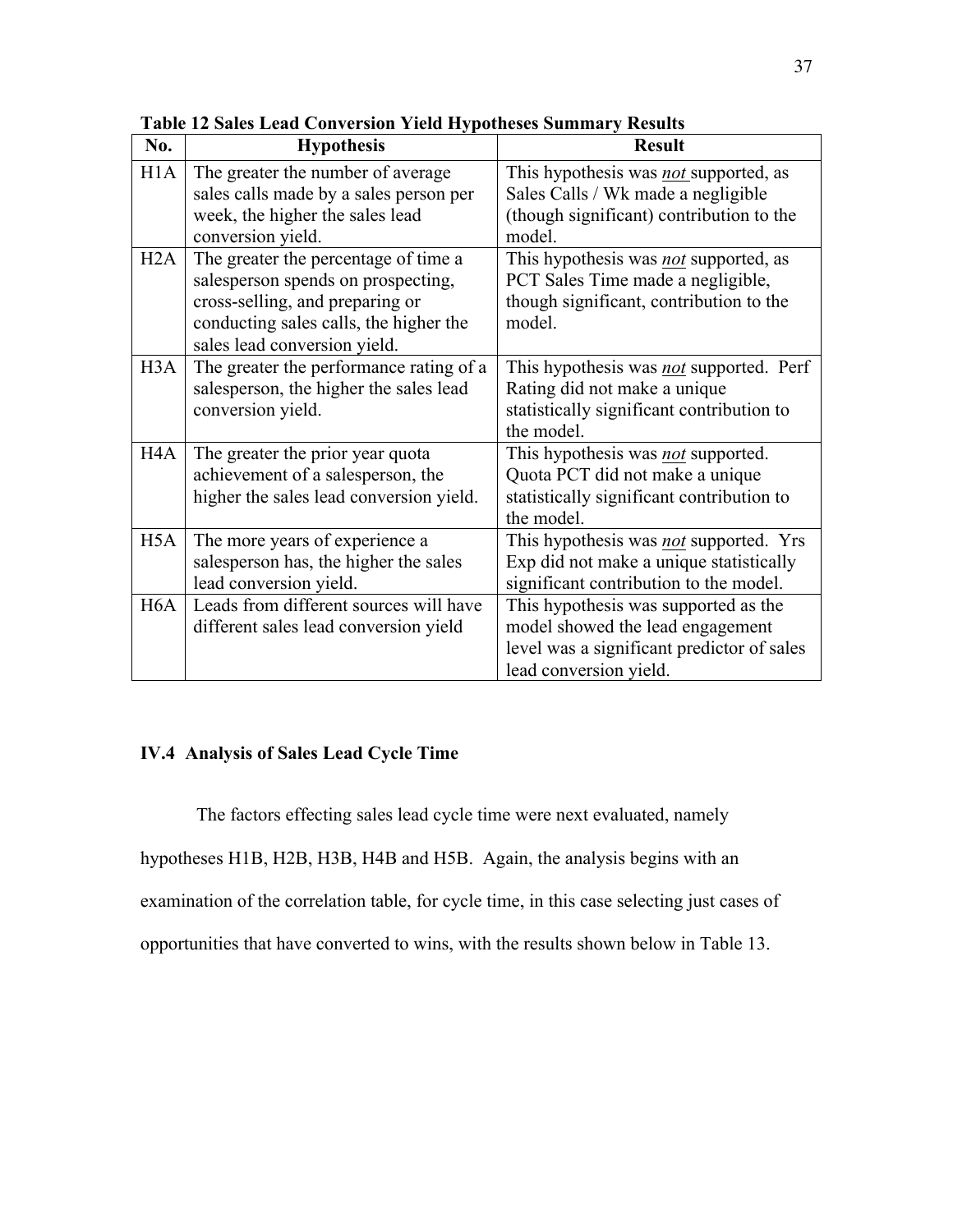| Correlations          | <b>Cycle Time</b> | <b>Sales</b><br>Calls/Wk | <b>PCT Sales</b><br>Time | <b>Perf Rating</b> | Quota Pct  | <b>Yrs Exp</b> | <b>Disc Time</b> | <b>Lead Engage</b> | <b>Cust Cat</b> |
|-----------------------|-------------------|--------------------------|--------------------------|--------------------|------------|----------------|------------------|--------------------|-----------------|
| <b>Cycle Time</b>     |                   |                          |                          |                    |            |                |                  |                    |                 |
| Sales Calls/Wk        | $-.104**$         |                          |                          |                    |            |                |                  |                    |                 |
| <b>PCT Sales Time</b> | $-.131**$         | $.250**$                 |                          |                    |            |                |                  |                    |                 |
| <b>Perf Rating</b>    | $-.022*$          | $-0.094**$               | $.193***$                |                    |            |                |                  |                    |                 |
| Quota Pct             | $-0.098**$        | $.325***$                | .495**                   | $.121**$           |            |                |                  |                    |                 |
| <b>Yrs Exp</b>        | $.070**$          | $-135**$                 | $-392**$                 | $-.103**$          | $-.330**$  |                |                  |                    |                 |
| <b>Disc Time</b>      | .589**            | $-.072**$                | $-069**$                 | $-0.014$           | $-0.066**$ | $.045**$       | 1                |                    |                 |
| <b>Lead Engage</b>    | $-.055*$          | 0.02                     | 0.006                    | $.098**$           | $.064***$  | $.121**$       | 0.002            |                    |                 |
| <b>Cust Cat</b>       | $-.026*$          | $-0.102**$               | $.038**$                 | $.155***$          | $-145**$   | $.085***$      | $-0.062**$       | 0.021              |                 |

**Table 13 Sales Lead Conversion Cycle Time Correlations**

\*\* Correlation is significant at the 0.01 level (2-tailed)

\* Correlation is significant at the 0.05 level (2-tailed)

These results show that the first four independent variables (Sales Calls/Wk, PCT Sales Time, Perf Rating, Quota Pct) all correlate to shorter cycle times, while years of experience correlates to longer cycle times. Significance is at the 0.01 level for all but performance rating, which is at the 0.05 level. A very strong correlation of discovery time with cycle time was noted, indicating the faster a lead is qualified the faster it will convert to a win. Lead engagement and customer category both correlated to cycle time at the 0.05 level. Multiple regression was then performed to assess the ability of sales effort, ability, and lead source, to predict sales lead conversion cycle time, while controlling for geography. Preliminary analyses were conducted to ensure no violation of normality, linearity, multicollinearity and homoscedasticity. The two groups of independent variables representing effort and ability were first entered, followed by the level of lead engagement, the new variable of interest, discovery to active time, and the control variables. Because there was no meaningful contribution to the model from product division or customer category, those variables were dropped from the model, so that only geography was controlled for, through the utilization of dummy variables for each geographic region. The results are summarized in in Table 14.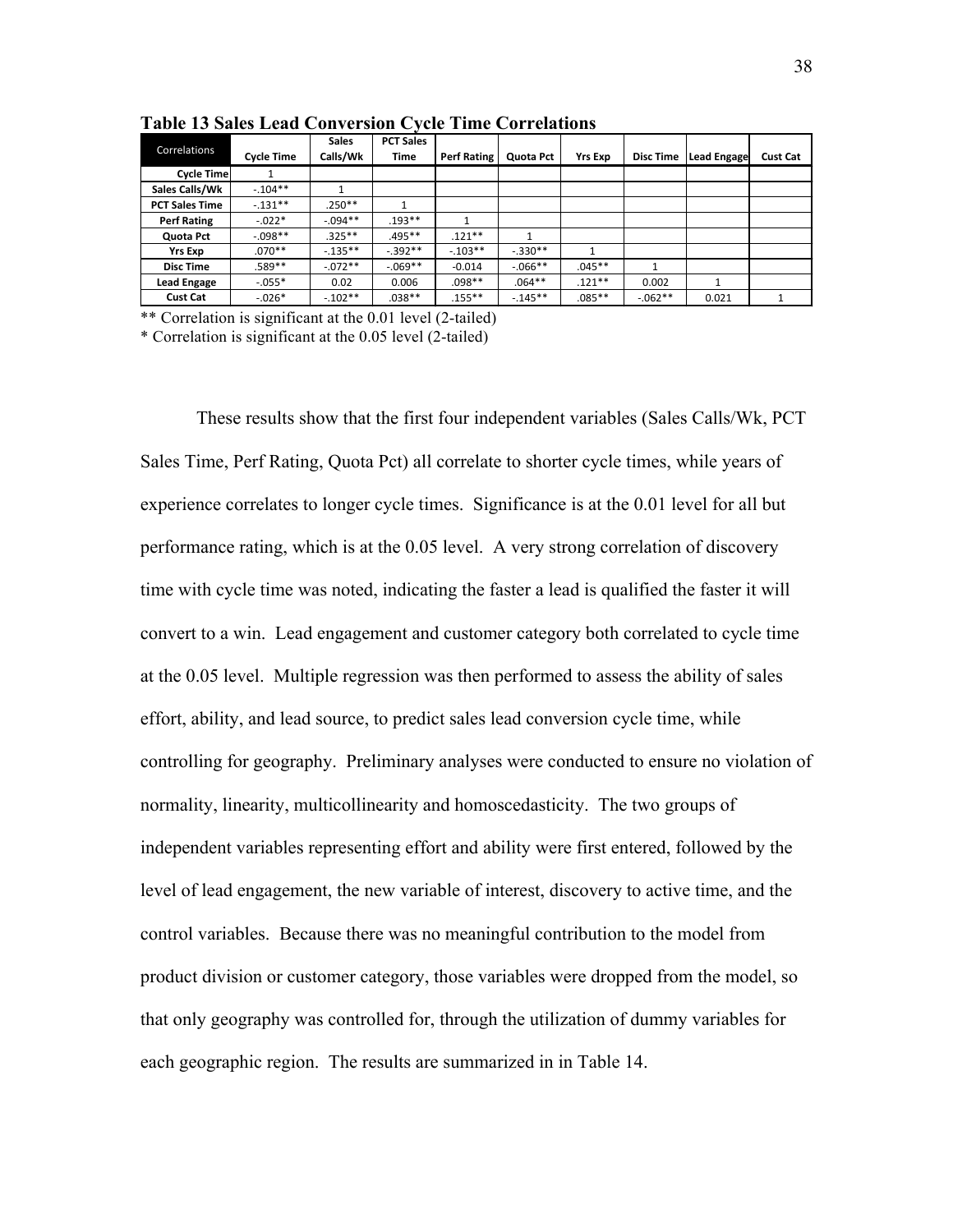| <b>Regression</b>     | Adj R Sq | R Sq Change | <b>Sig</b> |
|-----------------------|----------|-------------|------------|
| <b>PCT Sales Time</b> | 0.017    | 0.017       | 0.000      |
| +Sales Calls/Wk       | 0.022    | 0.005       | 0.000      |
| +Quota Pct            | 0.023    | 0.000       | 0.050      |
| +Lead Engage          | 0.023    | 0.000       | 0.526      |
| +Disc Time            | 0.358    | 0.335       | 0.000      |
| +Geo                  | 0.365    | 0.008       | 0.000      |
|                       |          |             |            |
| <b>Coefficients</b>   | ß        | t           | <b>Sig</b> |
| <b>PCT Sales Time</b> | $-0.040$ | $-3.682$    | < 0.001    |
| Sales Calls/Wk        | $-0.021$ | $-2.187$    | 0.029      |
| <b>Quota Pct</b>      | $-0.004$ | $-0.411$    | 0.681      |
| <b>Lead Engage</b>    | $-0.017$ | $-2.018$    | 0.044      |
| <b>Disc Time</b>      | 0.573    | 66.67       | < 0.001    |
| Japan                 | $-0.098$ | $-7.861$    | < 0.001    |
| <b>APAC</b>           | $-0.131$ | $-9.271$    | < 0.001    |
| <b>KOR</b>            | $-0.041$ | $-4.739$    | < 0.001    |
| <b>AMR</b>            | $-0.036$ | 3.367       | 0.001      |

**Table 14 Sales Lead Conversion Cycle Time Regression**

Sales effort indicators, percent of time spent on sales activities ( $\beta$  = -0.040, *p* < .001), and calls per week ( $\beta$  = -0.021,  $p$  = .029) combined to explain 2.2% of variance, *F*  $(2, 8796) = 101.65$ ,  $p < .001$ , while the only sales ability variable used by the model, quota performance ( $\beta$  = -0.004,  $p$  = .681) was not significant. The total variance of sales lead conversion cycle time explained by the model as a whole was  $36.5\%$ ,  $F(9, 8789) =$ 562.48, *p* < .001. Years of experience and salesperson performance rating did not contribute to explained variance of cycle time. As pointed out earlier, the time to qualify a lead to move it from discovery to active is highly correlated with lead conversion cycle time, and provides an explained variance of 33.5%, *F* change (1, 8793) = 4585.76,  $p$  < .0011, the vast majority of the models explained variance. Lead engagement level  $(\beta = -1)$ .017, *p* = .044) explained virtually none of the variance of cycle time, *F* change (1, 8794)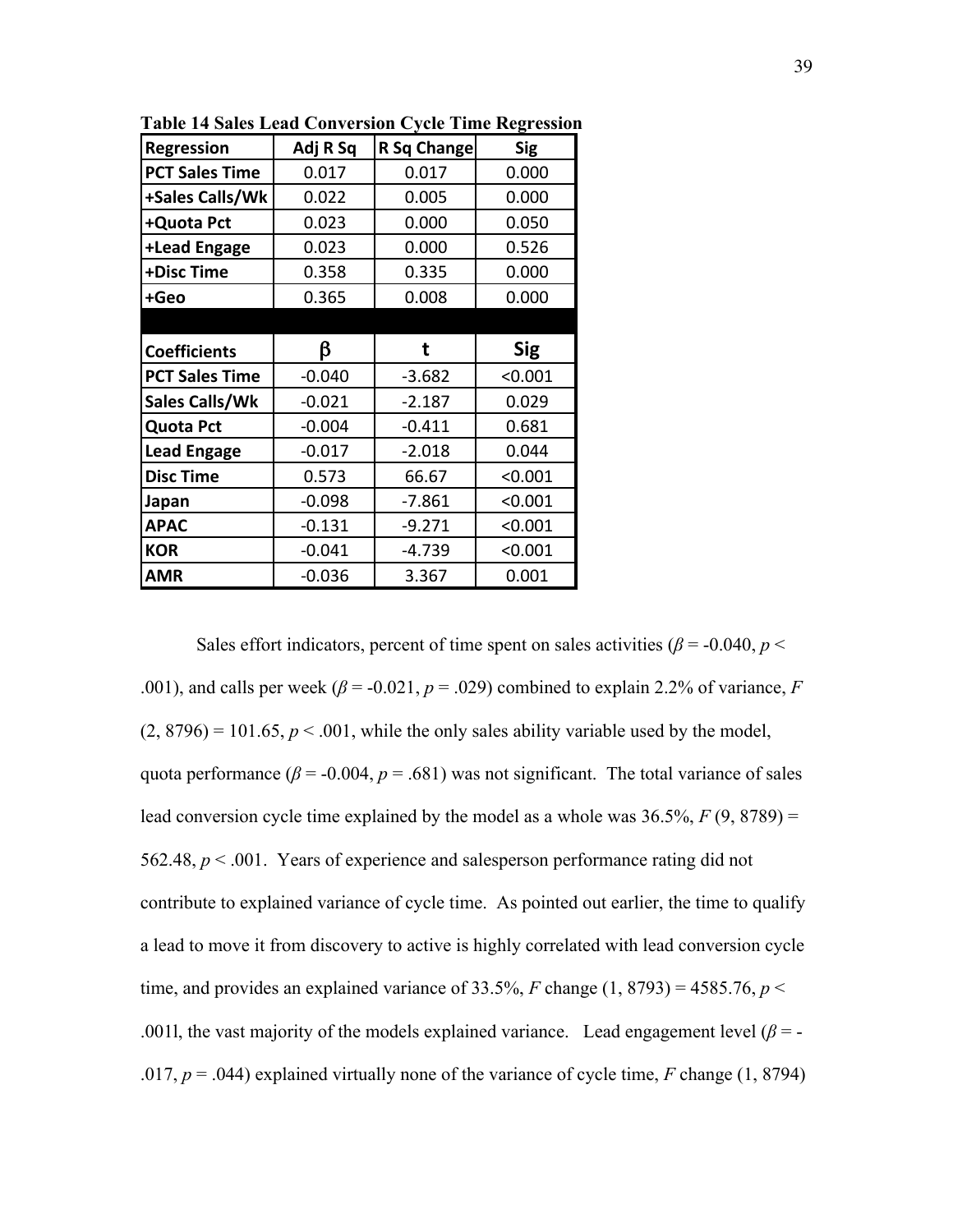$= 0.401$ ,  $p = 0.526$ . This lack of significance is possibly due to the high number of nonclassified cases of lead engagement. For this reason, a separate analysis of lead engagement was performed and is discussed in the following section. In the model, geography explained 0.8% of the variance,  $F$  change (4, 8789) = 26.15,  $p < .001$ , with the beta values for the dummy variables of geographic regions shown in the table. The analysis finds support for the effects of sales effort on sales lead conversion performance, but insignificant support for the sales ability factors, as summarized in Table 15.

| No. | <b>Hypothesis</b>                                                                                                                                                                             | <b>Result</b>                                                                                                                                                     |
|-----|-----------------------------------------------------------------------------------------------------------------------------------------------------------------------------------------------|-------------------------------------------------------------------------------------------------------------------------------------------------------------------|
| H1B | The greater the number of average<br>sales calls made by a sales person per<br>week, the shorter the sales lead<br>conversion cycle time.                                                     | This hypothesis was supported, with the<br>number of sales calls explaining 0.05%<br>of the cycle time variance ( $\beta$ = -0.021, p<br>< 0.001                  |
| H2B | The greater the percentage of time a<br>salesperson spends on prospecting,<br>cross-selling, and preparing or<br>conducting sales calls, the shorter the<br>sales lead conversion cycle time. | This hypothesis was supported with<br>explained variance of 1.7% ( $\beta$ = -0.040,<br>$p = .029$ ).                                                             |
| H3B | The greater the performance rating of a<br>salesperson, the shorter the sales lead<br>conversion cycle time.                                                                                  | This hypothesis was not supported. No<br>meaningful relationship exists between<br>the performance rating of the<br>salesperson and the sales lead cycle<br>time. |
| H4B | The greater the prior year quota<br>achievement of a salesperson, the<br>shorter the sales lead conversion cycle<br>time                                                                      | This hypothesis was not supported,<br>based on the insignificance of the<br>relationship ( $\beta$ = -0.004, $p$ = .681).                                         |
| H5B | The more years of experience a<br>salesperson has, the shorter the sales<br>lead conversion cycle time.                                                                                       | This hypothesis was <i>not</i> supported. No<br>meaningful relationship exists between<br>years of experience and the sales lead<br>cycle time.                   |

**Table 15 Sales Lead Conversion Cycle Time Hypotheses Summary Results**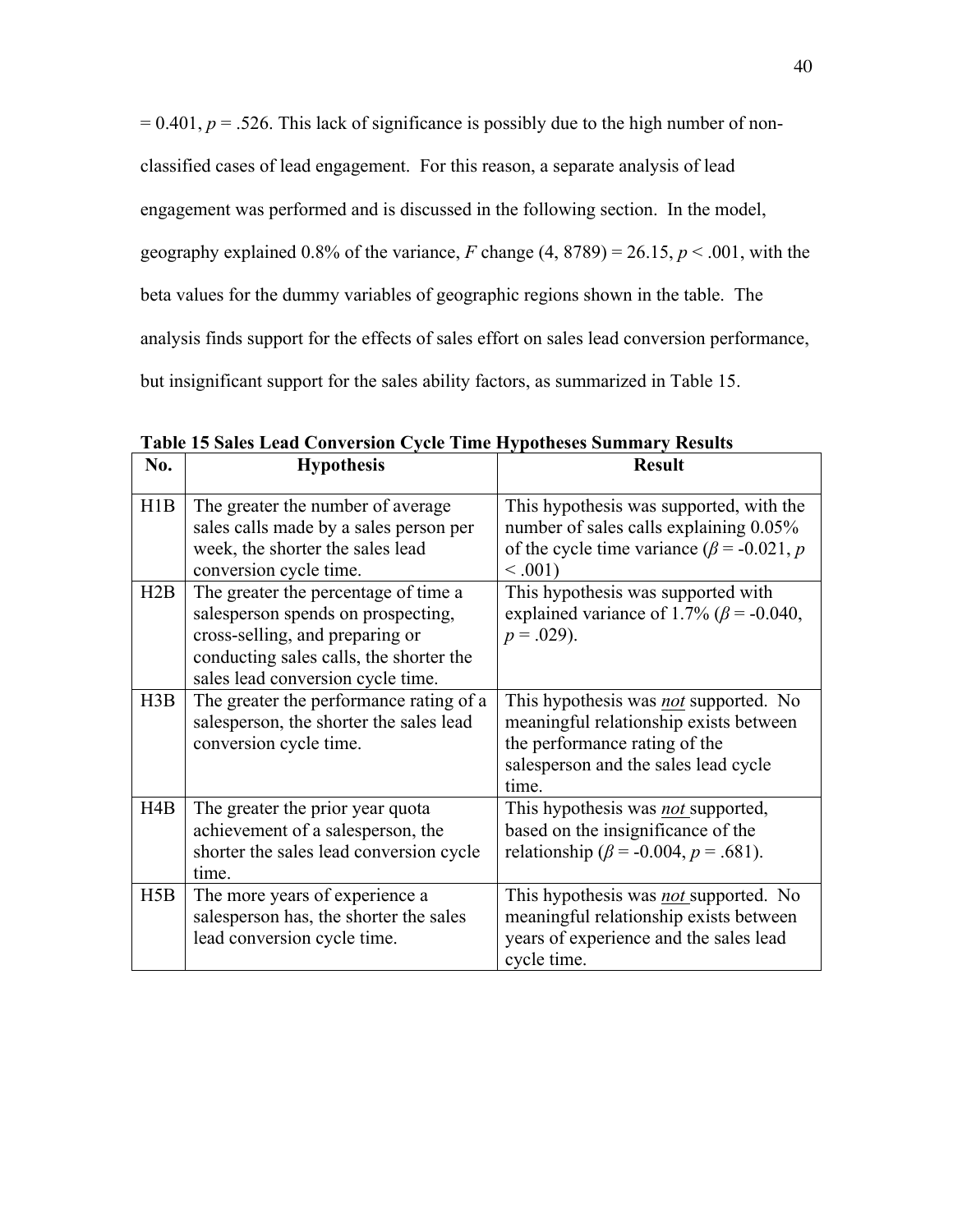#### **IV.5 Analysis of Lead Source on Sales Lead Performance**

For the final two hypotheses concerning the variation of sales lead conversion yield and cycle time by the marketing lead source a separate analysis was performed to evaluate leads by specific lead source program. For this analysis all closed lead data points (direct and representative sales, regardless of controls) were examined. Initially, descriptive statistics were utilized to examine the number of wins as a percentage of closed leads for the various lead sources. The percentage sales lead conversion yield did vary by lead source as predicted, with Customer Technical Workshops (CTW) and New Product Introduction targets (NPI) leading with 51.5% and 50.6% respectively, compared to the overall average of 38.2%. Advertisements (AD) and Trade Show attendees (TS) lagged with yields of 16.3% and 17.5%. Self selection by the customer visiting the website (Web) was also much lower than the overall average, at 23%.

A one-way between-groups analysis of variance was conducted to explore the impact of different lead sources on sales lead cycle time performance. The results of these analyses, along with graphs of the means, are summarized in Table 16, and Figures 4 and 5 below.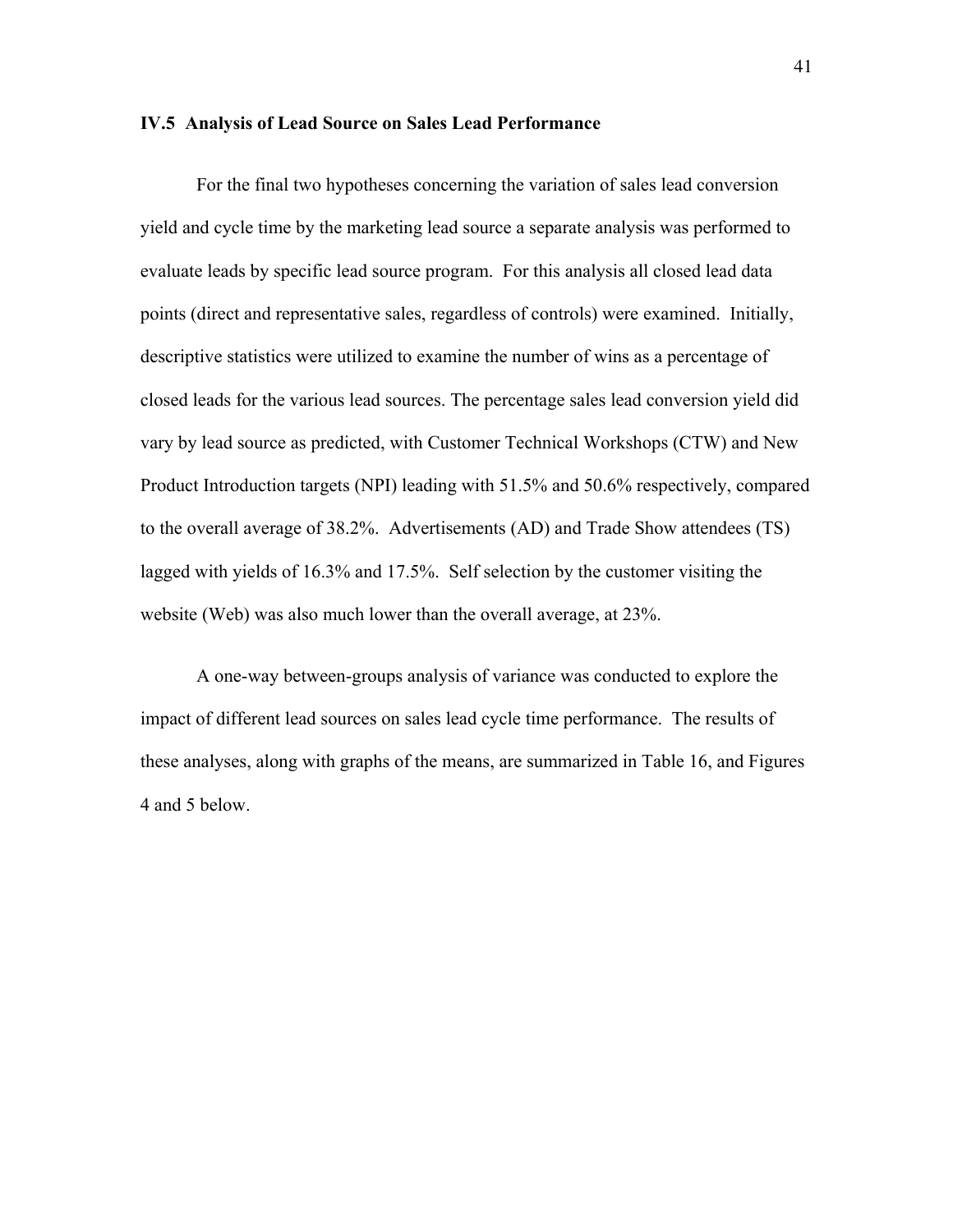|              | Lead Source Closed Leads | <b>Wins</b> | Yield | <b>Cycle Time</b> | <b>Std Dev</b> |
|--------------|--------------------------|-------------|-------|-------------------|----------------|
| <b>AD</b>    | 7983                     | 1304        | 16.3% | 147               | 151            |
| <b>CTW</b>   | 277                      | 143         | 51.6% | 91                | 87             |
| <b>DWR</b>   | 4310                     | 1704        | 39.5% | 113               | 113            |
| <b>TS</b>    | 1461                     | 256         | 17.5% | 111               | 106            |
| List         | 1357                     | 324         | 23.9% | 94                | 78             |
| <b>NPI</b>   | 1,688                    | 854         | 50.6% | 109               | 91             |
| Referral     | 3924                     | 1157        | 29.5% | 115               | 130            |
| Web          | 561                      | 129         | 23.0% | 152               | 181            |
| <b>Other</b> | 49062                    | 21079       | 43.0% | 130               | 168            |
| <b>Total</b> | 70623                    | 26950       | 38.2% | 127               | 157            |

**Table 16 Summary of Sales Lead Conversion Performance by Source**



**Figure 4 Sales Lead Conversion Yield Means by Lead Source**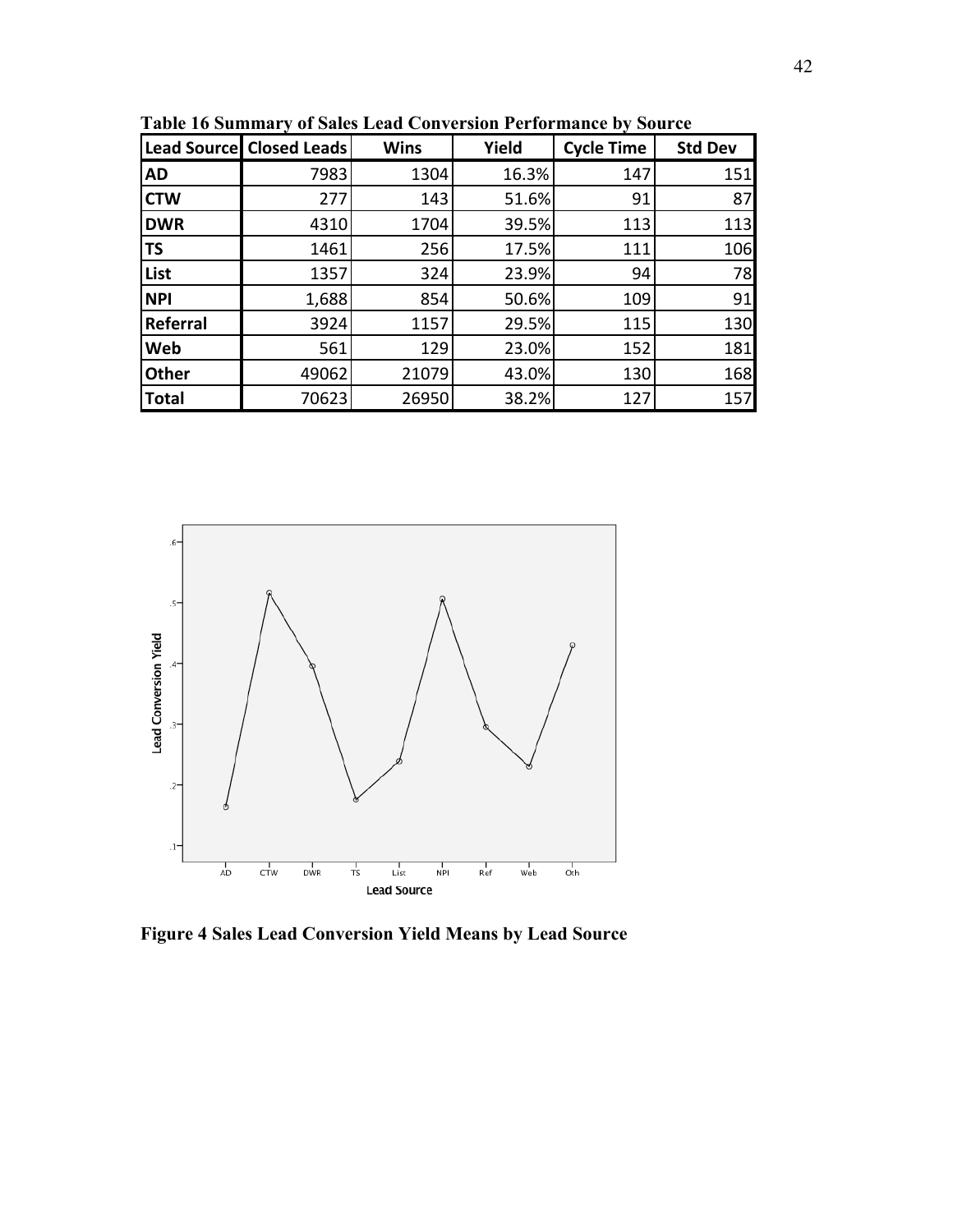

**Figure 5 Sales Lead Conversion Cycle Time Means by Lead Source**

There was a statistically significant difference at the  $p < .05$  level, using the Welch tests (since the Lavene test for showed the assumption of homogeneity of variance was violated): F  $(8, 21458) = 10.7$ ,  $p < .001$ . Post-hoc comparisons using the Tukey HSD test indicated that the mean cycle time scores among source were significantly different from one another in one third of the cases, as shown in Table 17. While CTW was expected to have shorter cycle times, and the mean of 91 days is the shortest, it is only significantly different from AD and Web.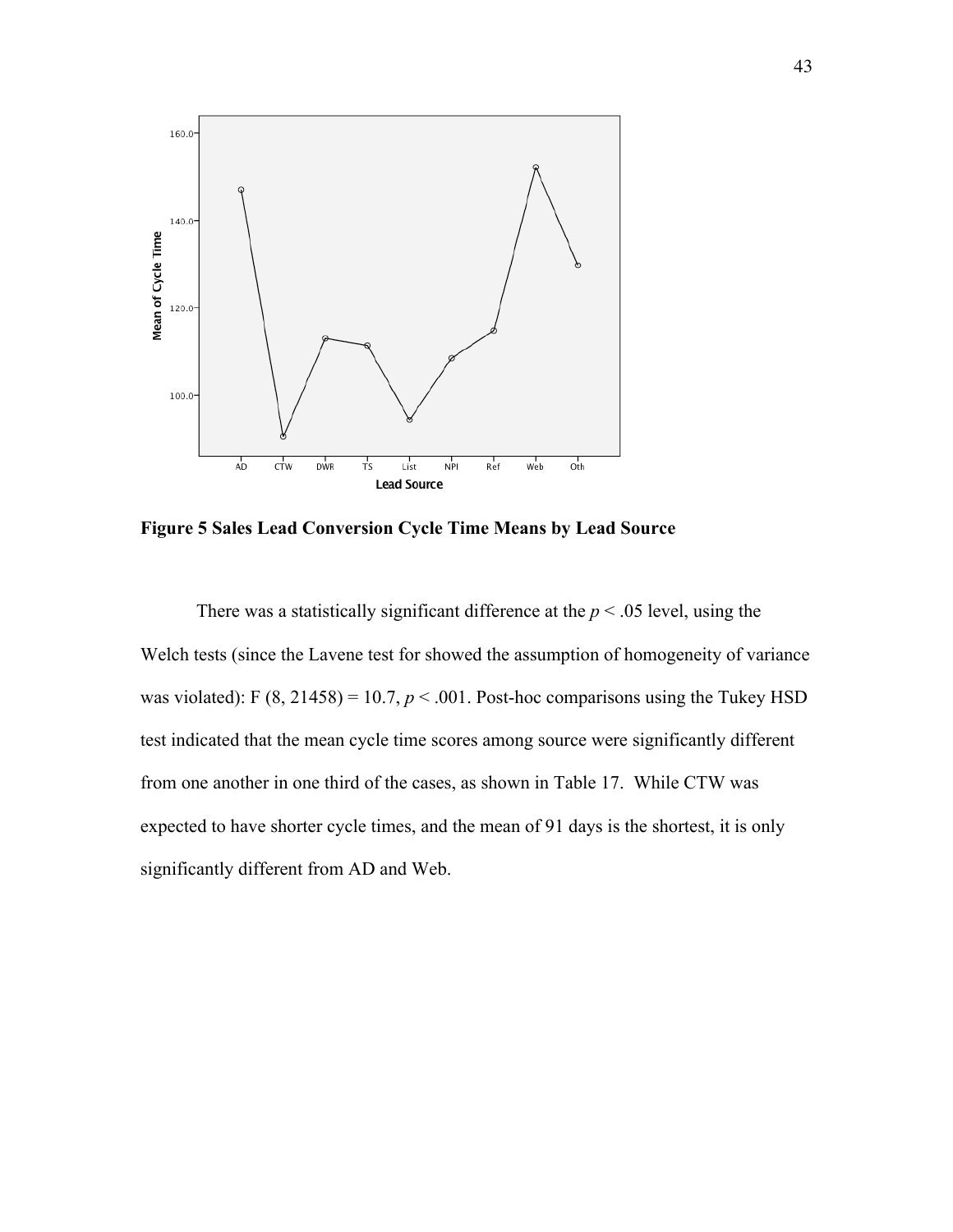| Lead Source Lead Source Mean Diff |            |             | Std. Error | Sig.  |            | Lead Source Lead Source Mean Diff                       |             | <b>Std. Error</b> | Sig.  |
|-----------------------------------|------------|-------------|------------|-------|------------|---------------------------------------------------------|-------------|-------------------|-------|
| AD                                | <b>CTW</b> | 56.4646*    | 13.806     | 0.001 | <b>NPI</b> | AD                                                      | $-38.4907*$ | 6.909             | 0.000 |
|                                   | <b>DWR</b> | 34.0097*    | 5.7671     | 0.000 |            | <b>CTW</b>                                              | 17.9739     | 14.1657           | 0.940 |
|                                   | TS         | 35.6036*    | 10.7313    | 0.026 |            | <b>DWR</b>                                              | $-4.481$    | 6.5819            | 0.999 |
|                                   | List       | 52.6358*    | 9.7287     | 0.000 |            | TS                                                      | $-2.8871$   | 11.1903           | 1.000 |
|                                   | <b>NPI</b> | 38.4907*    | 6.909      | 0.000 |            | List                                                    | 14.1452     | 10.2327           | 0.905 |
|                                   | Referral   | 32.2071*    | 6.3758     | 0.000 |            | Referral                                                | $-6.2836$   | 7.1212            | 0.994 |
|                                   | Web        | $-5.1597$   | 14.4654    | 1.000 |            | Web                                                     | $-43.6503$  | 14.809            | 0.078 |
|                                   | Other      | 17.2925*    | 4.5175     | 0.004 |            | Other                                                   | $-21.1981*$ | 5.5199            | 0.004 |
| CTW                               | AD         | $-56.4646*$ | 13.806     | 0.001 | Referral   | AD                                                      | $-32.2071*$ | 6.3758            | 0.000 |
|                                   | <b>DWR</b> | $-22.4549$  | 13.6452    | 0.779 |            | <b>CTW</b>                                              | 24.2575     | 13.9134           | 0.719 |
|                                   | TS         | $-20.861$   | 16.3736    | 0.939 |            | <b>DWR</b>                                              | 1.8026      | 6.0198            | 1.000 |
|                                   | List       | $-3.8287$   | 15.7347    | 1.000 |            | <b>TS</b>                                               | 3.3965      | 10.8692           | 1.000 |
|                                   | <b>NPI</b> | $-17.9739$  | 14.1657    | 0.940 |            | List                                                    | 20.4288     | 9.8806            | 0.496 |
|                                   | Referral   | $-24.2575$  | 13.9134    | 0.719 |            | <b>NPI</b>                                              | 6.2836      | 7.1212            | 0.994 |
|                                   | Web        | $-61.6243*$ | 19.031     | 0.033 |            | Web                                                     | $-37.3667$  | 14.5679           | 0.202 |
|                                   | Other      | $-39.1721$  | 13.1659    | 0.072 |            | Other                                                   | $-14.9146$  | 4.8359            | 0.053 |
| <b>DWR</b>                        | AD         | $-34.0097*$ | 5.7671     | 0.000 | Web        | AD                                                      | 5.1597      | 14.4654           | 1.000 |
|                                   | <b>CTW</b> | 22.4549     | 13.6452    | 0.779 |            | <b>CTW</b>                                              | 61.6243*    | 19.031            | 0.033 |
|                                   | <b>TS</b>  | 1.5939      | 10.5237    | 1.000 |            | <b>DWR</b>                                              | 39.1693     | 14.312            | 0.135 |
|                                   | List       | 18.6262     | 9.4992     | 0.571 |            | <b>TS</b>                                               | 40.7632     | 16.9333           | 0.280 |
|                                   | <b>NPI</b> | 4.481       | 6.5819     | 0.999 |            | List                                                    | 57.7955*    | 16.3163           | 0.012 |
|                                   | Referral   | $-1.8026$   | 6.0198     | 1.000 |            | NPI                                                     | 43.6503     | 14.809            | 0.078 |
|                                   | Web        | $-39.1693$  | 14.312     | 0.135 |            | Referral                                                | 37.3667     | 14.5679           | 0.202 |
|                                   | Other      | $-16.7172*$ | 3.9993     | 0.001 |            | Other                                                   | 22.4522     | 13.8557           | 0.794 |
| TS                                | AD         | $-35.6036*$ | 10.7313    | 0.026 | Other      | AD                                                      | $-17.2925*$ | 4.5175            | 0.004 |
|                                   | <b>CTW</b> | 20.861      | 16.3736    | 0.939 |            | <b>CTW</b>                                              | 39.1721     | 13.1659           | 0.072 |
|                                   | <b>DWR</b> | $-1.5939$   | 10.5237    | 1.000 |            | <b>DWR</b>                                              | 16.7172*    | 3.9993            | 0.001 |
|                                   | List       | 17.0323     | 13.1201    | 0.932 |            | <b>TS</b>                                               | 18.3111     | 9.8943            | 0.648 |
|                                   | <b>NPI</b> | 2.8871      | 11.1903    | 1.000 |            | List                                                    | 35.3433*    | 8.7967            | 0.002 |
|                                   | Referral   | $-3.3965$   | 10.8692    | 1.000 |            | <b>NPI</b>                                              | 21.1981*    | 5.5199            | 0.004 |
|                                   | Web        | $-40.7632$  | 16.9333    | 0.280 |            | Referral                                                | 14.9146     | 4.8359            | 0.053 |
|                                   | Other      | $-18.3111$  | 9.8943     | 0.648 |            | Web                                                     | $-22.4522$  | 13.8557           | 0.794 |
| List                              | AD         | $-52.6358*$ | 9.7287     | 0.000 |            | * The mean difference is significant at the 0.05 level. |             |                   |       |
|                                   | <b>CTW</b> | 3.8287      | 15.7347    | 1.000 |            |                                                         |             |                   |       |
|                                   | <b>DWR</b> | $-18.6262$  | 9.4992     | 0.571 |            |                                                         |             |                   |       |
|                                   | <b>TS</b>  | $-17.0323$  | 13.1201    | 0.932 |            |                                                         |             |                   |       |
|                                   | <b>NPI</b> | $-14.1452$  | 10.2327    | 0.905 |            |                                                         |             |                   |       |
|                                   | Referral   | $-20.4288$  | 9.8806     | 0.496 |            |                                                         |             |                   |       |
|                                   | Web        | $-57.7955*$ | 16.3163    | 0.012 |            |                                                         |             |                   |       |
|                                   | Other      | $-35.3433*$ | 8.7967     | 0.002 |            |                                                         |             |                   |       |

**Table 17 Tukey HSD Post Hoc Test** 

Our hypotheses related to lead source impacts on sales lead conversion

performance were supported, as summarized in Table 18:

## **Table 18 Summary of Lead Source Hypotheses Results**

| No.              | <b>Hypothesis</b>                                                                  | <b>Result</b>                                                                                                                                                                                                                                                         |
|------------------|------------------------------------------------------------------------------------|-----------------------------------------------------------------------------------------------------------------------------------------------------------------------------------------------------------------------------------------------------------------------|
| H <sub>6</sub> A | Leads from different sources will<br>have different sales lead<br>conversion yield | This hypothesis was supported as conversion<br>yields varied from $\leq$ 20% for the low touch<br>activities: advertisements and tradeshows; to<br>over 50% for the high touch activities:<br>customer technical workshops and targeted<br>new product introductions. |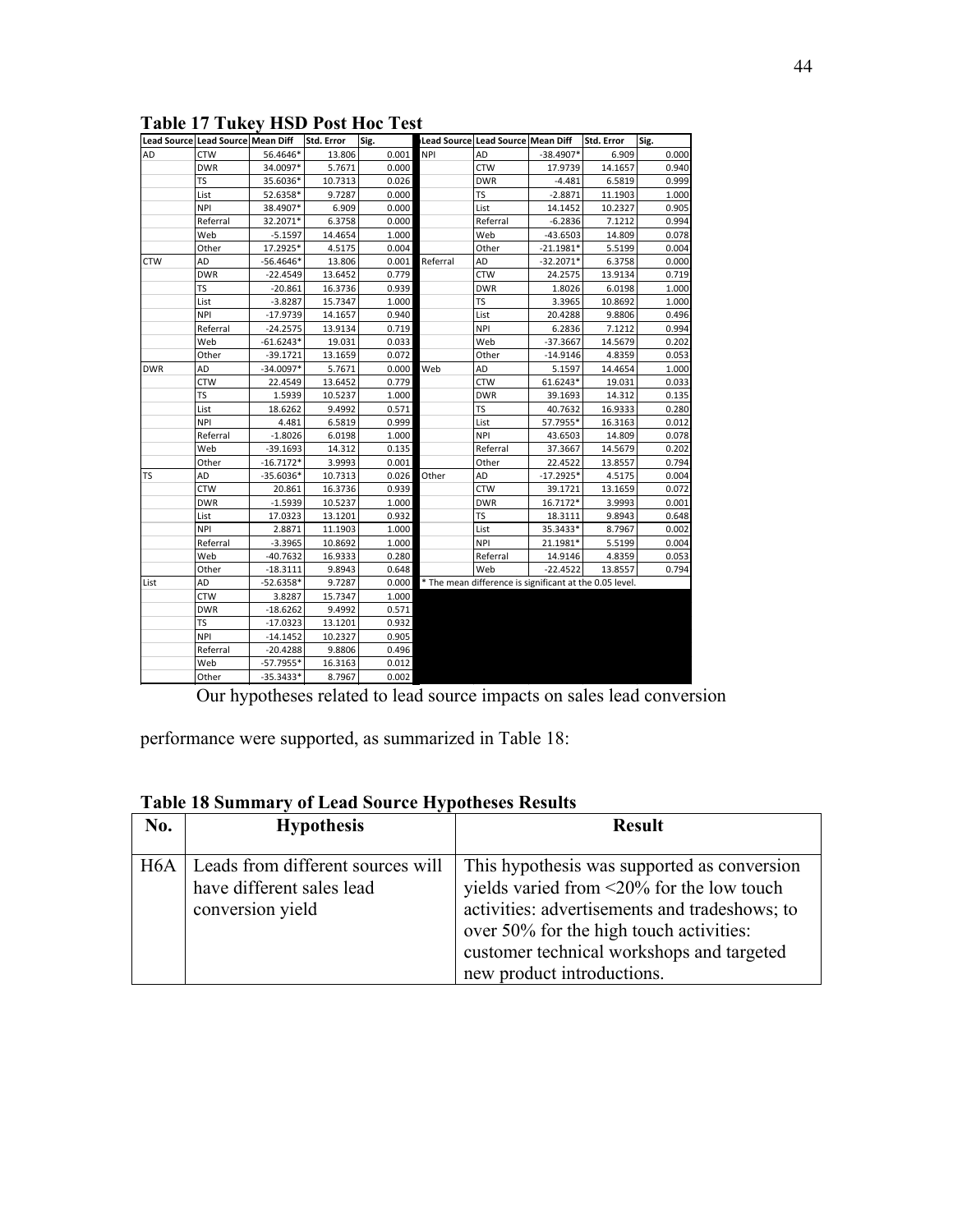#### **V CHAPTER V: DISCUSSION, IMPLICATIONS & LIMITATIONS**

## **V.1 Discussion of Results**

Through the lens of the resource based view of the firm, and more specifically, dynamic capability theory this study sought to better understand the influence of salesperson effort and ability factors, as well as prospect sourcing programs, on sales lead closure rates and cycle times. Recognizing the contribution of these differentiating capabilities toward sales lead conversion performance furthers the research on industrial sales lead pipeline management and can help industrial companies optimize their sales organizations.

Consideration was given to three sets of antecedents to measure the effects on sales lead cycle time performance, as measured by yield and cycle time. The summary of the hypotheses and results is contained in Table 19.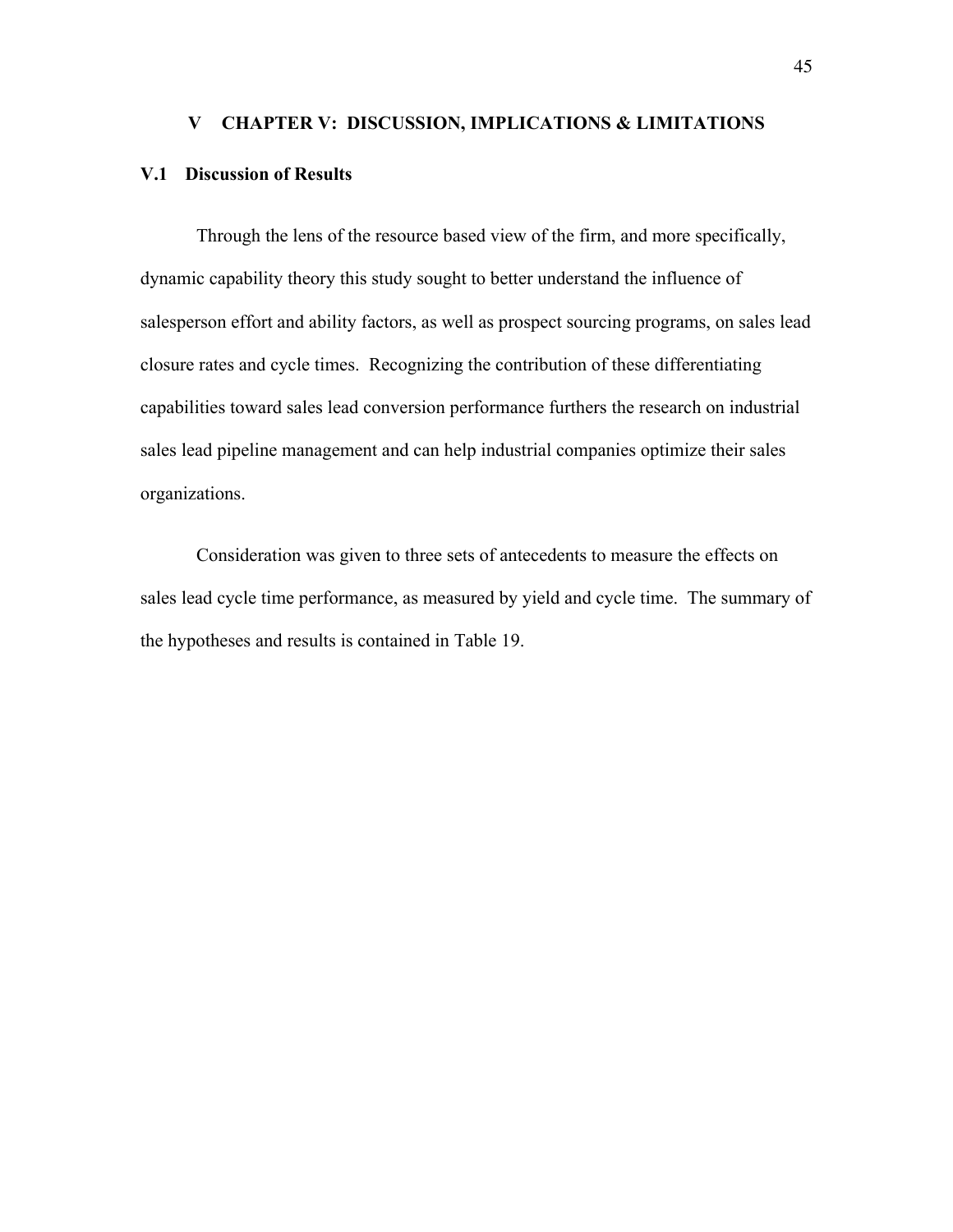| No.              | <b>Hypothesis</b>                                                                                                                                                                              | <b>Result</b>                                                                                                                                                                                                                                                |
|------------------|------------------------------------------------------------------------------------------------------------------------------------------------------------------------------------------------|--------------------------------------------------------------------------------------------------------------------------------------------------------------------------------------------------------------------------------------------------------------|
| H1A              | The greater the number of average sales<br>calls made by a sales person per week,<br>the higher the sales lead conversion<br>yield.                                                            | This hypothesis was not supported, as Sales Calls / Wk<br>made a negligible (though significant) contribution to<br>the model.                                                                                                                               |
| H1B              | The greater the number of average sales<br>calls made by a sales person per week,<br>the shorter the sales lead conversion<br>cycle time.                                                      | This hypothesis was supported, with the number of<br>sales calls explaining 0.05% of the cycle time variance<br>$(\beta = -0.021, p < .001)$                                                                                                                 |
| H2A              | The greater the percentage of time a<br>salesperson spends on prospecting, cross-<br>selling, and preparing or conducting sales<br>calls, the higher the sales lead conversion<br>yield.       | This hypothesis was not supported, as PCT Sales Time<br>made a negligible, though significant, contribution to<br>the model.                                                                                                                                 |
| H2B              | The greater the percentage of time a<br>salesperson spends on prospecting, cross-<br>selling, and preparing or conducting sales<br>calls, the shorter the sales lead<br>conversion cycle time. | This hypothesis was supported with explained variance<br>of 1.7% ( $\beta$ = -0.040, $p$ = .029).                                                                                                                                                            |
| H <sub>3</sub> A | The greater the performance rating of a<br>salesperson, the higher the sales lead<br>conversion yield.                                                                                         | This hypothesis was not supported. Perf Rating did not<br>make a unique statistically significant contribution to<br>the model.                                                                                                                              |
| H3B              | The greater the performance rating of a<br>salesperson, the shorter the sales lead<br>conversion cycle time.                                                                                   | This hypothesis was not supported. No meaningful<br>relationship exists between the performance rating of<br>the salesperson and the sales lead cycle time.                                                                                                  |
| H <sub>4</sub> A | The greater the prior year quota<br>achievement of a salesperson, the higher<br>the sales lead conversion yield.                                                                               | This hypothesis was not supported. Quota PCT did not<br>make a unique statistically significant contribution to<br>the model.                                                                                                                                |
| H4B              | The greater the prior year quota<br>achievement of a salesperson, the shorter<br>the sales lead conversion cycle time.                                                                         | This hypothesis was not supported, based on the<br>insignificance of the relationship ( $\beta$ = -0.004, p = .681).                                                                                                                                         |
| H <sub>5</sub> A | The more years of experience a<br>salesperson has, the higher the sales lead<br>conversion yield.                                                                                              | This hypothesis was not supported. Yrs Exp did not<br>make a unique statistically significant contribution to<br>the model.                                                                                                                                  |
| H5B              | The more years of experience a<br>salesperson has, the shorter the sales lead<br>conversion cycle time.                                                                                        | This hypothesis was not supported. No meaningful<br>relationship exists between years of experience and the<br>sales lead cycle time.                                                                                                                        |
| H <sub>6</sub> A | Leads from different sources will have<br>different sales lead conversion yield                                                                                                                | This hypothesis was supported as conversion yields<br>varied from <20% for the low touch activities:<br>advertisements and tradeshows; to over 50% for the<br>high touch activities: customer technical workshops<br>and targeted new product introductions. |
| H6B              | Leads from different sources will have<br>different average sales lead conversion<br>cycle time.                                                                                               | This hypothesis was supported, as the highly engaged<br>activity of a customer technical workshop produced<br>average cycle times of 91 days, compared to over 145<br>days for customer visiting the web site or responding to<br>an advertisement.          |

**Table 19 Summary of Sales Lead Conversion Performance Hypotheses and Results**

The findings can be summarized in a simpler fashion by the following matrix in

Table 20, which shows whether or not there were significant effects of the various factors

on the two measures of sales lead conversion performance.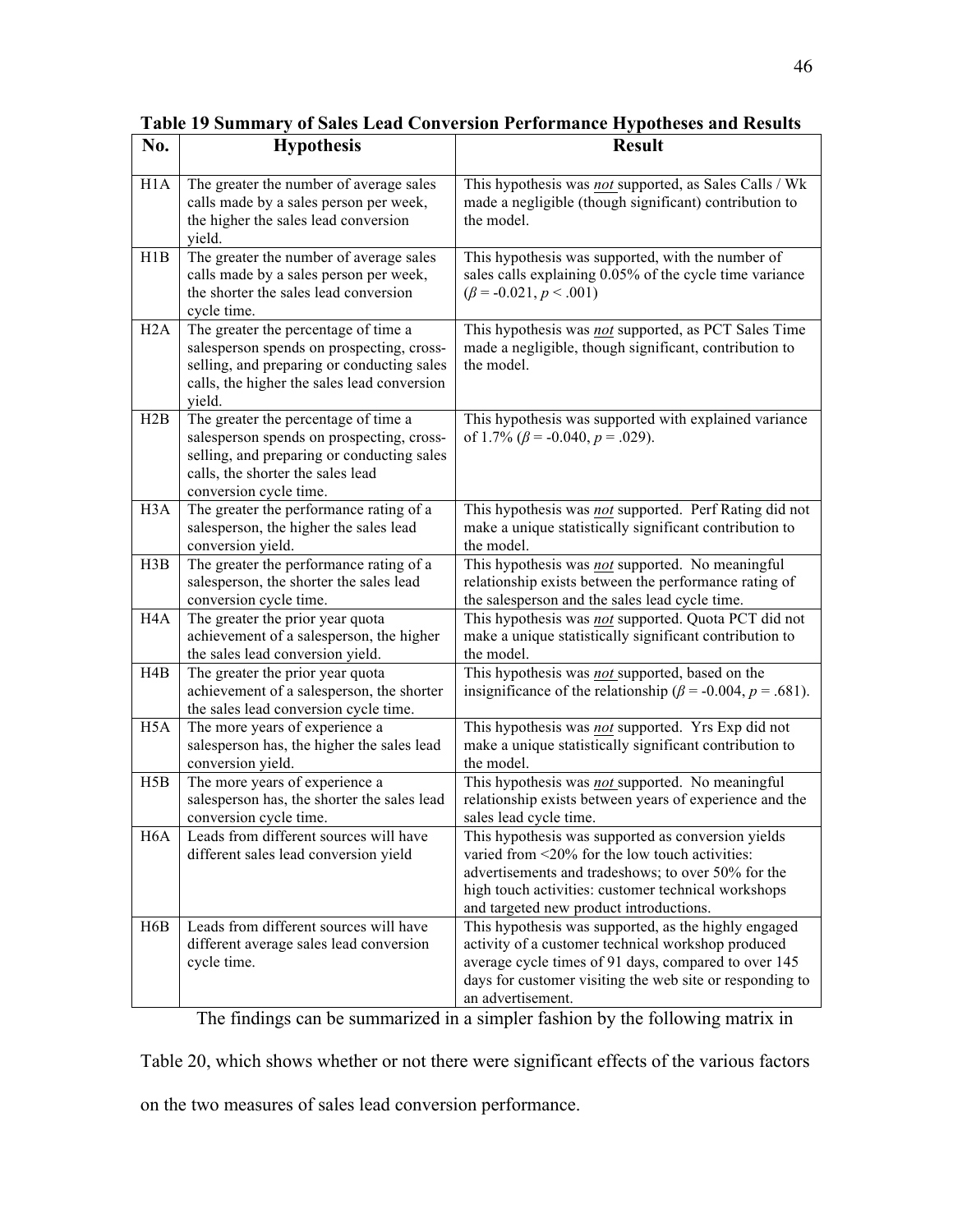|                      |                                                      | Yield | <b>Cycle Time</b> |  |
|----------------------|------------------------------------------------------|-------|-------------------|--|
| <b>Sales Effort</b>  | Sales Calls per Week                                 | none  |                   |  |
|                      | <b>Percent of Time on</b><br><b>Sales Activities</b> | none  | ╋                 |  |
|                      | <b>Performance Rating</b>                            | none  | none              |  |
| <b>Sales Ability</b> | <b>Percent Quota</b><br><b>Achieved</b>              | none  | none              |  |
|                      | <b>Years of Experience</b>                           | none  | none              |  |
| <b>Lead Source</b>   | <b>High Customer</b><br><b>Engagement</b>            |       |                   |  |

**Table 20 Summary of Findings**

Sales effort factors included self reported salesperson time allocation on sales activities, and the number of sales calls made per week (Brown & Peterson, 1994), and it was hypothesized that both would correlate with lead conversion performance. In this research those variables were only found to predict lead conversion cycle time, not yield. In fact, other variables were shown to influence the model for conversion yield, including most notably, lead source engagement and customer category. So rather than sales effort and ability being able to predict closure rates, whether or not a prospect was encountered through a highly engaging lead source program, such as attending a customer technical workshop, or being the target customer for a new product introduction, made that lead three times more likely to convert to a win, than a low engagement lead, such as the customer visiting the website, attending a trade show, or responding to an advertisement. This demonstrates the importance of strong marketing programs that engage prospects, and providing highly qualified leads for salespeople to pursue. Also, customers that were classified as a category A account, and thus had dedicated assigned resources and focus,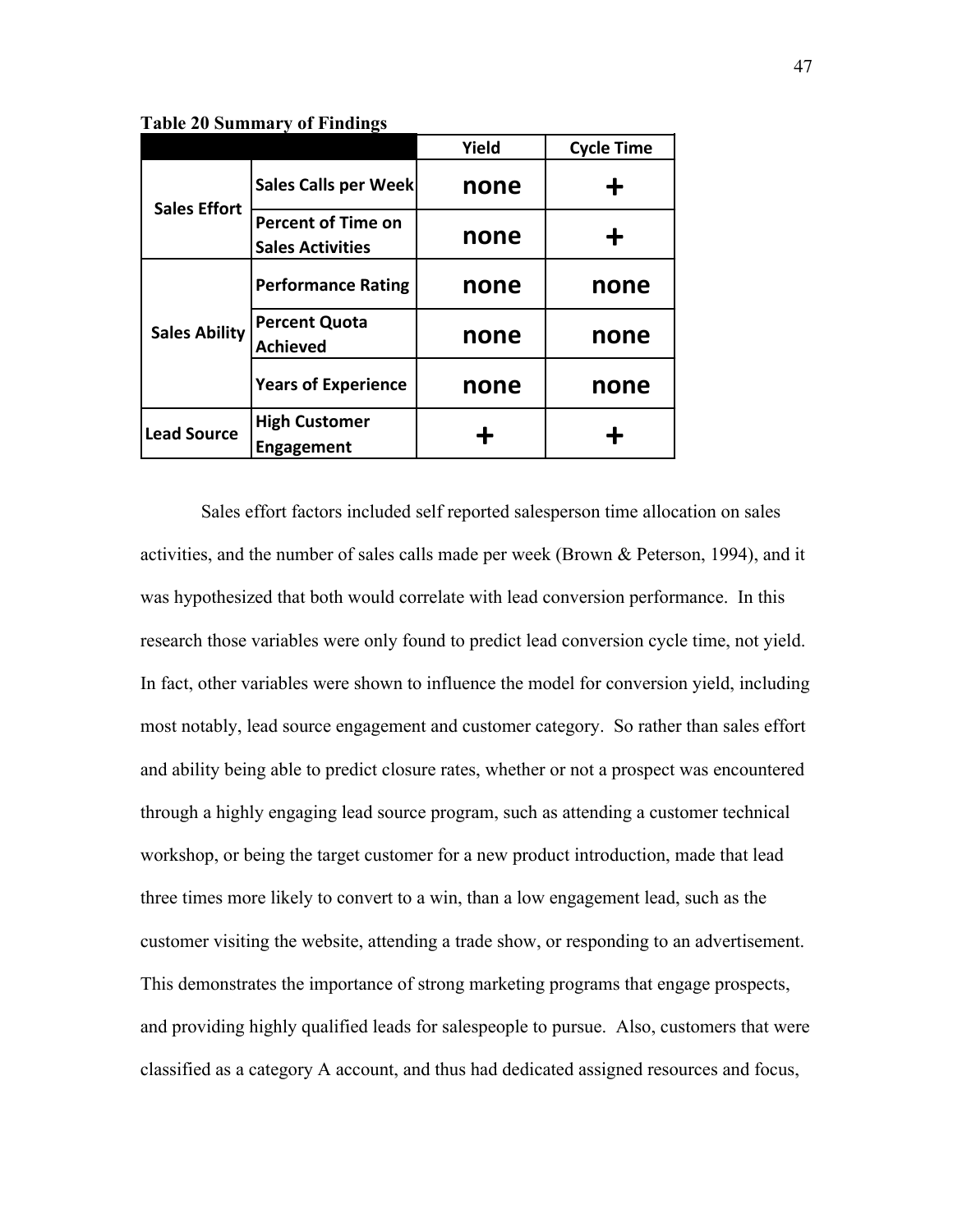were 1.7 times more likely to have opportunities convert to wins, that category B customers that were the vast collection of unassigned accounts. This suggests that sales people are more efficient with customers that are known, prioritized and appropriately resourced. They likely have opportunities that are better understood and qualified than do the unassigned customer base, allowing them to focus on the most likely to win opportunities. This also suggests the need for better lead qualification mechanisms among the category B customers to enable the salesperson to make more sales calls to close opportunities and less exploratory sales calls to qualify opportunities. Sabnis, et al. (2013) highlights the issue of marketing leads that frequently don't receive sales follow up. The sales effort required to do so may not be worth the effort. The Cat A focus customers have opportunities that are better understood, have more resources available, and thus have higher conversion performance overall. Hypotheses H1B and H2B regarding the sales effort impact on lead conversion cycle time were supported with a combined 2.2% of explained cycle time variance, suggesting that more sales calls and more time spent selling could in fact result in shorter conversion cycle times. This may further boost the argument that better lead qualification is required, because more sales activity does not result in a higher win rate, but more activity does mean quicker cycle times when they do win. This small but significant result is an important contribution to the academic discussion of whether or not it is only the customer that can dictate industrial sales cycle time (Peterson & Krishnan, 2011).

Turning to sales ability, it was found that none of the three variables impacted sales lead conversion performance, suggesting that years of experience and prior measures of performance, both objective and subjective, do not predict conversion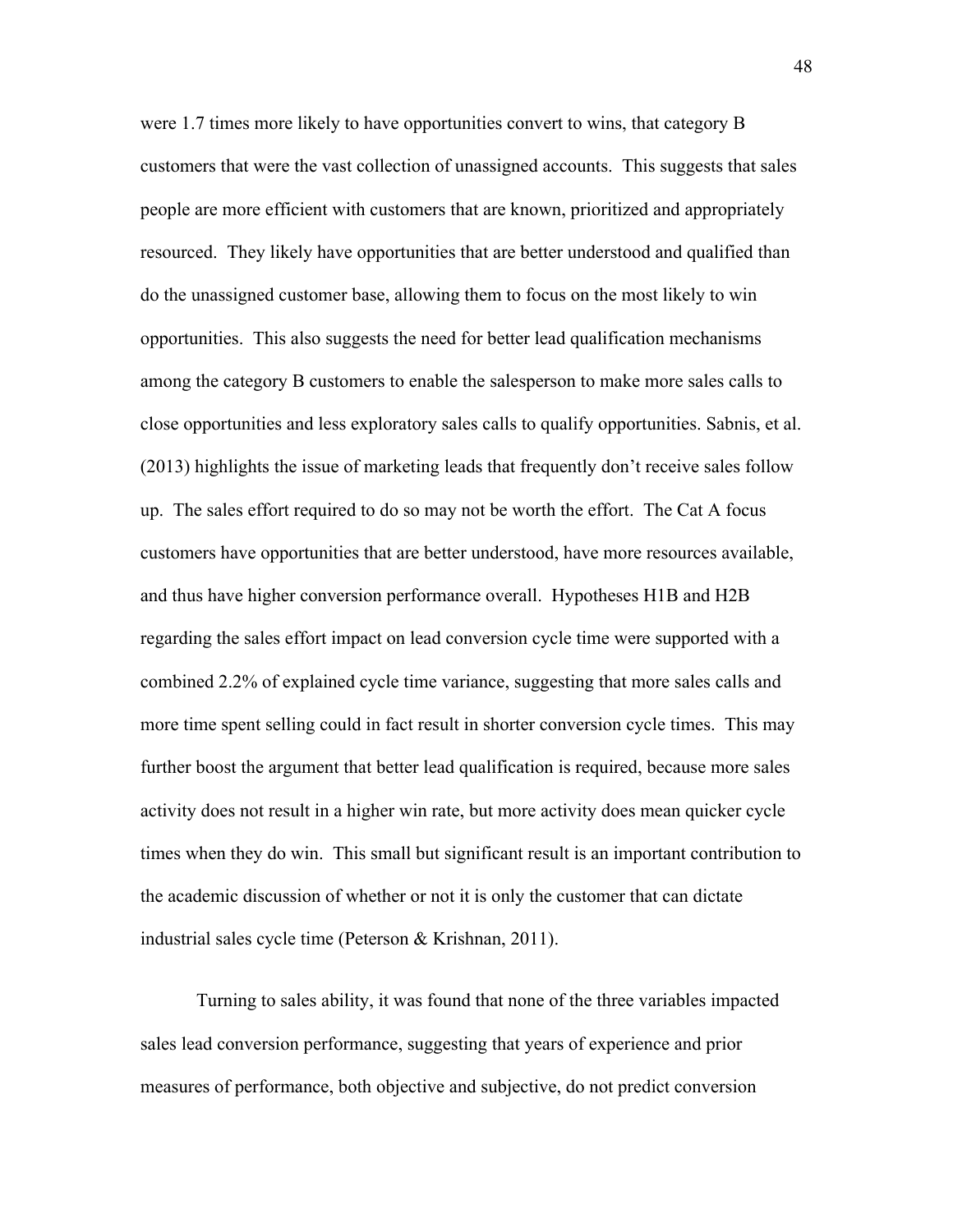performance, when controlling for geographic region, customer category and product division. This was verified with both the logical regression model to predict conversion yield and the linear regression model to predict cycle times.

Finally, as expected, the source of the lead had a fair amount to do with the conversion rate and cycle time, supporting hypotheses H6A and H6B. Customer Technical Workshops had the highest yield (52% vs average 38%) and shortest cycle time (91 days vs average 127 days), as might be expected. Attending a full day workshop is a significant time investment and demonstrates commitment from the customer to use the product. The education that takes place, by design, is intended to help the customer achieve a shorter design cycle. The other lead source that predicts high conversion performance is targeted New Product Introductions (50.6% yield and 109 days cycle time). This is a defined set of customers identified by marketing as being a very good fit for a newly defined and introduced product, with features that address specific customer requirements. New products are created with target customers in mind, so one would expect the win rate to be highest among these targeted customers, if the product was properly defined. The target customers are often early adopters which would also explain the shorter cycle times. The worst performers of conversion yield are the mass marketing generated leads from advertisements (16%) and tradeshows (18%). Ad cycle times were 147 days. Tradeshows, interestingly, had relative short cycle times of 111 days. If customers found the company through the company web site, they only converted to wins 23% of the time and had the longest cycle times at 152 days.

An interesting observation that emerged from the data was the impact of discovery time, the time between finding a prospect and determining a potential fit as an

49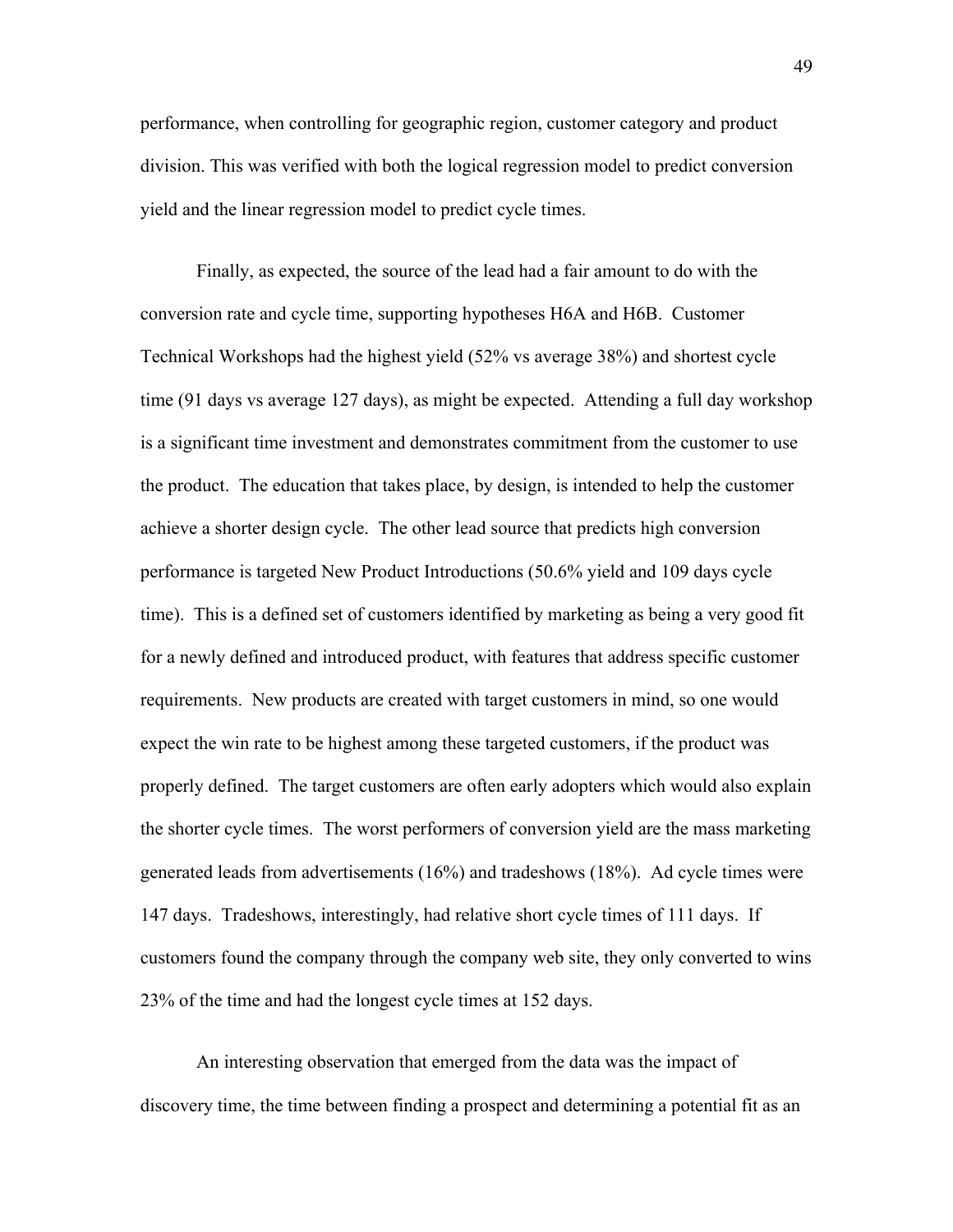active opportunity, on overall cycle time. This variable explained 33% of the cycle time variance, suggesting that early lead qualification is the most impactful thing that a salesperson can do to shorten cycle time. Early qualification consists of quickly assessing the lead, typically contacting the prospect to understand if a need exists that can be addressed by the company's product, and in determining that there is an opportunity, declaring the lead to be active. One explanation for the correlation to total cycle time is that customers that act with urgency with a relatively quick overall cycle time will more immediately show need and contribute to the lead qualification process. However, this may also be an additional artifact of salesperson effort; that by prioritizing the lead qualification process and quickly attempting to determine if the prospect is a real lead, they can speed up the overall sales cycle. More analysis must be done to better understand the impact of discovery time on lead conversion performance.

## **V.2 Managerial Implications**

Industrial sales pipeline management is an important topic for sales executives and a better understanding of the factors that impact and predict sales lead conversion performance can aid managers in hiring, training and statistical sales forecasting. Such forecast improvements can promote better overall company coordination and assist in staffing and territory assignments. The findings of this study should be relevant to sales organizations in a variety of industrial component companies with complex and lengthy sales cycles. Improved sales lead conversion performance, even minor improvements, drives higher levels of both revenue and profitability. While the explained variance from the sales effort and ability factors might seem small, a 2% improvement in cycle time can have major impact on a company's financial performance. For a two billion-dollar,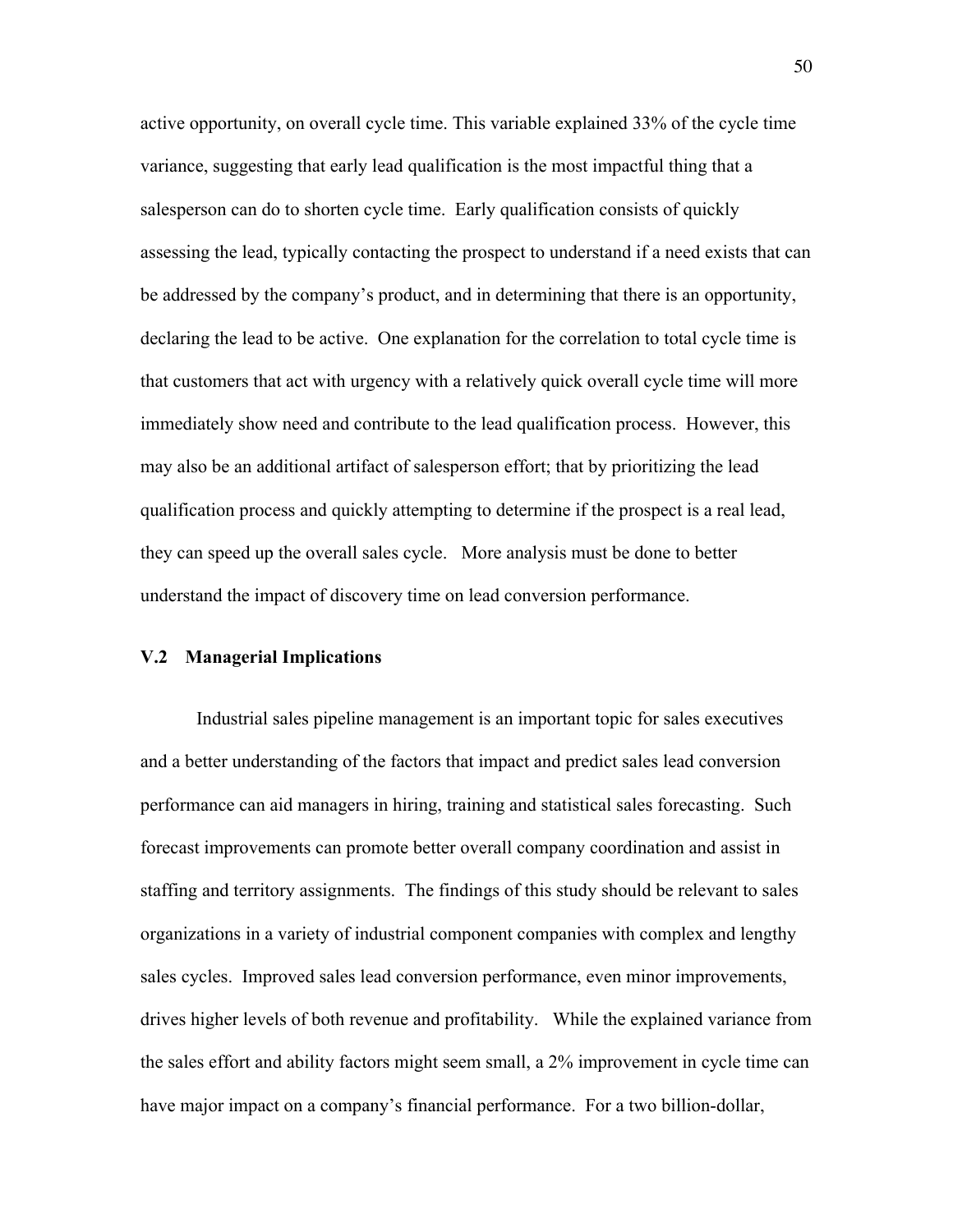capital intensive, high fixed cost, industrial components company, where 80% or more of each incremental revenue dollar falls to the net income line, this can mean a profitability improvement of over \$30 million per year! The semiconductor industry is constantly focused on fractional gains in manufacturing yields, fractional gains in assembly output, fraction gains in quality levels, fractional gains in product development cycle times. Fractional gains, when highly leveraged, will drive financial performance. This empirical analysis suggests that sales effort does matter, but must be carefully managed and balanced to ensure that inefficiencies of excessive sales calls are not counterproductive in converting sales leads to wins. This may be mitigated by ensuring qualified leads are provided to sales. Certain lead generation programs, particularly events that are highly engaged with the customer, provide the strongest link to conversion performance. Sales managers should ensure these leads get prioritized by salespersons. Marketers must strive to engage customers in the most proactive programs possible, while using the various levels of engagement to help qualify leads so sales can increase their conversion yields by following up on more likely-to-close opportunities. The objective measure of previous year quota performance, the subjective management performance rating and the salesperson level of experience do little to help a manager predict future lead conversion performance, which should inform managers in the performance feedback they provide to their employees. During the annual performance review, managers should look at overall sales lead cycle time, and also ensure that the salesperson is demonstrating adequate levels of sales effort if lagging in this measure. The discovered relationship between early lead qualification (the time from a prospect being discovered to becoming an active opportunity) and total win cycle time is significant and should inform sales people and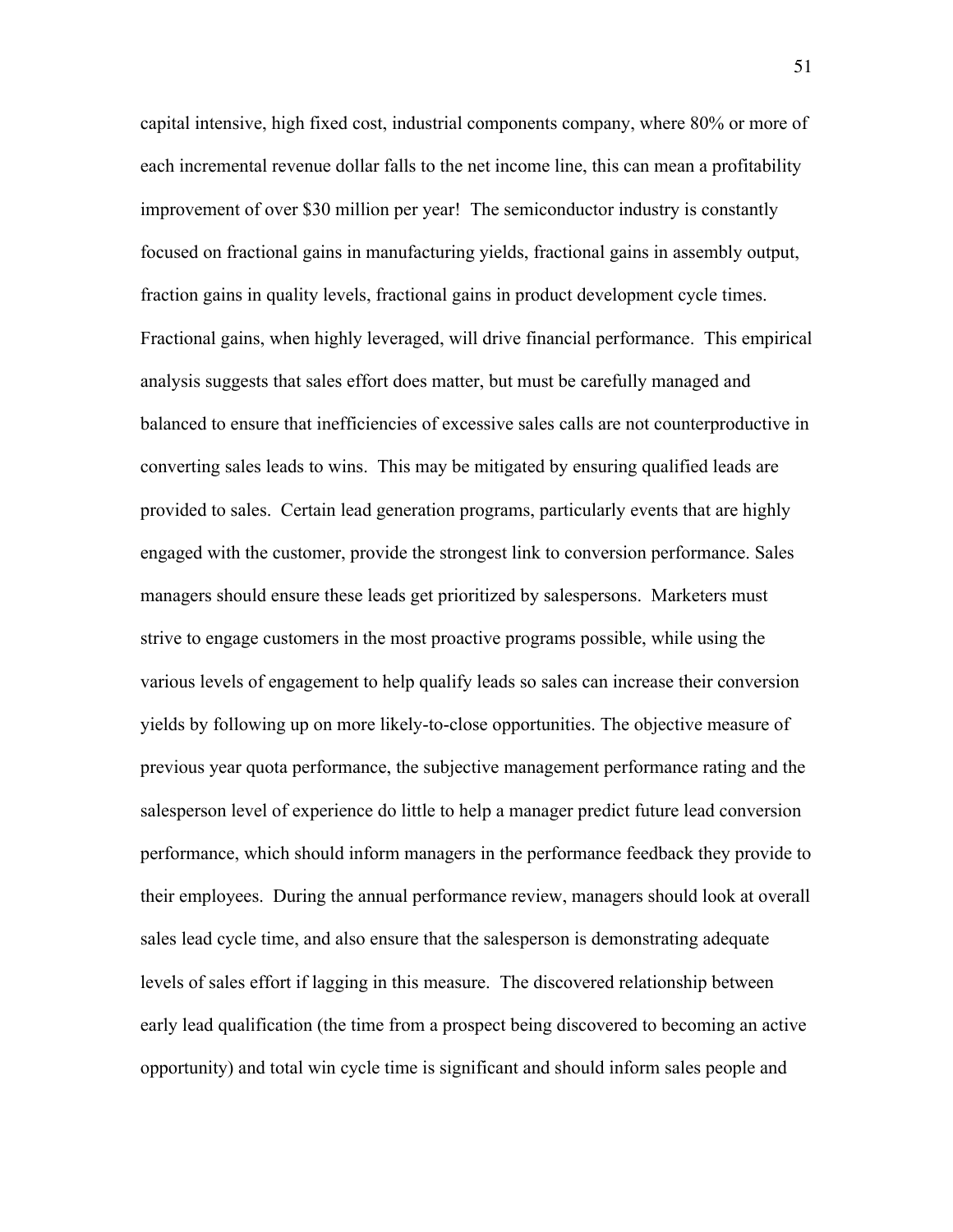managers alike of the importance of engaging the customer early to determine if there is a fit between the product features and the customer's requirements. Sitting on leads for an extended period of time means slower overall sales lead conversion cycle times. In the case of sales lead abundance, the prioritization of leads, with input from the manager should be used to first address the leads most likely to close as wins, and to do so quickly.

### **V.3 Theoretical Implications**

This study provides support for the idea that sales effort and marketing lead generation activities, as company dynamic capabilities, can impact sales lead conversion performance. Competitive advantage of the firm can be realized by understanding these influences, and they can contribute to the construction of sales lead conversion theories and models. To date, such empirical studies with timely and robust industrial company CRM sales pipeline data have been lacking and difficult to address, due to the struggle of academic researchers to access data from a company that has institutionalized a rigorous discipline around CRM funnel management. Systems that have forced the sales organization to maintain the database and keep opportunities from becoming stale, served this research well by offering an accurate and up-to-date database, with sufficiently large N, to detect small but significant relationships. The most ground breaking contributions of this study are the associations discovered with sales lead conversion cycle time. Existing literature has been inconclusive in its assessment of sales activities that can influence sales lead conversion cycle time, as some have espoused that this time period is dictated solely by the customer. This research has shown, however that sales effort indicators of sales calls per week and percentage of time spent on sales activity can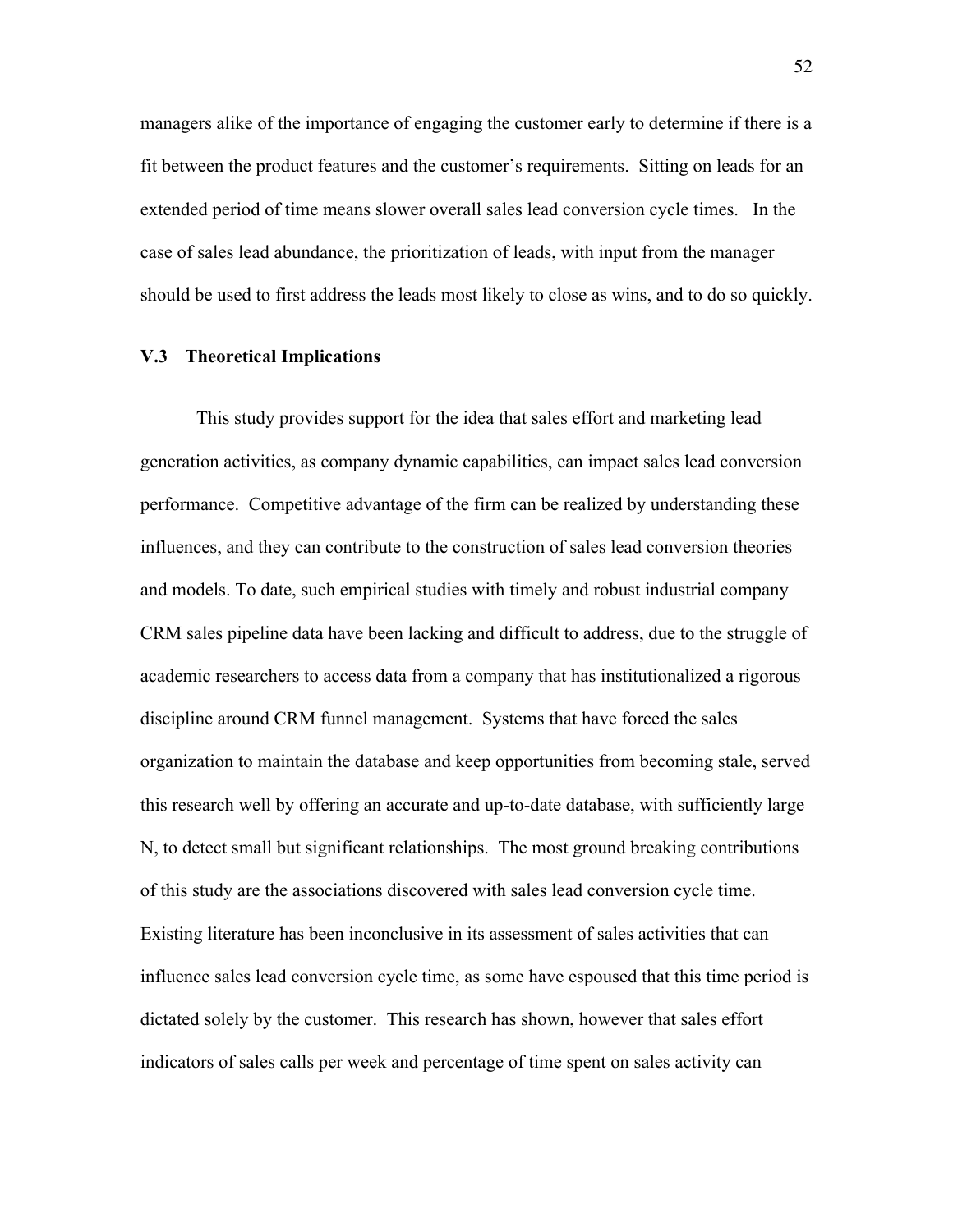impact sales lead conversion cycle times. Marketing lead sources can also impact the cycle time of a new sale, particularly if it actively engages the customer.

### **V.4 Limitations and Future Research**

This study was conducted with a single industrial semiconductor company and, while it is expected to be representative of many large complex industrial component businesses, the results should be validated with other industrial companies. While the database used was large, with over 70,000 closed opportunities, and many of the results were significant to  $p < .001$ , the correlations, betas and explained variances were fairly small. With only one third of the hypotheses supported and low levels of explained variance, it suggests further research is needed to better understand the other contributors to the variance in sales lead conversion performance. That being said, a 2% gain in cycle time would be very significant for a company in a highly competitive industry like semiconductors. One specific area for additional research is the impact of the cycle time of earlier stages of the sales process on the overall sales lead conversion cycle time. As noted in this study, the time from discovery of a prospect to qualifying an active opportunity significantly correlates with the active to win cycle time. More studies are needed to determine if this early stage qualification can be addressed by focused sales efforts, or if it merely suggests that shorter conversion cycle times tend to have shorter times in each stage, including discovery time, because the timeline is being driven by the customer. One limitation of the dataset for this study is the granularity of the sales lead milestones. Capturing more activities in the CRM, particularly activities from early in the sales cycle, would allow for a richer understanding of what happens during the sales lead conversion cycle contributing to performance. In particular, understanding what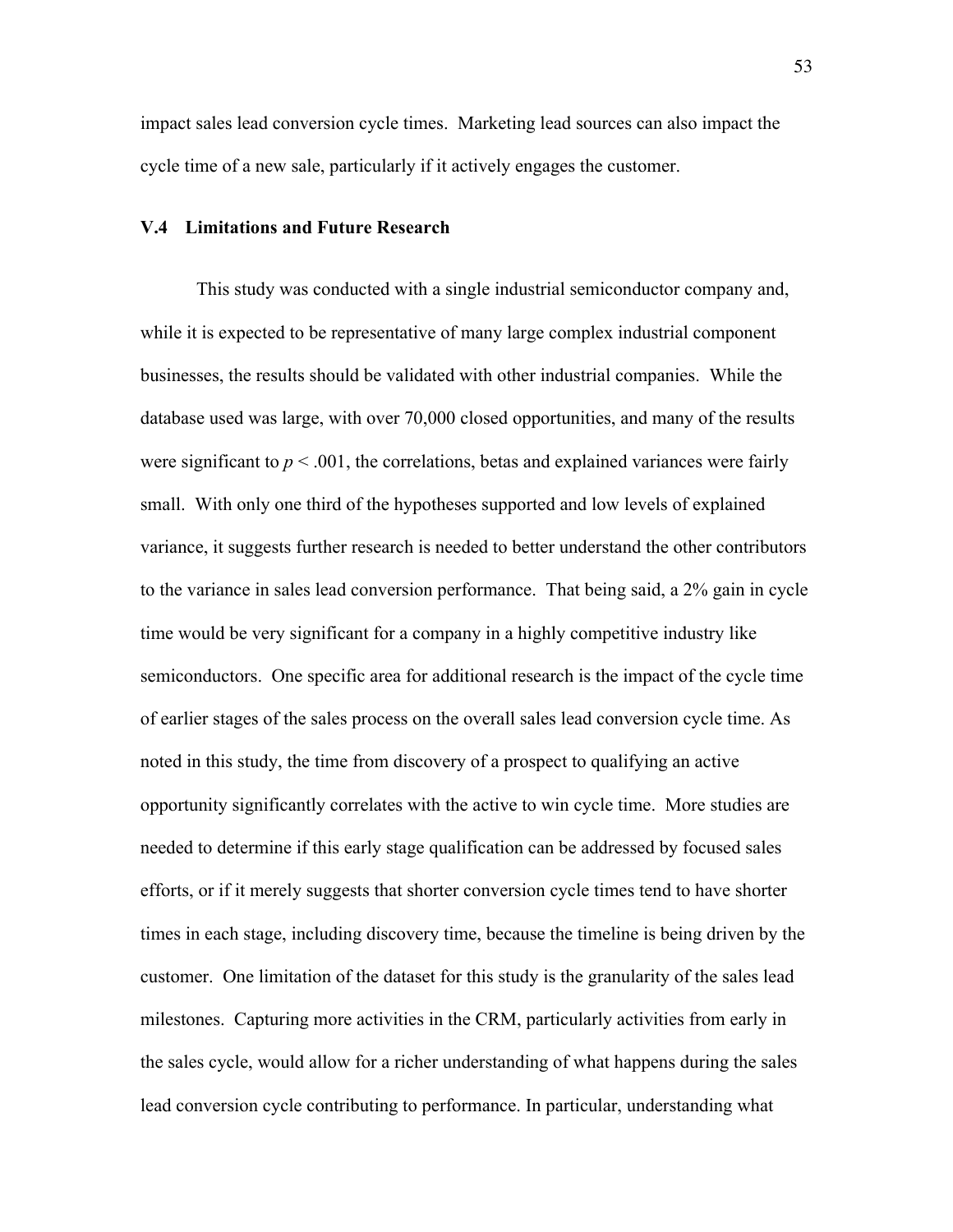meetings were held, collateral provided, phone calls made, at what stage in the process, can give better insights into what activities by the salesperson can truly move the needle. The company is working to add that capability and requirement to their sales funnel system. Capturing loss codes would also inform future research as to the factors that prevent lead conversion yield.

Further studies are also required to identify additional causal factors of sales lead conversion performance, to better explain the variances noted. Specific areas to explore include industry, cyclicality, and seasonality, all influential forces in the semiconductor market. Whether the customer is an automotive manufacturer with inherently long design cycle times and qualification periods, or a small, nimble consumer products company racing to get a product to market will shape the conversion performance results. Semiconductors tend to have a heavy seasonal component depending on how much consumer product sales they support. There are also significant cyclical influences tied to the macroeconomy as well as unique to the semiconductor industry that will influence lead conversion performance, and additional studies should control for and seek to understand those influences.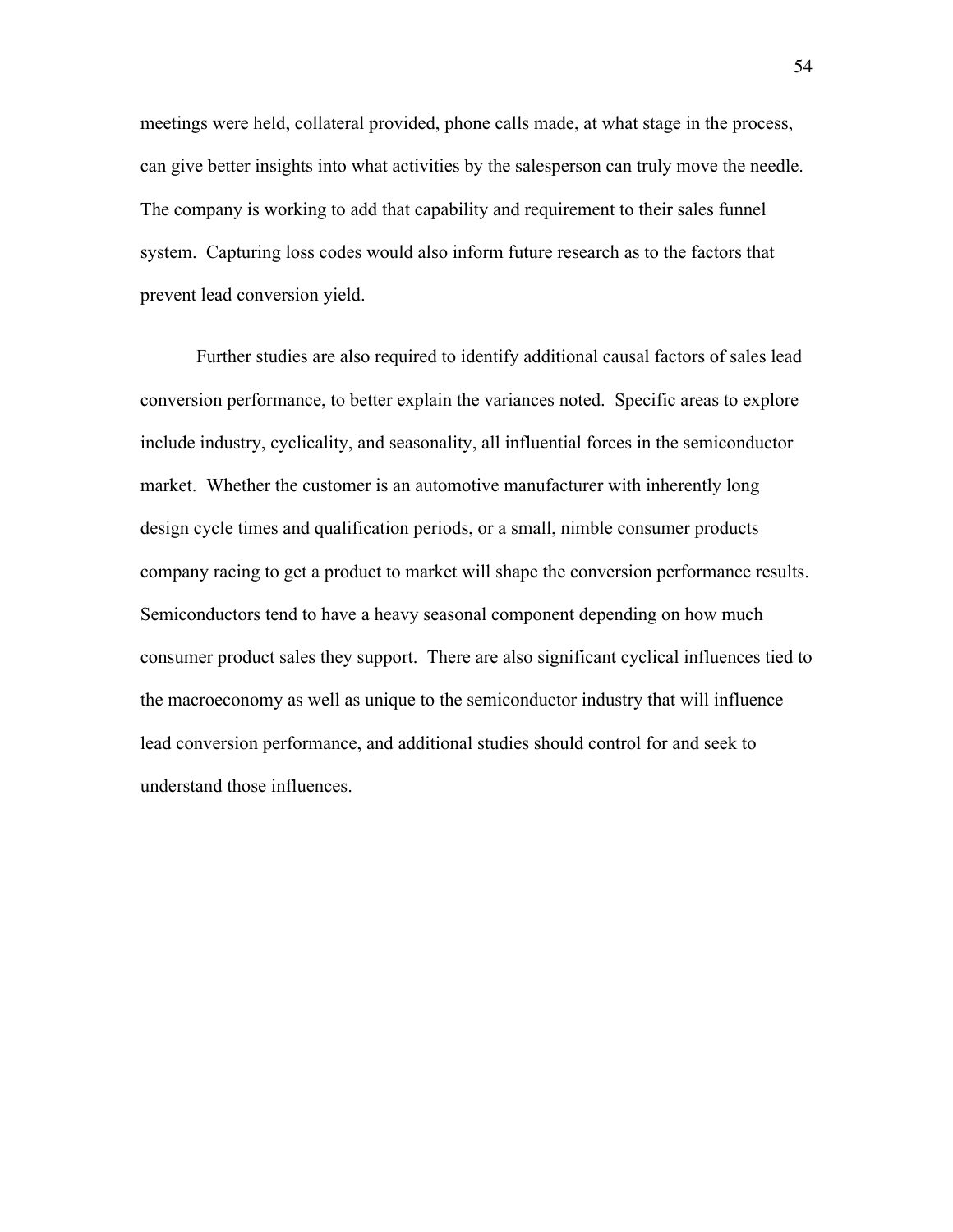### **REFERENCES**

Agrawal, M. L. (2003). Customer relationship management (CRM) & corporate renaissance. *Journal of Services Research*, *3*(2), 149-171.

Ang, L., & Buttle, F. (2006). Managing for successful customer acquisition: An exploration. *Journal of Marketing Management*, *22*(3-4), 295-317.

Ahearne, M., Hughes, D. E., & Schillewaert, N. (2007). Why sales reps should welcome information technology: Measuring the impact of CRM-based IT on sales effectiveness. *International Journal of Research in Marketing*, *24*(4), 336-349.

Ahearne, M., Jones, E., Rapp, A., & Mathieu, J. (2008). High touch through high tech: The impact of salesperson technology usage on sales performance via mediating mechanisms. *Management Science*, *54*(4), 671-685.

Barney, J. (1991). Firm resources and sustained competitive advantage. *Journal of management*, *17*(1), 99-120.

Bitner, M. J., Brown, S. W., & Meuter, M. L. (2000). Technology infusion in service encounters. *Journal of the Academy of marketing Science*, *28*(1), 138-149.

Boujena, O., Johnston, W. J., & Merunka, D. R. (2009). The benefits of sales force automation: a customer's perspective. *Journal of Personal Selling & Sales Management*, *29*(2), 137-150.

Boulding, W., Staelin, R., Ehret, M., & Johnston, W. J. (2005). A customer relationship management roadmap: What is known, potential pitfalls, and where to go. *Journal of Marketing*, *69*(4), 155-166.

Brown, S. P., & Peterson, R. A. (1994). The effect of effort on sales performance and job satisfaction. *The Journal of Marketing*, 70-80.

Brown, S. W., Jackson Jr, D. W., & Mowen, J. C. (1981). Cognitive biases in sales management evaluations. *Journal of Personal Selling & Sales Management*, *1*(1), 83-89.

Chen, I. J. (2001). Planning for ERP systems: analysis and future trend. *Business process management journal*, *7*(5), 374-386.

Cooper, Marjorie J., and Charlene Spoede Budd. "Tying the pieces together: A normative framework for integrating sales and project operations." *Industrial Marketing Management* 36.2 (2007): 173-182.

D'Haen, J., & Van den Poel, D. (2013). Model-supported business-to-business prospect prediction based on an iterative customer acquisition framework. *Industrial Marketing Management*, *42*(4), 544-551.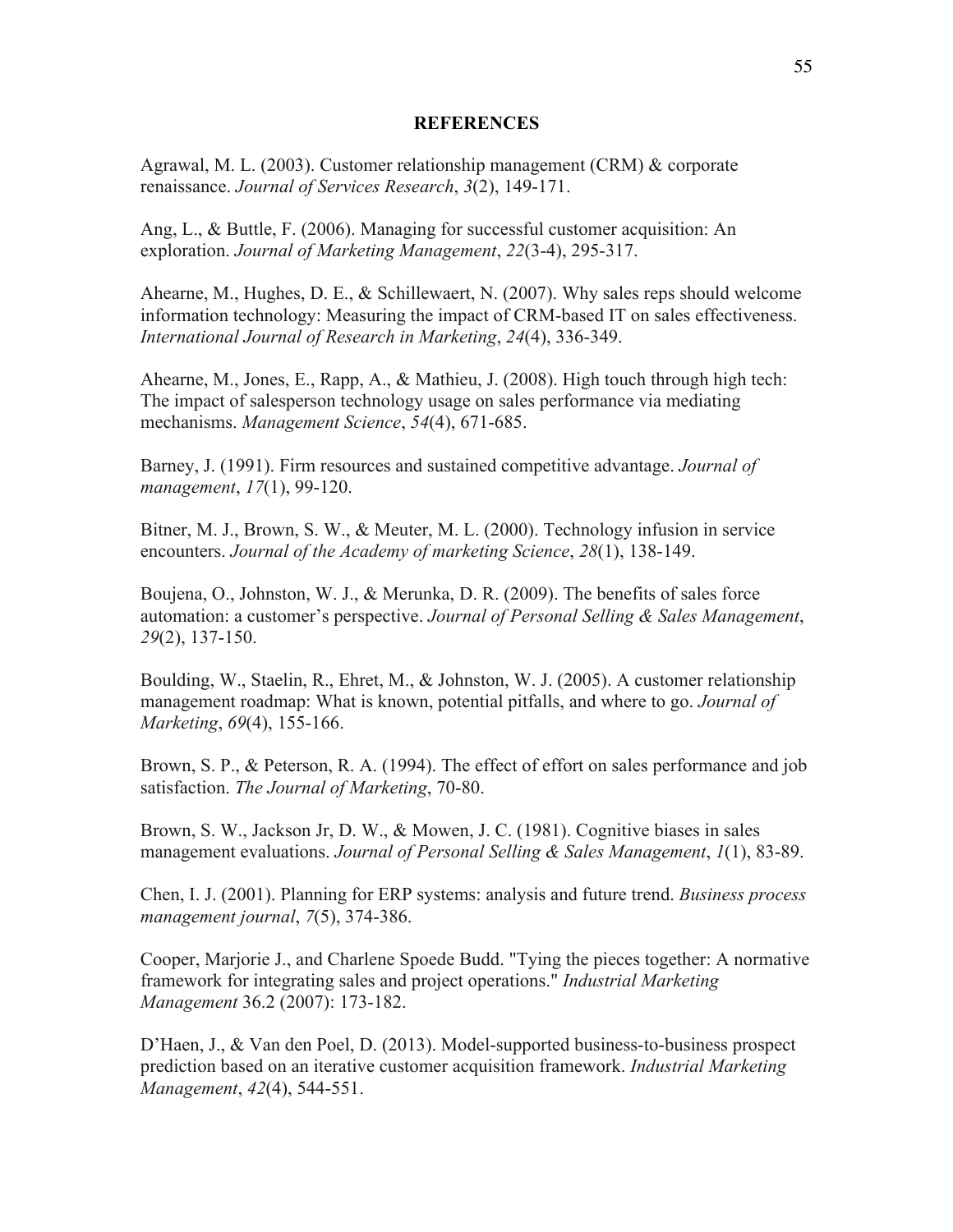D'Haen, J., Van den Poel, D., & Thorleuchter, D. (2013). Predicting customer profitability during acquisition: Finding the optimal combination of data source and data mining technique. *Expert systems with applications*, *40*(6), 2007-2012.

Eggert, A., & Serdaroglu, M. (2011). Exploring the Impact of Sales Technology on Salesperson Performance: A Task-Based Approach. *Journal of Marketing Theory and Practice*, *19*(2), 169-186.

Erffmeyer, R. C., & Johnson, D. A. (2001). An exploratory study of sales force automation practices: expectations and realities. *Journal of Personal Selling & Sales Management*, *21*(2), 167-175.

Hise, R. T., & Reid, E. L. (1994). Improving the Performance of the Industrial Sales Force in the 1990s. *Industrial Marketing Management*, *23*(4), 273-279.

Hunt, S. D. (1997). Competing through relationships: Grounding relationship marketing in resource-advantage theory. *Journal of Marketing Management*, *13*(5), 431-445.

Hunter, G. K., & Perreault Jr, W. D. (2006). Sales technology orientation, information effectiveness, and sales performance. *Journal of Personal Selling & Sales Management*, *26*(2), 95-113.

Jaworski, B. J., & Kohli, A. K. (1993). Market orientation: antecedents and consequences. *The Journal of marketing*, 53-70.

Jayachandran, S., Sharma, S., Kaufman, P., & Raman, P. (2005). The role of relational information processes and technology use in customer relationship management. *Journal of Marketing*, *69*(4), 177-192.

Jelinek, R., Ahearne, M., Mathieu, J., & Schillewaert, N. (2006). A longitudinal examination of individual, organizational, and contextual factors on sales technology adoption and job performance. *Journal of Marketing Theory and Practice*, *14*(1), 7-23.

Johnston, W. J., & Bonama, T. V. (1981). Purchase process for capital equipment and services. *Industrial Marketing Management*, *10*(4), 253-264.

Johnston, W. J., & Lewin, J. E. (1996). Organizational buying behavior: Toward an integrative framework. *Journal of Business research*, *35*(1), 1-15.

Jolson, M. A. (1988). Qualifying sales leads: the tight and loose approaches. *Industrial Marketing Management*, *17*(3), 189-196.

Jolson, M. A., & Wotruba, T. R. (1992). Selling and sales management in action: Prospecting: A new look at this old challenge. *Journal of Personal Selling & Sales Management*, *12*(4), 59-66.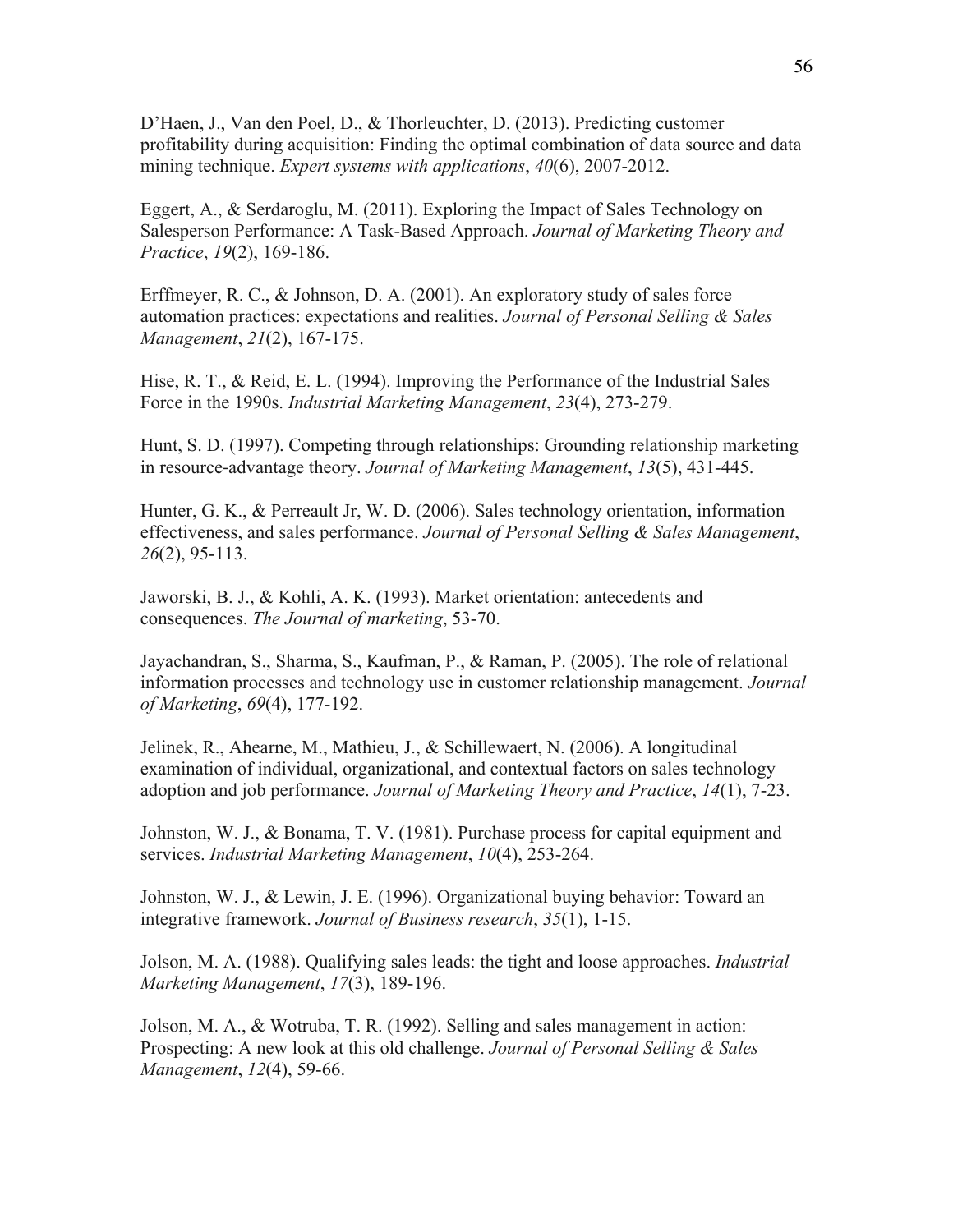King, S. F., & Burgess, T. F. (2008). Understanding success and failure in customer relationship management. *Industrial Marketing Management*, *37*(4), 421-431.

Ko, D. G., & Dennis, A. R. (2004). Sales force automation and sales performance: Do experience and expertise matter?. *Journal of Personal Selling & Sales Management*, *24*(4), 311-322.

Krishnan, V., Groza, M. D., Groza, M. P., Peterson, R. M., & Fredricks, E. (2014). Linking customer relationship management (CRM) processes to sales performance: The role of CRM technology effectiveness. *Marketing Management*, 162.

Mathiassen, L., Chiasson, M., & Germonprez, M. (2012). Style Composition in Action Research Publication. *MIS quarterly*, *36*(2), 347-363.

Mathieu, J., Ahearne, M., & Taylor, S. R. (2007). A longitudinal cross-level model of leader and salesperson influences on sales force technology use and performance. *Journal of Applied Psychology*, *92*(2), 528.

Monat, J. P. (2011). Industrial sales lead conversion modeling. *Marketing Intelligence & Planning*, *29*(2), 178-194.

Moncrief, W. C., & Marshall, G. W. (2005). The evolution of the seven steps of selling. *Industrial Marketing Management*, *34*(1), 13-22.

Narayandas, D., & Rangan, V. K. (2004). Building and sustaining buyer–seller relationships in mature industrial markets. *Journal of Marketing*, *68*(3), 63-77.

Ngai, E. W., Xiu, L., & Chau, D. C. (2009). Application of data mining techniques in customer relationship management: A literature review and classification. *Expert systems with applications*, *36*(2), 2592-2602.

Pallant, J. (2013). *SPSS survival manual*. McGraw-Hill Education (UK).

Peterson, R. M., & Krishnan, V. (2011). CRM and sales pipeline management: Empirical results for managing opportunities. *Marketing Management*, 60.

Pullig, C., Maxham, J. G., & Hair, J. F. (2002). Salesforce automation systems: An exploratory examination of organizational factors associated with effective implementation and salesforce productivity. *Journal of Business Research*, *55*(5), 401- 415.

Rapp, A., Agnihotri, R., & Forbes, L. P. (2008). The sales force technology–performance chain: The role of adaptive selling and effort. *Journal of Personal Selling & Sales Management*, *28*(4), 335-350.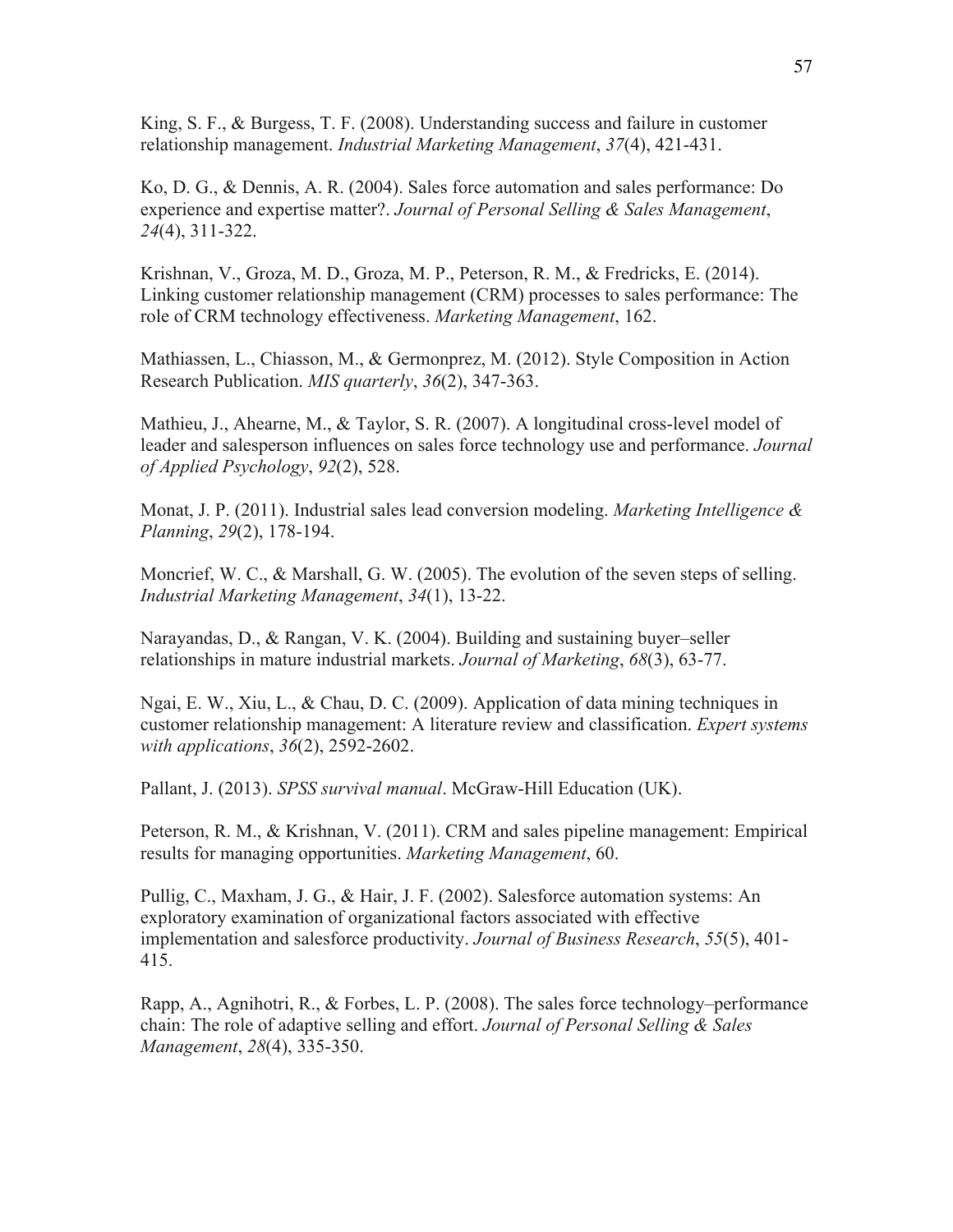Rapp, A., Trainor, K. J., & Agnihotri, R. (2010). Performance implications of customerlinking capabilities: Examining the complementary role of customer orientation and CRM technology. *Journal of Business Research*, *63*(11), 1229-1236.

Reinartz, W., Krafft, M., & Hoyer, W. D. (2004). The customer relationship management process: Its measurement and impact on performance. *Journal of marketing research*, *41*(3), 293-305.

Rodriguez, M., & Honeycutt Jr, E. D. (2011). Customer Relationship Management (CRM)'s Impact on B to B Sales Professionals' Collaboration and Sales Performance. *Journal of Business-to-Business Marketing*, *18*(4), 335-356.

Rousseau, D. M. (2012). *The Oxford handbook of evidence-based management*. Oxford University Press, 5.

Rust, R. T., Ambler, T., Carpenter, G. S., Kumar, V., & Srivastava, R. K. (2004). Measuring marketing productivity: Current knowledge and future directions. *Journal of marketing*, *68*(4), 76-89.

Rygielski, C., Wang, J. C., & Yen, D. C. (2002). Data mining techniques for customer relationship management. *Technology in society*, *24*(4), 483-502.

Sabnis, G., Chatterjee, S. C., Grewal, R., & Lilien, G. L. (2013). The Sales Lead Black Hole: On Sales Reps' Follow-Up of Marketing Leads. *Journal of Marketing*, *77*(1), 52- 67.

Schillewaert, N., Ahearne, M. J., Frambach, R. T., & Moenaert, R. K. (2005). The adoption of information technology in the sales force. *Industrial Marketing Management*, *34*(4), 323-336.

Sharma, A., & Sheth, J. N. (2010). A framework of technology mediation in consumer selling: Implications for firms and sales management. *Journal of Personal Selling & Sales Management*, *30*(2), 121-129.

Sharma, S., Durand, R. M., & Gur-Arie, O. (1981). Identification and analysis of moderator variables. *Journal of marketing research*, 291-300.

Smith, T. M., Gopalakrishna, S., & Chatterjee, R. (2006). A three-stage model of integrated marketing communications at the marketing-sales interface. *Journal of Marketing Research*, *43*(4), 564-579.

Söhnchen, F., & Albers, S. (2010). Pipeline management for the acquisition of industrial projects. *Industrial Marketing Management*, *39*(8), 1356-1364.

Speier, C., & Venkatesh, V. (2002). The hidden minefields in the adoption of sales force automation technologies. *Journal of Marketing*, *66*(3), 98-111.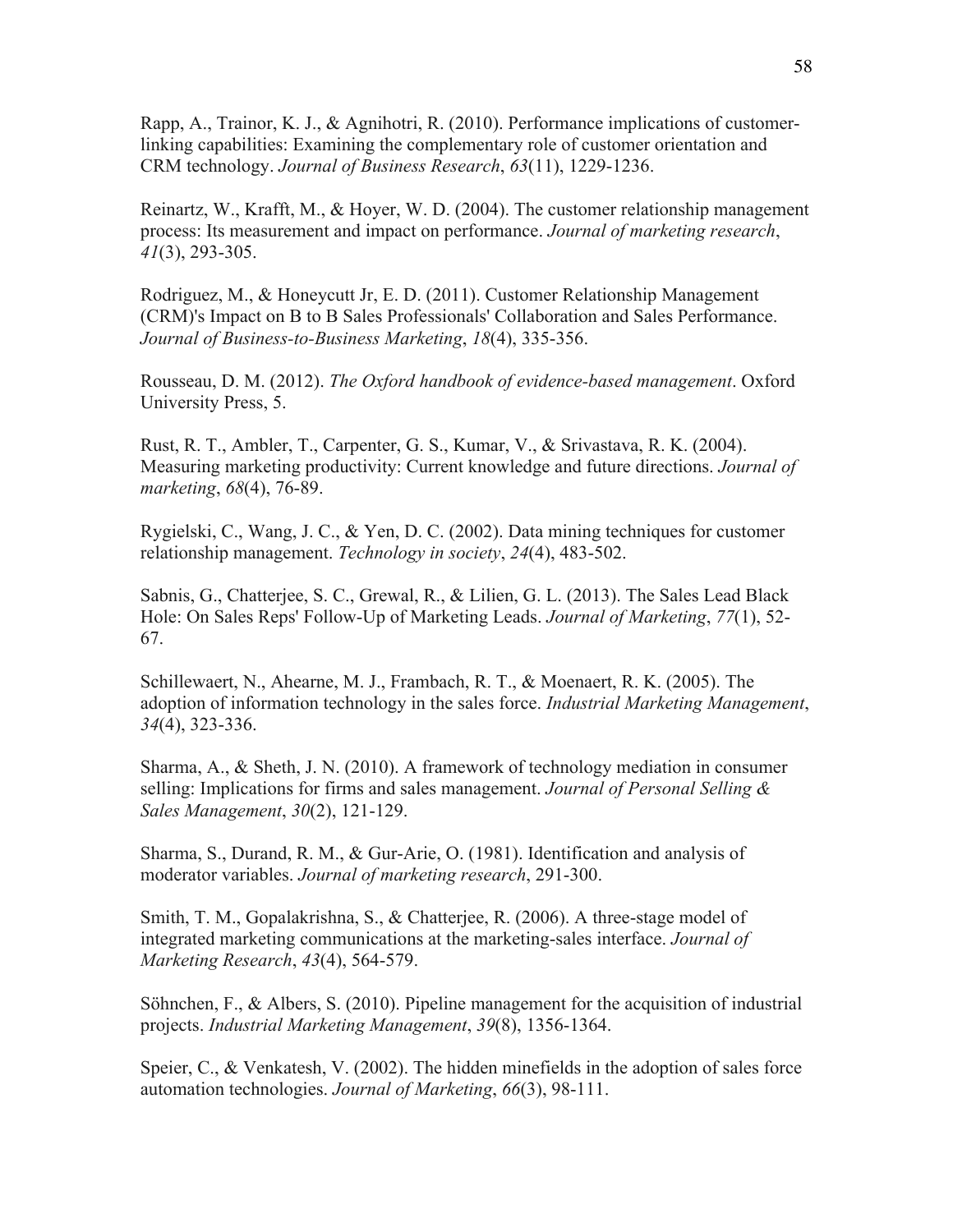Stein, A. D., Smith, M. F., & Lancioni, R. A. (2013). The development and diffusion of customer relationship management (CRM) intelligence in business-to-business environments. *Industrial Marketing Management*, *42*(6), 855-861.

Stoddard, J., Clopton, S., & Avila, R. (2002). Salesforce automation: An exploratory study on sales professionals' perceptions of performance benefits. *Marketing Management Journal*, *12*(2).

Sujan, H., Weitz, B. A., & Kumar, N. (1994). Learning orientation, working smart, and effective selling. *The Journal of Marketing*, 39-52.

Teece, D. J., Pisano, G., & Shuen, A. (1997). Dynamic capabilities and strategic management. *Strategic management journal*, *18*(7), 509-533.

Trailer, B., & Dickie, J. (2006). Understanding what your sales manager is up against. *Harvard Business Review*, *84*(7/8), 48.

Virtanen, T., Parvinen, P., & Rollins, M. (2015). Complexity of sales situation and sales lead performance: An empirical study in business-to-business company. *Industrial Marketing Management*, *45*, 49-58.

Wernerfelt, B. (1984). A resource-based view of the firm. *Strategic management journal*, *5*(2), 171-180.

Yan, J., Gong, M., Sun, C., Huang, J., & Chu, S. M. (2015). Sales pipeline win propensity prediction: a regression approach. *arXiv preprint arXiv:1502.06229*.

Yu, Y. P., & Cai, S. Q. (2007). A new approach to customer targeting under conditions of information shortage. *Marketing intelligence & planning*, *25*(4), 343-359.

Zablah, A. R., Bellenger, D. N., & Johnston, W. J. (2004). An evaluation of divergent perspectives on customer relationship management: Towards a common understanding of an emerging phenomenon. *Industrial marketing management*, *33*(6), 475-489.

Zoltners, A. A., Sinha, P., & Lorimer, S. E. (2008). Sales force effectiveness: A framework for researchers and practitioners. *Journal of Personal Selling & Sales Management*, *28*(2), 115-131.